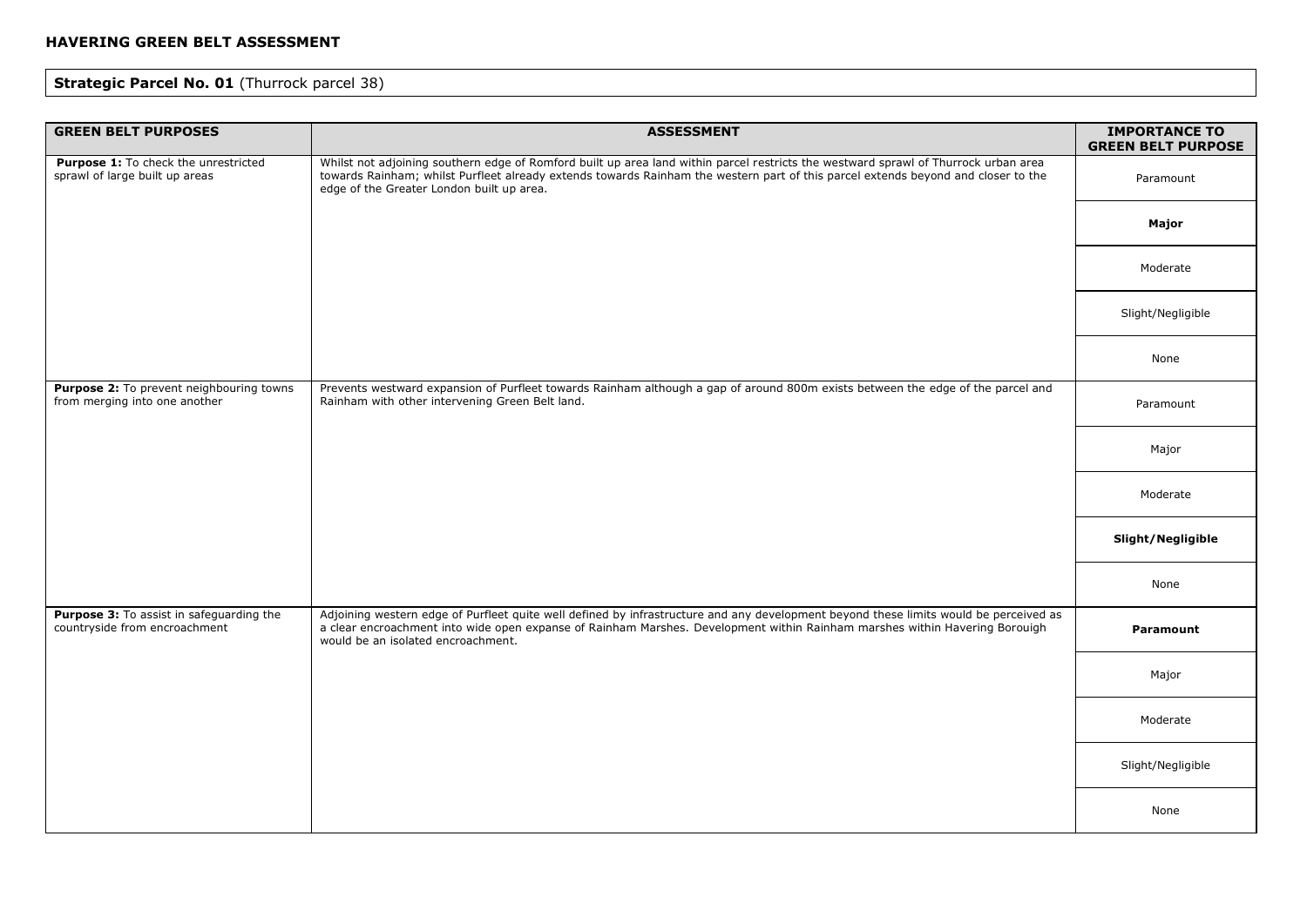| RELEVANT PARCEL CHARACTERISTICS                                                     |                                                                                                                                                                                                                                                                                                                                                            |                                                            |
|-------------------------------------------------------------------------------------|------------------------------------------------------------------------------------------------------------------------------------------------------------------------------------------------------------------------------------------------------------------------------------------------------------------------------------------------------------|------------------------------------------------------------|
| <b>PERCEPTION OF OPENNESS</b><br>(How is the area perceived?                        | Strong sense of openness. Broad open marshland with wide and expansive views, including across estuary and to urban areas beyond<br>parcel to west and north west. Devoid of inappropriate development.                                                                                                                                                    | Very apparent                                              |
| Is there a sense/perception of openness?<br>Is there evidence of encroachment from  |                                                                                                                                                                                                                                                                                                                                                            | Recognisable                                               |
| 'inappropriate' development?)                                                       |                                                                                                                                                                                                                                                                                                                                                            | Limited                                                    |
|                                                                                     |                                                                                                                                                                                                                                                                                                                                                            | Negligible/none                                            |
| <b>NATURE OF VIEWS</b><br>(including intervisibility with adjoining areas)          | Expansive and beyond district boundary, including across estuary.                                                                                                                                                                                                                                                                                          | Contained                                                  |
|                                                                                     |                                                                                                                                                                                                                                                                                                                                                            | Partial                                                    |
|                                                                                     |                                                                                                                                                                                                                                                                                                                                                            | Open/extensive                                             |
| <b>NATURE OF PARCEL EDGES</b><br>(including nature and permanence of                | Well defined to north (railway) and south (estuary). South east boundary reasonably well defined along Mar Dyke although area of<br>similar land has been excluded creating poorly defined boundary. No clearly defined feature along borough boundary so this parcel has                                                                                  | <b>Well defined</b>                                        |
| boundaries; are there potential alternative<br>recognisable boundaries/edges?)      | been extended into Thurrock to the edge of Green Belt at Purfleet.                                                                                                                                                                                                                                                                                         | Partially defined                                          |
|                                                                                     |                                                                                                                                                                                                                                                                                                                                                            | Ill-defined                                                |
|                                                                                     |                                                                                                                                                                                                                                                                                                                                                            | Open                                                       |
| <b>RELATIONSHIP TO PRINCIPAL</b><br><b>SETTLEMENTS</b>                              | Eastern side defines edge of Purfleet and separates 'arm' of employment land north of railway (very evident) from western edge of<br>town (generally well contained by vegetation). No obvious relationship with Rainham evident to north west due to distance and<br>containment provided by significant area of raised landfill between parcel and town. | Very evident                                               |
| (towns as per second purpose; relationship<br>to other 'non-principal' settlements) |                                                                                                                                                                                                                                                                                                                                                            | Evident                                                    |
|                                                                                     |                                                                                                                                                                                                                                                                                                                                                            | Limited                                                    |
|                                                                                     |                                                                                                                                                                                                                                                                                                                                                            | Not evident                                                |
| <b>LANDSCAPE CHARACTER</b><br>(What are the principal land uses and                 | Broad expanse of exposed open marshland with strong association with estuary within Rainham Aveley and West Thurrock Marshes<br>LCA. Strong character with some external influences from infrastructure, employment development on north west edge of Purfleet, and                                                                                        | Strong rural                                               |
| landscape characteristics that are evident?)                                        | landfill operations beyond to west.                                                                                                                                                                                                                                                                                                                        | Principally rural with<br>some limited urban<br>influences |
|                                                                                     |                                                                                                                                                                                                                                                                                                                                                            | Rural with significant<br>urban influences                 |
|                                                                                     |                                                                                                                                                                                                                                                                                                                                                            | Urban fringe/semi urban                                    |
| <b>ENVIRONMENTAL CONSTRAINTS</b><br>(Are there any 'high level' environmental       | Flood Zone 3 and RAMSAR/SSSI constraints.<br>Much of area is RSPB Rainham Marshes Reserve.                                                                                                                                                                                                                                                                 | <b>Substantial constraints</b><br>over much of area        |
| constraints that could limit potential strategic<br>development within the parcel)  |                                                                                                                                                                                                                                                                                                                                                            | Moderate level of constraints                              |
|                                                                                     |                                                                                                                                                                                                                                                                                                                                                            | Few/no constraints                                         |
| <b>SENSITIVITY TO DEVELOPMENT</b>                                                   | Remnant area of open marshland landscape highly sensitive to change from development.                                                                                                                                                                                                                                                                      | High                                                       |
|                                                                                     |                                                                                                                                                                                                                                                                                                                                                            | Moderate                                                   |
|                                                                                     |                                                                                                                                                                                                                                                                                                                                                            | Low                                                        |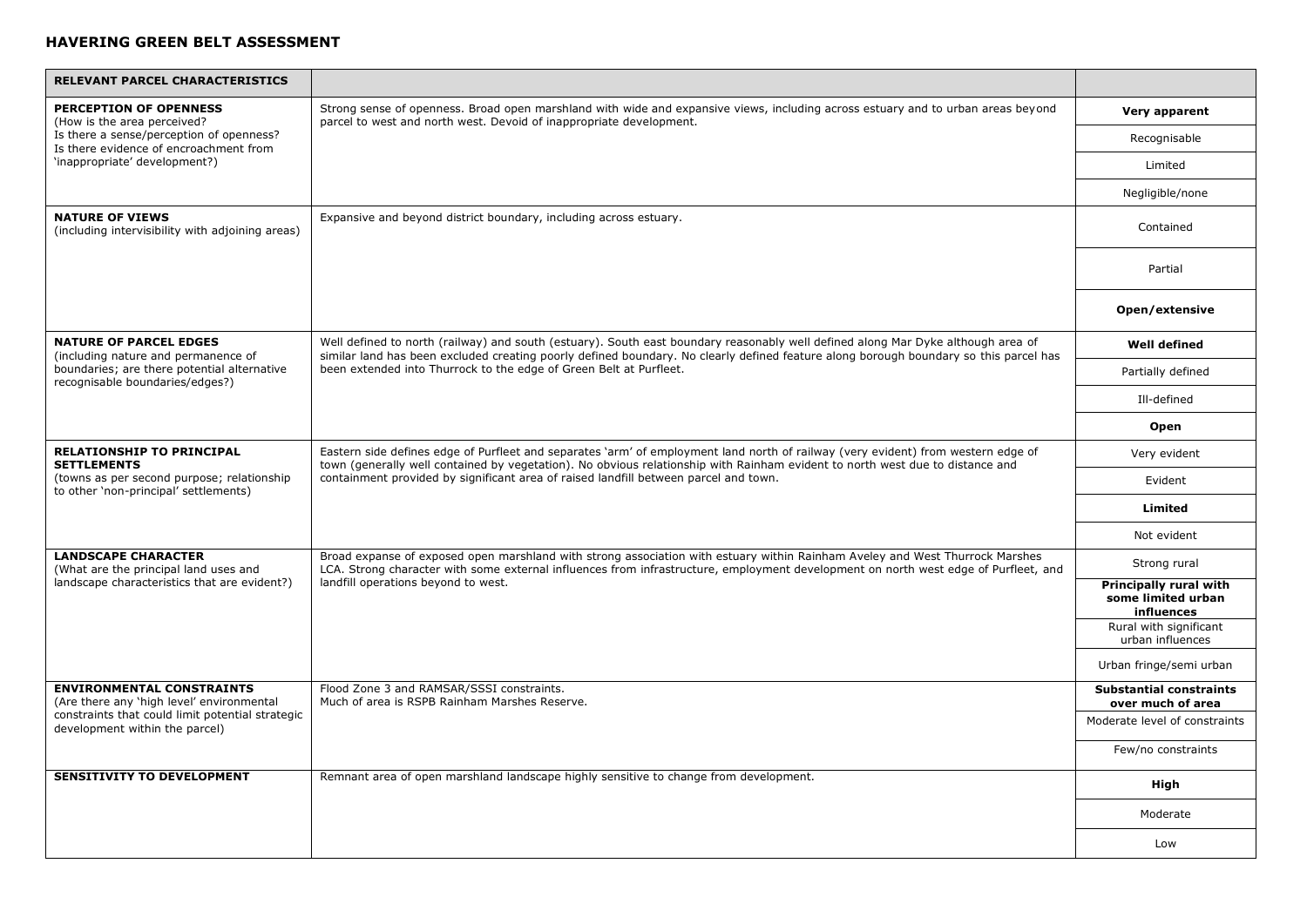| <b>GREEN BELT PURPOSES</b>                                                | <b>ASSESSMENT</b>                                                                                                                                                                                                                                                                                                                                                          | <b>IMPORTANCE TO</b><br><b>GREEN BELT PURPOSE</b> |
|---------------------------------------------------------------------------|----------------------------------------------------------------------------------------------------------------------------------------------------------------------------------------------------------------------------------------------------------------------------------------------------------------------------------------------------------------------------|---------------------------------------------------|
| Purpose 1: To check the unrestricted<br>sprawl of large built up areas    | Designation prevents south eastward encroachment of Romford built up area at Rainham. Also constrains expansion of existing pockets<br>of inappropriate development within parcel which may otherwise be difficult to resist in this highly accessible location. Also contributes<br>to restricting north westerly extension of Purfleet (part of Thurrock built up area). | <b>Paramount</b>                                  |
|                                                                           |                                                                                                                                                                                                                                                                                                                                                                            | Major                                             |
|                                                                           |                                                                                                                                                                                                                                                                                                                                                                            | Moderate                                          |
|                                                                           |                                                                                                                                                                                                                                                                                                                                                                            | Slight/Negligible                                 |
|                                                                           |                                                                                                                                                                                                                                                                                                                                                                            | None                                              |
| Purpose 2: To prevent neighbouring towns<br>from merging into one another | Parcel provides a significant contribution to this purpose by preventing outward growth of Rainham and Purfleet on either side of<br>parcel.                                                                                                                                                                                                                               | Paramount                                         |
|                                                                           |                                                                                                                                                                                                                                                                                                                                                                            | Major                                             |
|                                                                           |                                                                                                                                                                                                                                                                                                                                                                            | Moderate                                          |
|                                                                           |                                                                                                                                                                                                                                                                                                                                                                            | Slight/Negligible                                 |
|                                                                           |                                                                                                                                                                                                                                                                                                                                                                            | None                                              |
| Purpose 3: To assist in safeguarding the<br>countryside from encroachment | Designation provides valuable protection to further encroachment from inappropriate development into area of open productive<br>farmland (notably in southern part) and remnant marshland, within a strategically attractive location.                                                                                                                                     | Paramount                                         |
|                                                                           |                                                                                                                                                                                                                                                                                                                                                                            | Major                                             |
|                                                                           |                                                                                                                                                                                                                                                                                                                                                                            | Moderate                                          |
|                                                                           |                                                                                                                                                                                                                                                                                                                                                                            | Slight/Negligible                                 |
|                                                                           |                                                                                                                                                                                                                                                                                                                                                                            | None                                              |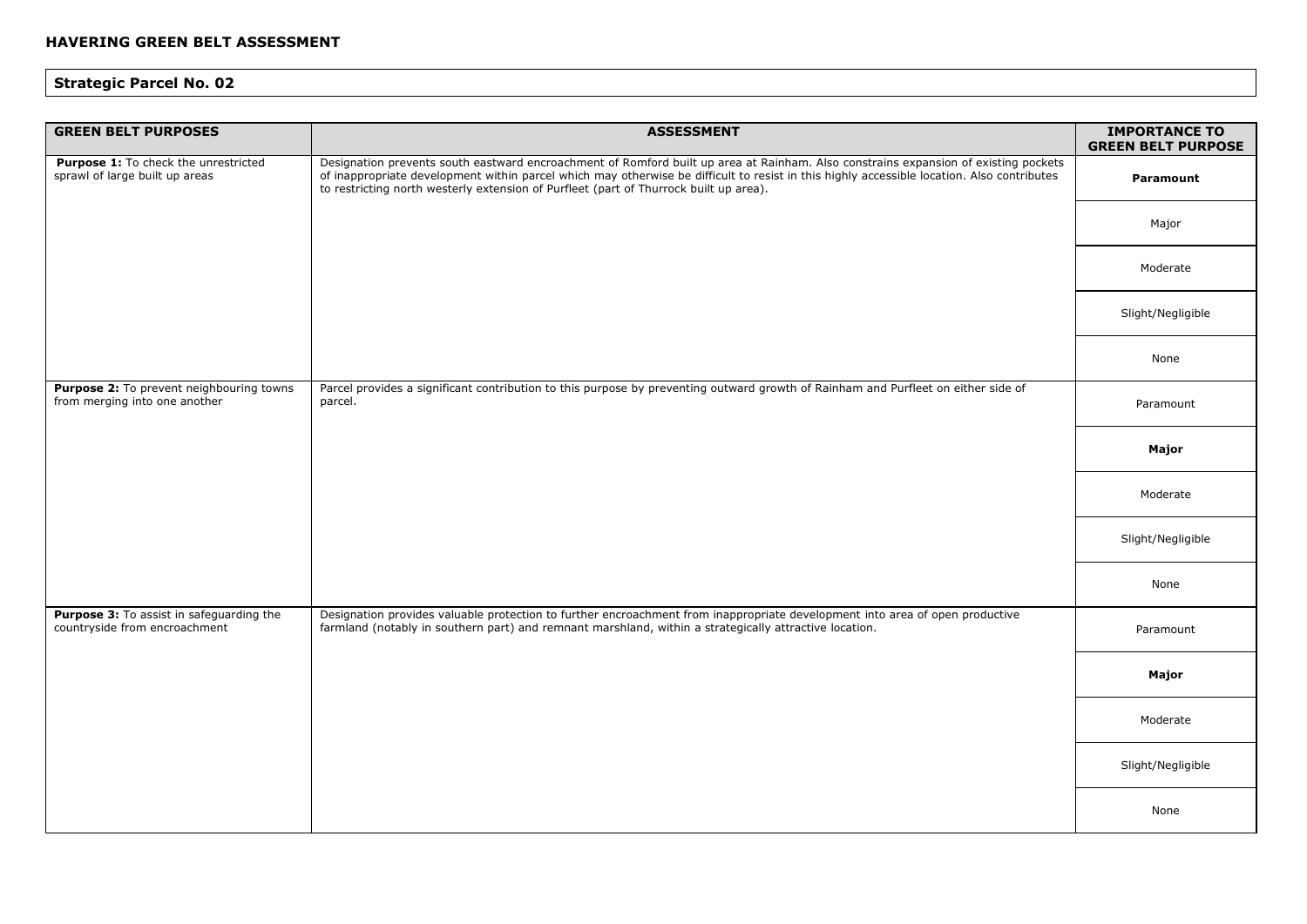| <b>RELEVANT PARCEL CHARACTERISTICS</b>                                                                                                      |                                                                                                                                                                                                                                                                                                                                                                                                                                                                                                                                                                                                                                                                                                                                                                     |                                                         |
|---------------------------------------------------------------------------------------------------------------------------------------------|---------------------------------------------------------------------------------------------------------------------------------------------------------------------------------------------------------------------------------------------------------------------------------------------------------------------------------------------------------------------------------------------------------------------------------------------------------------------------------------------------------------------------------------------------------------------------------------------------------------------------------------------------------------------------------------------------------------------------------------------------------------------|---------------------------------------------------------|
| PERCEPTION OF OPENNESS<br>(How is the area perceived?<br>Is there a sense/perception of openness?<br>Is there evidence of encroachment from | Generally a level primarily fenland landscape with clear perception of openness across marshes south of Wennington Road, and broadly<br>open mainly arable land to north of the road. Clusters of development along Wennington Road create perception of encroachment,<br>although much of this development appears to pre-date designation. Encroachment apparent with development and storage uses<br>associated with farmsteads at junction of Wennington Road and A1306 and at East Hall Farm. Prominent block of industrial buildings,                                                                                                                                                                                                                         | Very apparent                                           |
|                                                                                                                                             |                                                                                                                                                                                                                                                                                                                                                                                                                                                                                                                                                                                                                                                                                                                                                                     | Recognisable                                            |
| 'inappropriate' development?)                                                                                                               | and extensive storage yards and car sales are a clear encroachment in the parcel just north of A13/A1306 junction.<br>School building complex at Chafford School extends edge of Rainham into parcel. Area north of A3106 is significantly affected by                                                                                                                                                                                                                                                                                                                                                                                                                                                                                                              | Limited                                                 |
|                                                                                                                                             | mineral works/landfill and former workings; large cemetery in northern corner which affects perception of openness.                                                                                                                                                                                                                                                                                                                                                                                                                                                                                                                                                                                                                                                 | Negligible/none                                         |
| <b>NATURE OF VIEWS</b><br>(including intervisibility with adjoining areas)                                                                  | Generally open views across much of area, although vegetation along Common Watercourse limits views in this area and softens views<br>towards edge of Rainham. Much of parcel inter-visible with land rising up towards Aveley (Thurrock parcel 19). Road and rail<br>infrastructure limits views to south although views possible over much of parcel from raised A13 crossing marshes. Vegetation along                                                                                                                                                                                                                                                                                                                                                           | Contained                                               |
|                                                                                                                                             | A3106 visually divides the parcel in local views.                                                                                                                                                                                                                                                                                                                                                                                                                                                                                                                                                                                                                                                                                                                   | <b>Partial</b>                                          |
|                                                                                                                                             |                                                                                                                                                                                                                                                                                                                                                                                                                                                                                                                                                                                                                                                                                                                                                                     | Open/extensive                                          |
| <b>NATURE OF PARCEL EDGES</b><br>(including nature and permanence of                                                                        | Clearly defined by Channel Tunnel railway along south west side; A1306 on eastern side and Launders Lane and ribbon of vegetation<br>along north east side. Northern end defined by Upminster Road North. Lambs Lane South and belt of vegetation forms a strong edge to                                                                                                                                                                                                                                                                                                                                                                                                                                                                                            | <b>Well defined</b>                                     |
| boundaries; are there potential alternative<br>recognisable boundaries/edges?)                                                              | south east side of Rainham, with school grounds within parcel also contained by strong tree belt. Weaker edge along back gardens on<br>edge of Rainham south of Wennington Road.                                                                                                                                                                                                                                                                                                                                                                                                                                                                                                                                                                                    | <b>Partially defined</b>                                |
|                                                                                                                                             | The parcel could be subdivided further along A1306 of Wennington Road. The small area adjoining Purfleet Industrial Park is separated<br>from rest of parcel by A13. Otherwise there are no other clear internal boundaries.                                                                                                                                                                                                                                                                                                                                                                                                                                                                                                                                        | Ill-defined                                             |
|                                                                                                                                             |                                                                                                                                                                                                                                                                                                                                                                                                                                                                                                                                                                                                                                                                                                                                                                     | Open                                                    |
| <b>RELATIONSHIP TO PRINCIPAL</b><br><b>SETTLEMENTS</b>                                                                                      | Direct relationship with south eastern edge of Rainham, although this edge is generally discreet from wider parcel. South eastern end<br>of parcel abuts Purfleet Industrial Park which forms north west edge of Purfleet.                                                                                                                                                                                                                                                                                                                                                                                                                                                                                                                                          | Very evident                                            |
| (i.e. towns as per second purpose;<br>relationship to other 'non-principal'                                                                 |                                                                                                                                                                                                                                                                                                                                                                                                                                                                                                                                                                                                                                                                                                                                                                     | Evident                                                 |
| settlements)                                                                                                                                |                                                                                                                                                                                                                                                                                                                                                                                                                                                                                                                                                                                                                                                                                                                                                                     | Limited                                                 |
|                                                                                                                                             |                                                                                                                                                                                                                                                                                                                                                                                                                                                                                                                                                                                                                                                                                                                                                                     | Not evident                                             |
| <b>LANDSCAPE CHARACTER</b><br>(What are the principal land uses and                                                                         | Southern part of parcel lies within Rainham Aveley and West Thurrock Marshes LCA, an open landscape affected detrimentally by<br>significant infrastructure with longer distance views to south where not prevented by elevation of A13. Much of this southern part<br>appears to be actively farmed (mainly arable), with a depleted field pattern, with grazing on the southern marshland. Northern part<br>within edge of Belhus Lowland Quarry Farmland which has a more fragmented character due to different uses (cemetery; landfill;<br>recreation).<br>Overall, the area has a generally open rural character but is fragmented to varying degrees by infrastructure and various other uses<br>and this engenders a sense of a landscape 'under pressure'. | Strong rural                                            |
| landscape characteristics that are evident?)                                                                                                |                                                                                                                                                                                                                                                                                                                                                                                                                                                                                                                                                                                                                                                                                                                                                                     | Principally rural with some<br>limited urban influences |
|                                                                                                                                             |                                                                                                                                                                                                                                                                                                                                                                                                                                                                                                                                                                                                                                                                                                                                                                     | <b>Rural with significant</b><br>urban influences       |
|                                                                                                                                             |                                                                                                                                                                                                                                                                                                                                                                                                                                                                                                                                                                                                                                                                                                                                                                     | Urban fringe/semi urban                                 |
| <b>ENVIRONMENTAL CONSTRAINTS</b><br>(Are there any 'high level' environmental                                                               | Area between Wennington Road and railway and along Common Watercourse is within Flood Zone 3; cemetery; local nature site along<br>Common Watercourse; open space.                                                                                                                                                                                                                                                                                                                                                                                                                                                                                                                                                                                                  | Substantial constraints over<br>much of area            |
| constraints that could limit potential strategic<br>development within the parcel)                                                          |                                                                                                                                                                                                                                                                                                                                                                                                                                                                                                                                                                                                                                                                                                                                                                     | <b>Moderate level of</b><br>constraints                 |
|                                                                                                                                             |                                                                                                                                                                                                                                                                                                                                                                                                                                                                                                                                                                                                                                                                                                                                                                     | Few/no constraints                                      |
| <b>SENSITIVITY TO DEVELOPMENT</b>                                                                                                           | Due to its generally open nature this area has a high visual sensitivity to change, where any significant development is likely to be<br>particularly prominent and increase the perception of encroachment that already exists within parts of the parcel. The area south of the<br>A1306 is particularly sensitive due to its relationship with the important remaining marshes.                                                                                                                                                                                                                                                                                                                                                                                  | High                                                    |
|                                                                                                                                             |                                                                                                                                                                                                                                                                                                                                                                                                                                                                                                                                                                                                                                                                                                                                                                     | Moderate                                                |
|                                                                                                                                             |                                                                                                                                                                                                                                                                                                                                                                                                                                                                                                                                                                                                                                                                                                                                                                     | Low                                                     |
|                                                                                                                                             |                                                                                                                                                                                                                                                                                                                                                                                                                                                                                                                                                                                                                                                                                                                                                                     | Little/None                                             |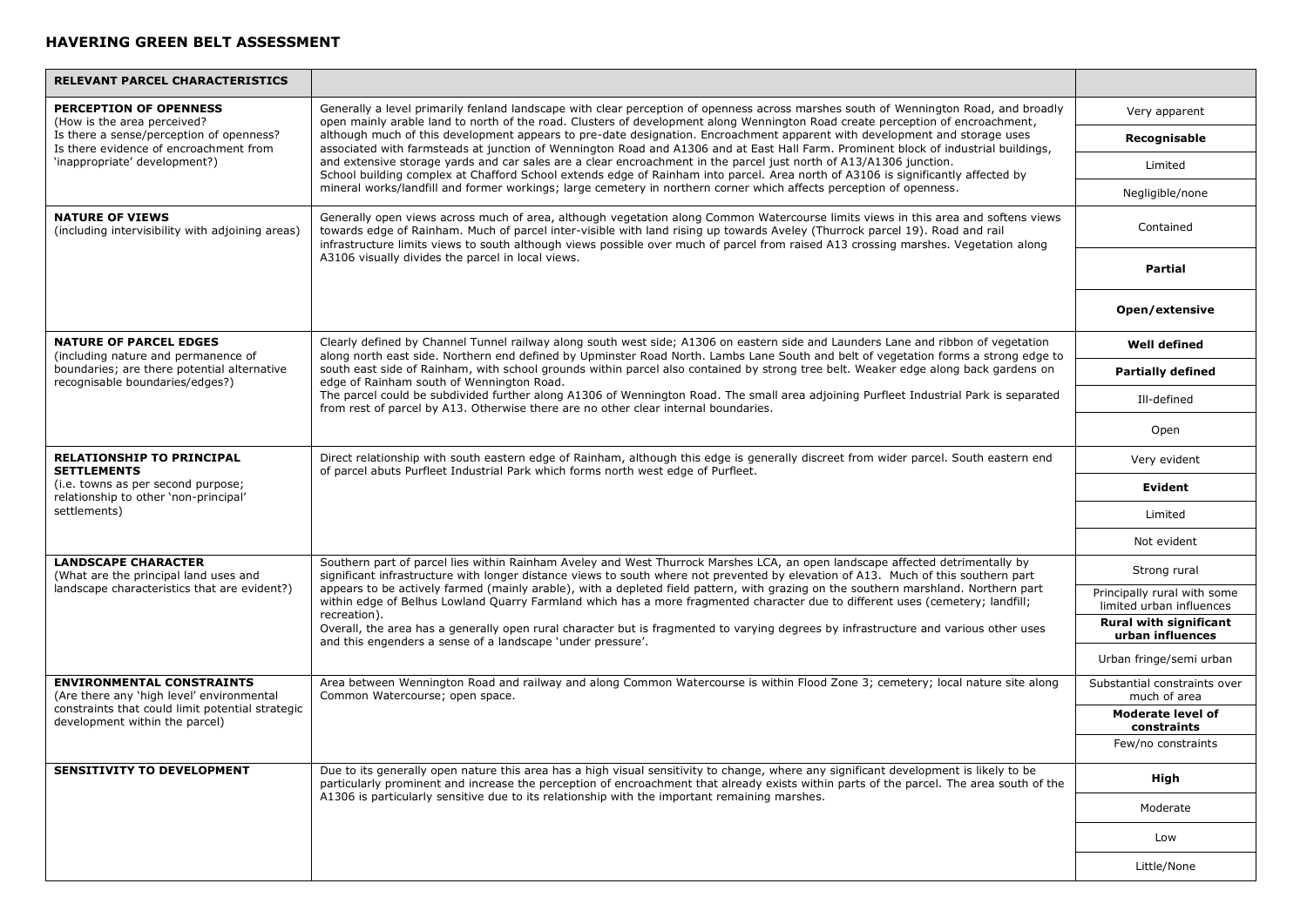# **Strategic Parcel No. 03** (Thurrock parcel 19)

| <b>GREEN BELT PURPOSES</b>                                                | <b>ASSESSMENT</b>                                                                                                                                                                                                                                                                                                                                                                                                                                                           | <b>IMPORTANCE TO</b><br><b>GREEN BELT PURPOSE</b> |
|---------------------------------------------------------------------------|-----------------------------------------------------------------------------------------------------------------------------------------------------------------------------------------------------------------------------------------------------------------------------------------------------------------------------------------------------------------------------------------------------------------------------------------------------------------------------|---------------------------------------------------|
| Purpose 1: To check the unrestricted<br>sprawl of large built up areas    | Parcel lies approx. midway between large built up areas of Romford on edge of Greater London and Thurrock urban area.<br>Other intervening land on the periphery of those urban areas (parcels 2 and 4 in Havering and parcel 22 in Thurrock) provide this<br>constraint, although the edge of Romford at Rainham is less than 400m from the north west edge of the parcel and the adjoining part                                                                           | Paramount                                         |
|                                                                           | of the parcel does make some contribution to containing the outward growth of that built up area.                                                                                                                                                                                                                                                                                                                                                                           | Major                                             |
|                                                                           |                                                                                                                                                                                                                                                                                                                                                                                                                                                                             | Moderate                                          |
|                                                                           |                                                                                                                                                                                                                                                                                                                                                                                                                                                                             | Slight/Negligible                                 |
|                                                                           |                                                                                                                                                                                                                                                                                                                                                                                                                                                                             | <b>None</b>                                       |
| Purpose 2: To prevent neighbouring towns<br>from merging into one another | Parcel lies approx. midway between towns of Purfleet and Lakeside/West Thurrock, and Romford towns of Upminster and Rainham. Lies<br>approx. midway between South Ockendon and Rainham. Separation between these towns is in excess of 3km.<br>Strategic level of development in this parcel could reduce separation between Aveley village and Rainham where existing separation is<br>approx. 2.6-3km.                                                                    | Paramount                                         |
|                                                                           |                                                                                                                                                                                                                                                                                                                                                                                                                                                                             | Major                                             |
|                                                                           |                                                                                                                                                                                                                                                                                                                                                                                                                                                                             | Moderate                                          |
|                                                                           |                                                                                                                                                                                                                                                                                                                                                                                                                                                                             | Slight/Negligible                                 |
|                                                                           |                                                                                                                                                                                                                                                                                                                                                                                                                                                                             | <b>None</b>                                       |
| Purpose 3: To assist in safeguarding the<br>countryside from encroachment | Approx. 50% of the parcel (much of which is within Havering), is or has been subject to mineral extraction/landfilling with a<br>consequential adverse effect on the character of the countryside although it is to be expected that restoration upon cessation of use will<br>re-establish a more rural appearance to these areas. The remaining undisturbed parts (primarily within Thurrock) have a strong rural<br>character which designation assists in safeguarding. | Paramount                                         |
|                                                                           |                                                                                                                                                                                                                                                                                                                                                                                                                                                                             | Major                                             |
|                                                                           |                                                                                                                                                                                                                                                                                                                                                                                                                                                                             | <b>Moderate</b>                                   |
|                                                                           |                                                                                                                                                                                                                                                                                                                                                                                                                                                                             | Slight/Negligible                                 |
|                                                                           |                                                                                                                                                                                                                                                                                                                                                                                                                                                                             | None                                              |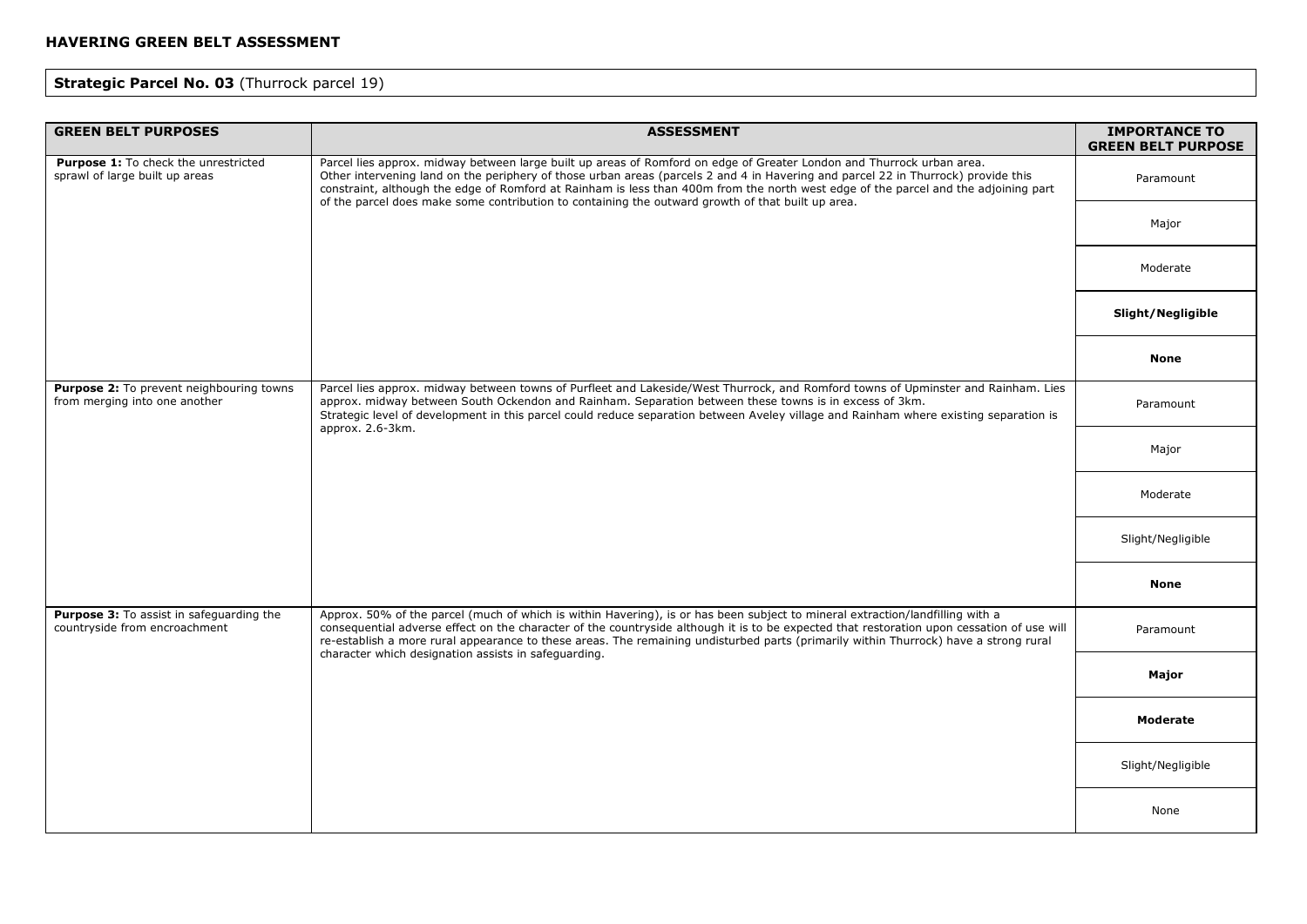| RELEVANT PARCEL CHARACTERISTICS                                                             |                                                                                                                                                                                                                                                                                                                                                                                                                                                                              |                                                         |
|---------------------------------------------------------------------------------------------|------------------------------------------------------------------------------------------------------------------------------------------------------------------------------------------------------------------------------------------------------------------------------------------------------------------------------------------------------------------------------------------------------------------------------------------------------------------------------|---------------------------------------------------------|
| <b>PERCEPTION OF OPENNESS</b><br>(How is the area perceived?                                | Strong perception of openness in most parts as very little encroachment except from active/disused mineral workings (not<br>inappropriate development).                                                                                                                                                                                                                                                                                                                      | Very apparent                                           |
| Is there a sense/perception of openness?<br>Is there evidence of encroachment from          |                                                                                                                                                                                                                                                                                                                                                                                                                                                                              | Recognisable                                            |
| 'inappropriate' development?)                                                               |                                                                                                                                                                                                                                                                                                                                                                                                                                                                              | Limited                                                 |
|                                                                                             |                                                                                                                                                                                                                                                                                                                                                                                                                                                                              | Negligible/none                                         |
| <b>NATURE OF VIEWS</b><br>(including intervisibility with adjoining areas)                  | Variable. Contained/limited in most eastern parts due to high level of vegetation cover. Visually exposed with open views in western<br>part across lower lying land and mashes beyond.                                                                                                                                                                                                                                                                                      | <b>Contained</b>                                        |
|                                                                                             |                                                                                                                                                                                                                                                                                                                                                                                                                                                                              | Partial                                                 |
|                                                                                             |                                                                                                                                                                                                                                                                                                                                                                                                                                                                              | Open/extensive                                          |
| <b>NATURE OF PARCEL EDGES</b><br>(including nature and permanence of                        | Well defined along roads extending into Havering, as no alternative boundaries exist within parcel.                                                                                                                                                                                                                                                                                                                                                                          | <b>Well defined</b>                                     |
| boundaries; are there potential alternative<br>recognisable boundaries/edges?)              |                                                                                                                                                                                                                                                                                                                                                                                                                                                                              | Partially defined                                       |
|                                                                                             |                                                                                                                                                                                                                                                                                                                                                                                                                                                                              | Ill-defined                                             |
|                                                                                             |                                                                                                                                                                                                                                                                                                                                                                                                                                                                              | Open                                                    |
| <b>RELATIONSHIP TO PRINCIPAL</b><br><b>SETTLEMENTS</b>                                      | No clear relationship. South east corner adjoins Aveley but generally well contained from it. The edge of Rainham is less than 400m<br>from the north west edge of the parcel where the intervening land is occupied by a large cemetery within the northern part of parcel 2.                                                                                                                                                                                               | Very evident                                            |
| (towns as per second purpose; relationship<br>to other 'non-principal' settlements)         |                                                                                                                                                                                                                                                                                                                                                                                                                                                                              | Evident                                                 |
|                                                                                             |                                                                                                                                                                                                                                                                                                                                                                                                                                                                              | Limited                                                 |
|                                                                                             |                                                                                                                                                                                                                                                                                                                                                                                                                                                                              | <b>Not evident</b>                                      |
| <b>LANDSCAPE CHARACTER</b><br>(What are the principal land uses and                         | Two distinct areas of differing character within parcel although all within the Belhus Lowland Quarry farmland LCA. Strongly wooded<br>and rural in north eastern part (part of Thames Chase Community Forest) where there is Open Access. Much of exposed sloping<br>western half of parcel is open degraded land with no landscape structure, due to past or quarrying, much of which is restored or being<br>restored. Immature golf course on part of restored landfill. | Strong rural                                            |
| landscape characteristics that are evident?)                                                |                                                                                                                                                                                                                                                                                                                                                                                                                                                                              | Principally rural with some<br>limited urban influences |
|                                                                                             |                                                                                                                                                                                                                                                                                                                                                                                                                                                                              | Rural with significant<br>urban influences              |
|                                                                                             |                                                                                                                                                                                                                                                                                                                                                                                                                                                                              | Urban fringe/semi urban                                 |
| <b>ENVIRONMENTAL CONSTRAINTS</b><br>(Are there any 'high level' environmental               | Some areas of nature conservation value. Thames Chase Open Access land. Flood Zone 3 along upper reach of Common Watercourse.                                                                                                                                                                                                                                                                                                                                                | Substantial constraints over<br>much of area            |
| constraints that could limit potential strategic<br>development within the parcel)          |                                                                                                                                                                                                                                                                                                                                                                                                                                                                              | <b>Moderate level of</b><br>constraints                 |
|                                                                                             |                                                                                                                                                                                                                                                                                                                                                                                                                                                                              | Few/no constraints                                      |
| <b>SENSITIVITY TO DEVELOPMENT</b><br>(as informed by the Landscape Character<br>Assessment) | High throughout area; although degraded land is of low landscape sensitivity it is of high visual sensitivity, although elevated areas are<br>visually highly sensitive due to exposure to far reaching external views.                                                                                                                                                                                                                                                      | High                                                    |
|                                                                                             |                                                                                                                                                                                                                                                                                                                                                                                                                                                                              | Moderate                                                |
|                                                                                             |                                                                                                                                                                                                                                                                                                                                                                                                                                                                              | Low                                                     |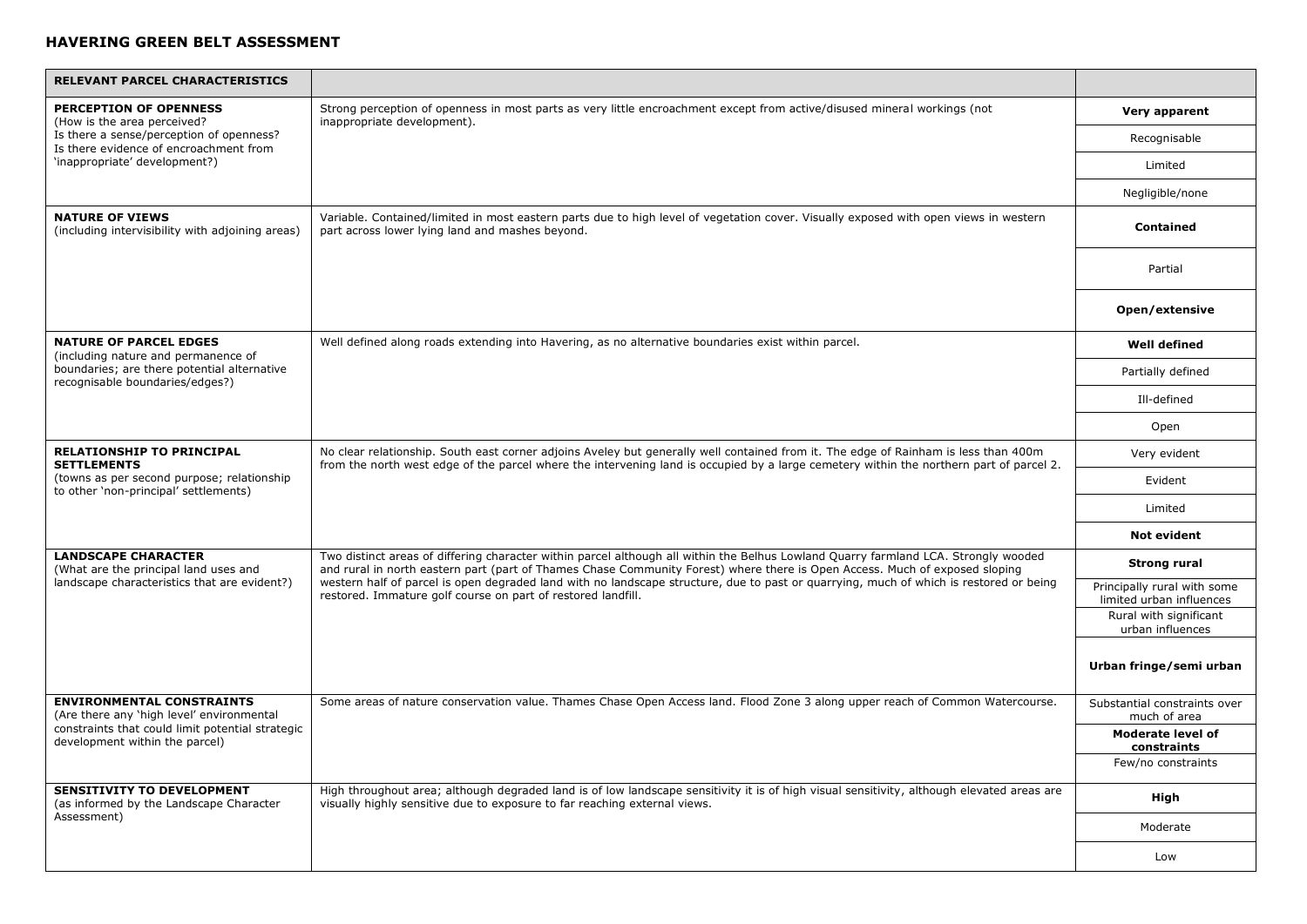| <b>GREEN BELT PURPOSES</b>                                                | <b>ASSESSMENT</b>                                                                                                                                                                                                                                                                                                                                                                                                                                                                                                                                                                               | <b>IMPORTANCE TO</b><br><b>GREEN BELT PURPOSE</b> |
|---------------------------------------------------------------------------|-------------------------------------------------------------------------------------------------------------------------------------------------------------------------------------------------------------------------------------------------------------------------------------------------------------------------------------------------------------------------------------------------------------------------------------------------------------------------------------------------------------------------------------------------------------------------------------------------|---------------------------------------------------|
| Purpose 1: To check the unrestricted<br>sprawl of large built up areas    | The parcel provides strong containment of the easterly and southerly expansion of the Romford built up area and the northern<br>expansion of the built up area at Rainham.                                                                                                                                                                                                                                                                                                                                                                                                                      | Paramount                                         |
|                                                                           |                                                                                                                                                                                                                                                                                                                                                                                                                                                                                                                                                                                                 | Major                                             |
|                                                                           |                                                                                                                                                                                                                                                                                                                                                                                                                                                                                                                                                                                                 | Moderate                                          |
|                                                                           |                                                                                                                                                                                                                                                                                                                                                                                                                                                                                                                                                                                                 | Slight/Negligible                                 |
|                                                                           |                                                                                                                                                                                                                                                                                                                                                                                                                                                                                                                                                                                                 | None                                              |
| Purpose 2: To prevent neighbouring towns<br>from merging into one another | The country park and Ingrebourne valley provide a strong level of constraint to the expansion of Romford (at South Hornchurch) and<br>northern side of Rainham. The Green Belt designation fulfils a supporting role in preventing expansion that could lead to merging of<br>these parts of the Romford towns in this area (although they are already connected to the south).<br>Land within the rest of the parcel provides no real contribution to the purpose due to the considerable separation between the Romford<br>towns and South Ockendon and the Thurrock towns to the south east. | Paramount                                         |
|                                                                           |                                                                                                                                                                                                                                                                                                                                                                                                                                                                                                                                                                                                 | Major                                             |
|                                                                           |                                                                                                                                                                                                                                                                                                                                                                                                                                                                                                                                                                                                 | Moderate                                          |
|                                                                           |                                                                                                                                                                                                                                                                                                                                                                                                                                                                                                                                                                                                 | Slight/Negligible                                 |
|                                                                           |                                                                                                                                                                                                                                                                                                                                                                                                                                                                                                                                                                                                 | None                                              |
| Purpose 3: To assist in safeguarding the<br>countryside from encroachment | The country park and Ingrebourne corridor in the western part of the parcel prevents encroachment of development along the adjoining<br>edge of Hornchurch. In the rest of the parcel the designation provides a strong level of protection to varied and quite rural areas of<br>countryside. Designation also provides a constraint to further encroachment of existing inappropriate development at the farmsteads.                                                                                                                                                                          | Paramount                                         |
|                                                                           |                                                                                                                                                                                                                                                                                                                                                                                                                                                                                                                                                                                                 | Major                                             |
|                                                                           |                                                                                                                                                                                                                                                                                                                                                                                                                                                                                                                                                                                                 | Moderate                                          |
|                                                                           |                                                                                                                                                                                                                                                                                                                                                                                                                                                                                                                                                                                                 | Slight/Negligible                                 |
|                                                                           |                                                                                                                                                                                                                                                                                                                                                                                                                                                                                                                                                                                                 | None                                              |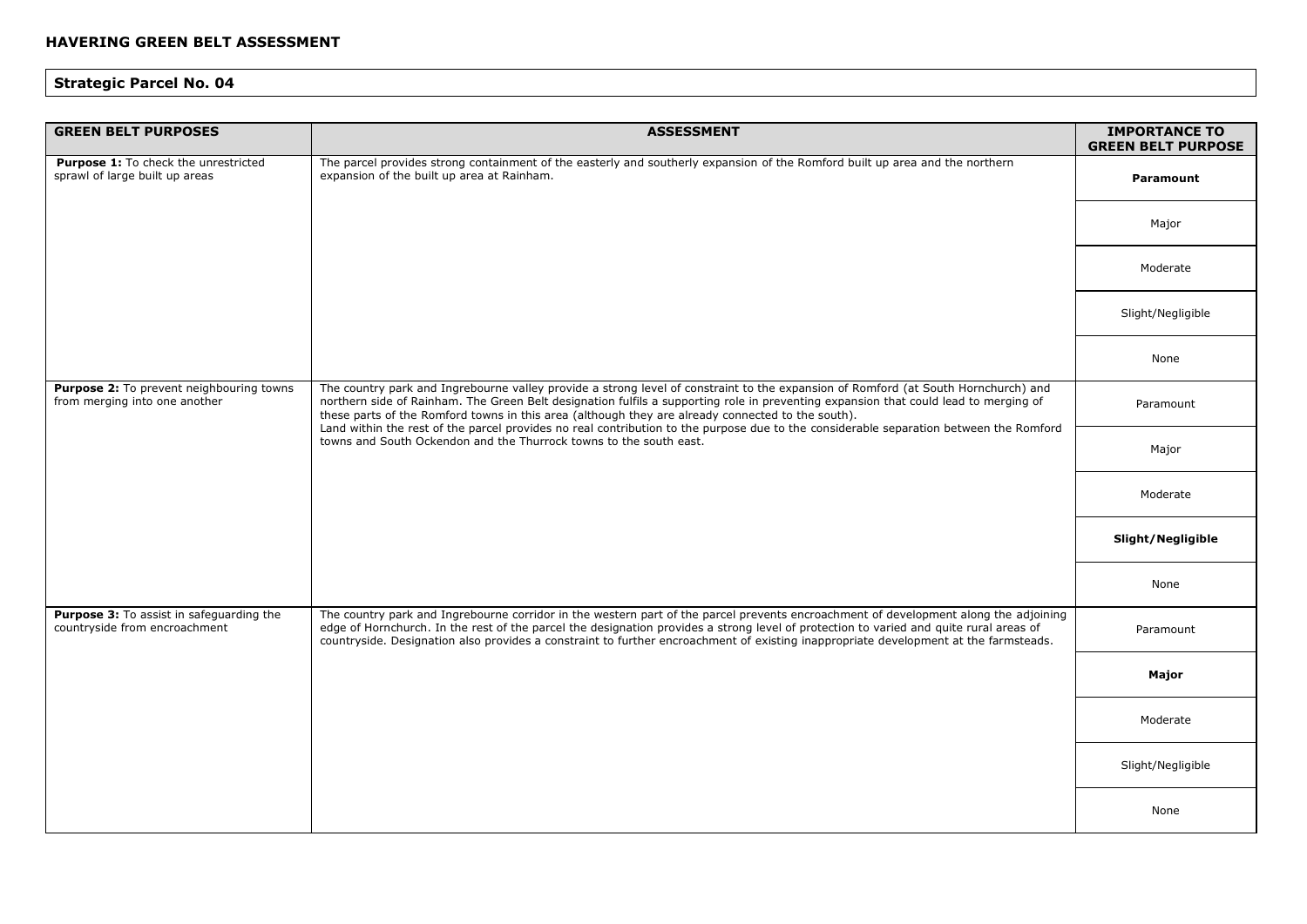| RELEVANT PARCEL CHARACTERISTICS                                                                                     |                                                                                                                                                                                                                                                                                                                                                                                                                                                                                                                                                                                                                                                                                                                                                                                                                                                                                                                                                                                                                                                                  |                                                            |
|---------------------------------------------------------------------------------------------------------------------|------------------------------------------------------------------------------------------------------------------------------------------------------------------------------------------------------------------------------------------------------------------------------------------------------------------------------------------------------------------------------------------------------------------------------------------------------------------------------------------------------------------------------------------------------------------------------------------------------------------------------------------------------------------------------------------------------------------------------------------------------------------------------------------------------------------------------------------------------------------------------------------------------------------------------------------------------------------------------------------------------------------------------------------------------------------|------------------------------------------------------------|
| PERCEPTION OF OPENNESS<br>(How is the area perceived?                                                               | Parcel is substantially free of inappropriate development and therefore there is a strong perception of openness throughout most of the<br>area with localised intrusions from uses (light industrial, recycling, waste transfer, caravan storage, etc.) based primarily within/around<br>what appears to be most farmsteads, mostly within the eastern and northern parts where access is from lanes (Berwick Pond Road and<br>Park Farm Road which defines the eastern boundary of the parcel). Hornchurch Country Park occupies the majority of the western part                                                                                                                                                                                                                                                                                                                                                                                                                                                                                              | Very apparent                                              |
| Is there a sense/perception of openness?<br>Is there evidence of encroachment from                                  |                                                                                                                                                                                                                                                                                                                                                                                                                                                                                                                                                                                                                                                                                                                                                                                                                                                                                                                                                                                                                                                                  | Recognisable                                               |
| 'inappropriate' development?)                                                                                       | of the parcel and is free of roads. St Georges Hospital comprises a large building complex in the north west corner and appears to be<br>available for redevelopment (major developed site within Green Belt).                                                                                                                                                                                                                                                                                                                                                                                                                                                                                                                                                                                                                                                                                                                                                                                                                                                   | Limited                                                    |
|                                                                                                                     |                                                                                                                                                                                                                                                                                                                                                                                                                                                                                                                                                                                                                                                                                                                                                                                                                                                                                                                                                                                                                                                                  | Negligible/none                                            |
| <b>NATURE OF VIEWS</b><br>(including intervisibility with adjoining areas)                                          | Views are variable throughout the parcel. Within the country park there are local high points which facilitate long distance panoramic<br>views over the surroundings including towards the City and North Downs. In lower parts developing woodland provides significant<br>containment and this will increase as woodland develops. Outside the park viewing opportunities are limited to lanes where intermittent                                                                                                                                                                                                                                                                                                                                                                                                                                                                                                                                                                                                                                             | Contained                                                  |
|                                                                                                                     | roadside vegetation prevents most wider views. In the eastern part there are extensive areas of new woodland some associated with<br>mineral working restoration/landfill sites, where there is also public access.                                                                                                                                                                                                                                                                                                                                                                                                                                                                                                                                                                                                                                                                                                                                                                                                                                              | <b>Partial</b>                                             |
|                                                                                                                     |                                                                                                                                                                                                                                                                                                                                                                                                                                                                                                                                                                                                                                                                                                                                                                                                                                                                                                                                                                                                                                                                  | Open/extensive                                             |
| <b>NATURE OF PARCEL EDGES</b><br>(including nature and permanence of                                                | South eastern and eastern boundary well defined by roads (Warwick Lane and Park Farm Road). Northern boundary by rear gardens<br>and estate roads on southern edge of Upminster. On the western side by clearly defined estate roads and residential property                                                                                                                                                                                                                                                                                                                                                                                                                                                                                                                                                                                                                                                                                                                                                                                                    | <b>Well defined</b>                                        |
| boundaries; are there potential alternative<br>recognisable boundaries/edges?)                                      | boundaries adjoining the country park; in the north western part the Ingrebourne corridor reinforces this edge. On the southern<br>boundary the A3106 defines the boundary together with the residential area of north Rainham where the boundary is partly integrated                                                                                                                                                                                                                                                                                                                                                                                                                                                                                                                                                                                                                                                                                                                                                                                           | <b>Partially defined</b>                                   |
|                                                                                                                     | by vegetation along the boundary of the park.<br>Whilst Park Farm Road and Hacton Lane provide well-defined physical features within the parcel on the south western edge of                                                                                                                                                                                                                                                                                                                                                                                                                                                                                                                                                                                                                                                                                                                                                                                                                                                                                     | Ill-defined                                                |
|                                                                                                                     | Upminster the existing boundary is already well defined in this location.                                                                                                                                                                                                                                                                                                                                                                                                                                                                                                                                                                                                                                                                                                                                                                                                                                                                                                                                                                                        | Open                                                       |
| <b>RELATIONSHIP TO PRINCIPAL</b><br><b>SETTLEMENTS</b>                                                              | Direct relationship to southern part of Hornchurch/Upminster where country park defines much of the edge, also northern edge of<br>Rainham on southern boundary. Rest of area has no clear relationship with principal settlements.                                                                                                                                                                                                                                                                                                                                                                                                                                                                                                                                                                                                                                                                                                                                                                                                                              | Very evident                                               |
| (i.e. towns as per second purpose;<br>relationship to other 'non-principal'                                         |                                                                                                                                                                                                                                                                                                                                                                                                                                                                                                                                                                                                                                                                                                                                                                                                                                                                                                                                                                                                                                                                  | Evident                                                    |
| settlements)                                                                                                        |                                                                                                                                                                                                                                                                                                                                                                                                                                                                                                                                                                                                                                                                                                                                                                                                                                                                                                                                                                                                                                                                  | Limited                                                    |
|                                                                                                                     |                                                                                                                                                                                                                                                                                                                                                                                                                                                                                                                                                                                                                                                                                                                                                                                                                                                                                                                                                                                                                                                                  | <b>Not evident</b>                                         |
| <b>LANDSCAPE CHARACTER</b><br>(What are the principal land uses and<br>landscape characteristics that are evident?) | Country Park is based around the Ingrebourne Valley LCA which provides a distinctive yet significantly re-modelled landscape with<br>some marshland and ponds in the southern part; there is a surprising sense of relative remoteness in some areas despite the proximity<br>of the urban area. This is an accessible recreational landscape with a high proportion of developing woodland.<br>The others parts, within the Belhus Lowland Quarry Farmland LCA, are distinctly different, traversed by tree and hedge lined lanes. The<br>northern part has pronounced rural open farmland character with geometric fields (mainly arable with some horse paddocks), often<br>with hedges removed.<br>In the eastern part quarrying has affected the landscape with areas now largely restored (although there is evidence of some activity<br>east of Gerpins Lane) and there are areas of developing woodland and with public access. An active airfield (Damyns Hal Aerodrome) is<br>located in the south east corner and is a source of noise and activity. | Strong rural                                               |
|                                                                                                                     |                                                                                                                                                                                                                                                                                                                                                                                                                                                                                                                                                                                                                                                                                                                                                                                                                                                                                                                                                                                                                                                                  | Principally rural with<br>some limited urban<br>influences |
|                                                                                                                     |                                                                                                                                                                                                                                                                                                                                                                                                                                                                                                                                                                                                                                                                                                                                                                                                                                                                                                                                                                                                                                                                  | <b>Rural with significant</b><br>urban influences          |
|                                                                                                                     |                                                                                                                                                                                                                                                                                                                                                                                                                                                                                                                                                                                                                                                                                                                                                                                                                                                                                                                                                                                                                                                                  | Urban fringe/semi urban                                    |
| <b>ENVIRONMENTAL CONSTRAINTS</b><br>(Are there any 'high level' environmental                                       | Large area of open space with public access (Country Park); SSSI, SNCIs and Flood Zone 3 associated with Ingrebourne; Local Nature<br>Reserve.                                                                                                                                                                                                                                                                                                                                                                                                                                                                                                                                                                                                                                                                                                                                                                                                                                                                                                                   | Substantial constraints over<br>much of area               |
| constraints that could limit potential strategic<br>development within the parcel)                                  |                                                                                                                                                                                                                                                                                                                                                                                                                                                                                                                                                                                                                                                                                                                                                                                                                                                                                                                                                                                                                                                                  | <b>Moderate level of</b><br>constraints                    |
|                                                                                                                     |                                                                                                                                                                                                                                                                                                                                                                                                                                                                                                                                                                                                                                                                                                                                                                                                                                                                                                                                                                                                                                                                  | Few/no constraints                                         |
| <b>SENSITIVITY TO DEVELOPMENT</b>                                                                                   | Landscape is very sensitive to change from strategic level of development given the existing recreational uses that prevail. The<br>Ingrebourne is an important part of the green infrastructure of Thames Chase.<br>The central and northern parts display strong rural characteristics despite the quite close relationship to the built up area and provides<br>a rural edge extending up to the edge of Upminster.<br>Whilst in the eastern part there is evidence of some disturbance, this area is removed from the built up area and within open<br>countryside.                                                                                                                                                                                                                                                                                                                                                                                                                                                                                          | High                                                       |
|                                                                                                                     |                                                                                                                                                                                                                                                                                                                                                                                                                                                                                                                                                                                                                                                                                                                                                                                                                                                                                                                                                                                                                                                                  | Moderate                                                   |
|                                                                                                                     |                                                                                                                                                                                                                                                                                                                                                                                                                                                                                                                                                                                                                                                                                                                                                                                                                                                                                                                                                                                                                                                                  | Low                                                        |
|                                                                                                                     |                                                                                                                                                                                                                                                                                                                                                                                                                                                                                                                                                                                                                                                                                                                                                                                                                                                                                                                                                                                                                                                                  | Little/None                                                |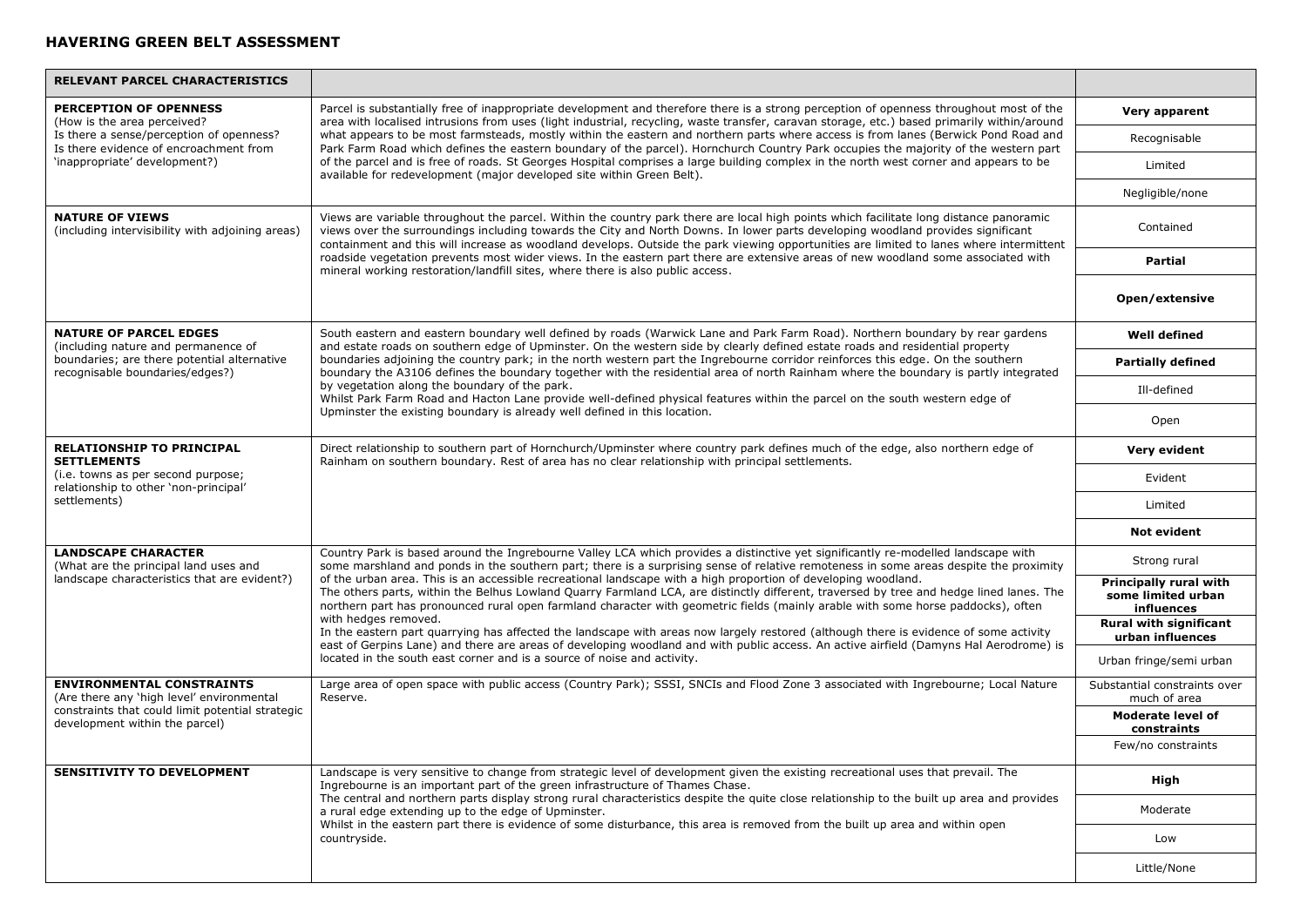# **Strategic Parcel No. 05** (Thurrock parcel 24)

| <b>GREEN BELT PURPOSES</b>                                                       | <b>ASSESSMENT</b>                                                                                                                                                                                                                                                                                                                                                                                                                                                                                                                                                                                                                                                                                                                                             | <b>IMPORTANCE TO</b><br><b>GREEN BELT PURPOSE</b> |
|----------------------------------------------------------------------------------|---------------------------------------------------------------------------------------------------------------------------------------------------------------------------------------------------------------------------------------------------------------------------------------------------------------------------------------------------------------------------------------------------------------------------------------------------------------------------------------------------------------------------------------------------------------------------------------------------------------------------------------------------------------------------------------------------------------------------------------------------------------|---------------------------------------------------|
| Purpose 1: To check the unrestricted<br>sprawl of large built up areas           | Parcel is quite remote (approx. 2.6km) from northern edge of Thurrock urban area, but lies closer to edge of Romford on edge of built<br>up area of Greater London (1.3km from Upminster and 2.2km from Rainham). As such it provides a negligible contribution to<br>constraining the outward expansion of Greater London as other intervening land within Havering (parcels 3, 4 and 6) fulfils this<br>function, and no contribution to checking the growth of Thurrock urban area (and Aveley intervenes).                                                                                                                                                                                                                                                | Paramount                                         |
|                                                                                  |                                                                                                                                                                                                                                                                                                                                                                                                                                                                                                                                                                                                                                                                                                                                                               | Major                                             |
|                                                                                  |                                                                                                                                                                                                                                                                                                                                                                                                                                                                                                                                                                                                                                                                                                                                                               | Moderate                                          |
|                                                                                  |                                                                                                                                                                                                                                                                                                                                                                                                                                                                                                                                                                                                                                                                                                                                                               | Slight/Negligible                                 |
|                                                                                  |                                                                                                                                                                                                                                                                                                                                                                                                                                                                                                                                                                                                                                                                                                                                                               | <b>None</b>                                       |
| Purpose 2: To prevent neighbouring towns<br>from merging into one another        | Parcel located between, but separated from, South Ockendon, Rainham and Upminster. Strategic level of development would not lead<br>to merging of these towns, although it would reduce separation.                                                                                                                                                                                                                                                                                                                                                                                                                                                                                                                                                           | Paramount                                         |
|                                                                                  |                                                                                                                                                                                                                                                                                                                                                                                                                                                                                                                                                                                                                                                                                                                                                               | Major                                             |
|                                                                                  |                                                                                                                                                                                                                                                                                                                                                                                                                                                                                                                                                                                                                                                                                                                                                               | Moderate                                          |
|                                                                                  |                                                                                                                                                                                                                                                                                                                                                                                                                                                                                                                                                                                                                                                                                                                                                               | Slight/Negligible                                 |
|                                                                                  |                                                                                                                                                                                                                                                                                                                                                                                                                                                                                                                                                                                                                                                                                                                                                               | None                                              |
| <b>Purpose 3:</b> To assist in safeguarding the<br>countryside from encroachment | Parcel comprises extensive area of countryside parts of which have been modified significantly by quarrying/landfill operations. These<br>areas have been restored and the landscape forms an attractive complex mosaic of existing and developing woodlands interspersed<br>with fields. A significant central southern part forms part of Belhus Woods Country Park (including Thames Chase Community<br>Woodland). South eastern part of parcel contains northern part of Belhus Park (Park and Garden of Special Historic Interest). There is<br>some encroachment by development (haulage yard, storage and light industrial uses) along Romford Road. Whilst significant<br>constraints apply in some areas Green Belt designation provides protection. | Paramount                                         |
|                                                                                  |                                                                                                                                                                                                                                                                                                                                                                                                                                                                                                                                                                                                                                                                                                                                                               | Major                                             |
|                                                                                  |                                                                                                                                                                                                                                                                                                                                                                                                                                                                                                                                                                                                                                                                                                                                                               | Moderate                                          |
|                                                                                  |                                                                                                                                                                                                                                                                                                                                                                                                                                                                                                                                                                                                                                                                                                                                                               | Slight/Negligible                                 |
|                                                                                  |                                                                                                                                                                                                                                                                                                                                                                                                                                                                                                                                                                                                                                                                                                                                                               | None                                              |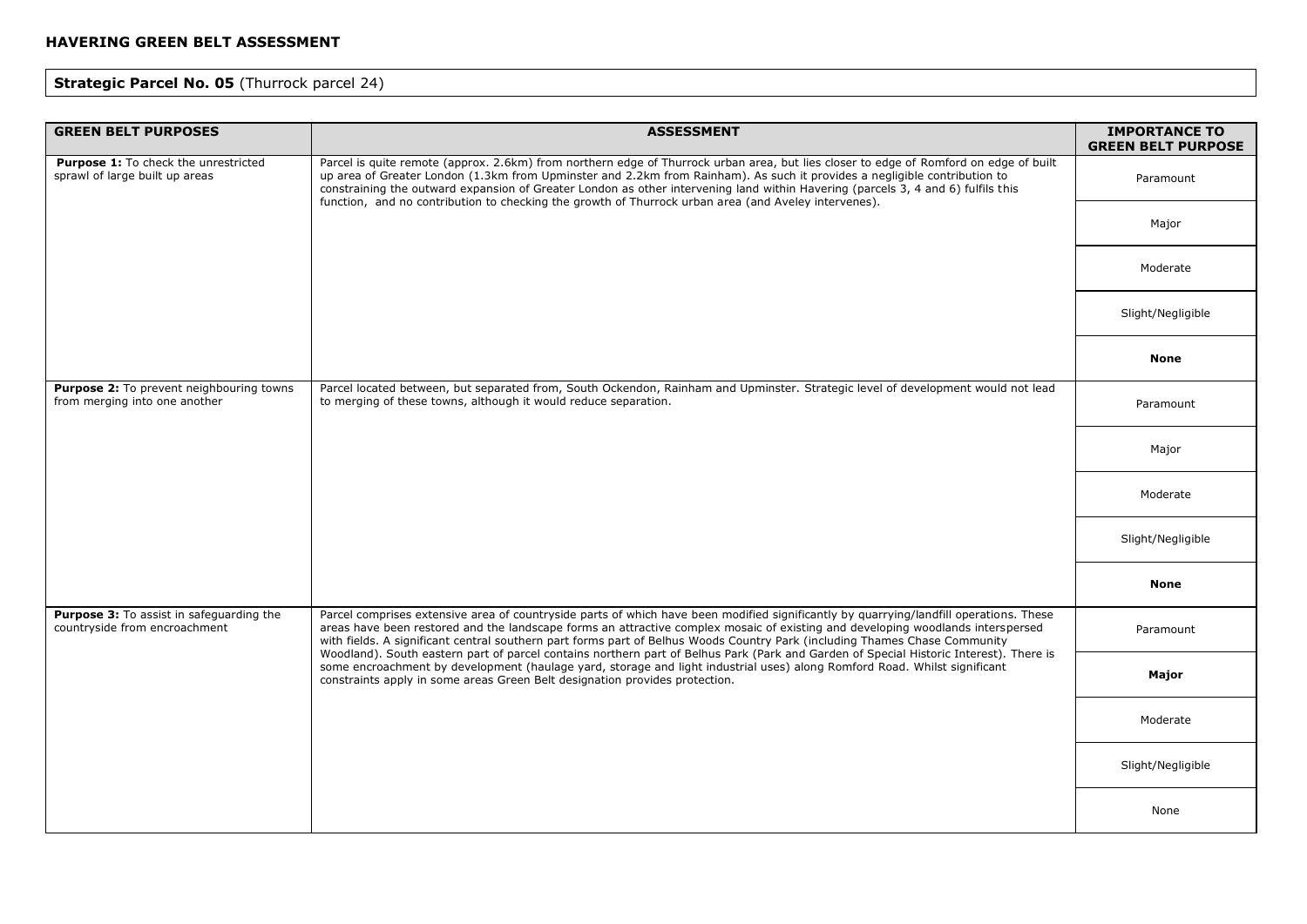| <b>RELEVANT PARCEL CHARACTERISTICS</b>                                              |                                                                                                                                                                                                                                         |                                                         |
|-------------------------------------------------------------------------------------|-----------------------------------------------------------------------------------------------------------------------------------------------------------------------------------------------------------------------------------------|---------------------------------------------------------|
| <b>PERCEPTION OF OPENNESS</b><br>(How is the area perceived?                        | Very little development and clear sense of physical openness (visual openness limited by substantial woodland cover).                                                                                                                   | Very apparent                                           |
| Is there a sense/perception of openness?<br>Is there evidence of encroachment from  |                                                                                                                                                                                                                                         | Recognisable                                            |
| 'inappropriate' development?)                                                       |                                                                                                                                                                                                                                         | Limited                                                 |
|                                                                                     |                                                                                                                                                                                                                                         | Negligible/none                                         |
| <b>NATURE OF VIEWS</b><br>(including intervisibility with adjoining areas)          | Views within and out of parcel limited by vegetation cover.                                                                                                                                                                             | Contained                                               |
|                                                                                     |                                                                                                                                                                                                                                         | Partial                                                 |
|                                                                                     |                                                                                                                                                                                                                                         | Open/extensive                                          |
| <b>NATURE OF PARCEL EDGES</b><br>(including nature and permanence of                | Well defined on three sides by roads (extending beyond borough boundary). Southern boundary along clear bridleway route. No<br>obvious internal boundaries.                                                                             | <b>Well defined</b>                                     |
| boundaries; are there potential alternative<br>recognisable boundaries/edges?)      |                                                                                                                                                                                                                                         | Partially defined                                       |
|                                                                                     |                                                                                                                                                                                                                                         | Ill-defined                                             |
|                                                                                     |                                                                                                                                                                                                                                         | Open                                                    |
| <b>RELATIONSHIP TO PRINCIPAL</b><br><b>SETTLEMENTS</b>                              | No relationship.                                                                                                                                                                                                                        | Very evident                                            |
| (towns as per second purpose; relationship<br>to other 'non-principal' settlements) |                                                                                                                                                                                                                                         | Evident                                                 |
|                                                                                     |                                                                                                                                                                                                                                         | Limited                                                 |
|                                                                                     |                                                                                                                                                                                                                                         | <b>Not evident</b>                                      |
| <b>LANDSCAPE CHARACTER</b><br>(What are the principal land uses and                 | Located within Belhus Lowland Quarry Farmland LCA and possesses a rural character with extensive woodland forming part of Country<br>Park/Thames Chase.                                                                                 | <b>Strong rural</b>                                     |
| landscape characteristics that are evident?)                                        |                                                                                                                                                                                                                                         | Principally rural with some<br>limited urban influences |
|                                                                                     |                                                                                                                                                                                                                                         | Rural with significant<br>urban influences              |
|                                                                                     |                                                                                                                                                                                                                                         | Urban fringe/semi urban                                 |
| <b>ENVIRONMENTAL CONSTRAINTS</b><br>(Are there any 'high level' environmental       | Belhus Chase Country Park and Open Access land; nature conservation sites (Borough and local value); former landfill. Ancient<br>woodland and part of Registered Park & Garden within Thurrock.                                         | <b>Substantial constraints</b><br>over much of area     |
| constraints that could limit potential strategic<br>development within the parcel)  |                                                                                                                                                                                                                                         | Moderate level of constraints                           |
|                                                                                     |                                                                                                                                                                                                                                         | Few/no constraints                                      |
| <b>SENSITIVITY TO DEVELOPMENT</b>                                                   | A predominantly rural area with much of southern part within Havering defined as a country park with a mosaic of woodlands and<br>widespread access. Northern part comprises more open fields and has generally strong rural character. | High                                                    |
|                                                                                     |                                                                                                                                                                                                                                         | Moderate                                                |
|                                                                                     |                                                                                                                                                                                                                                         | Low                                                     |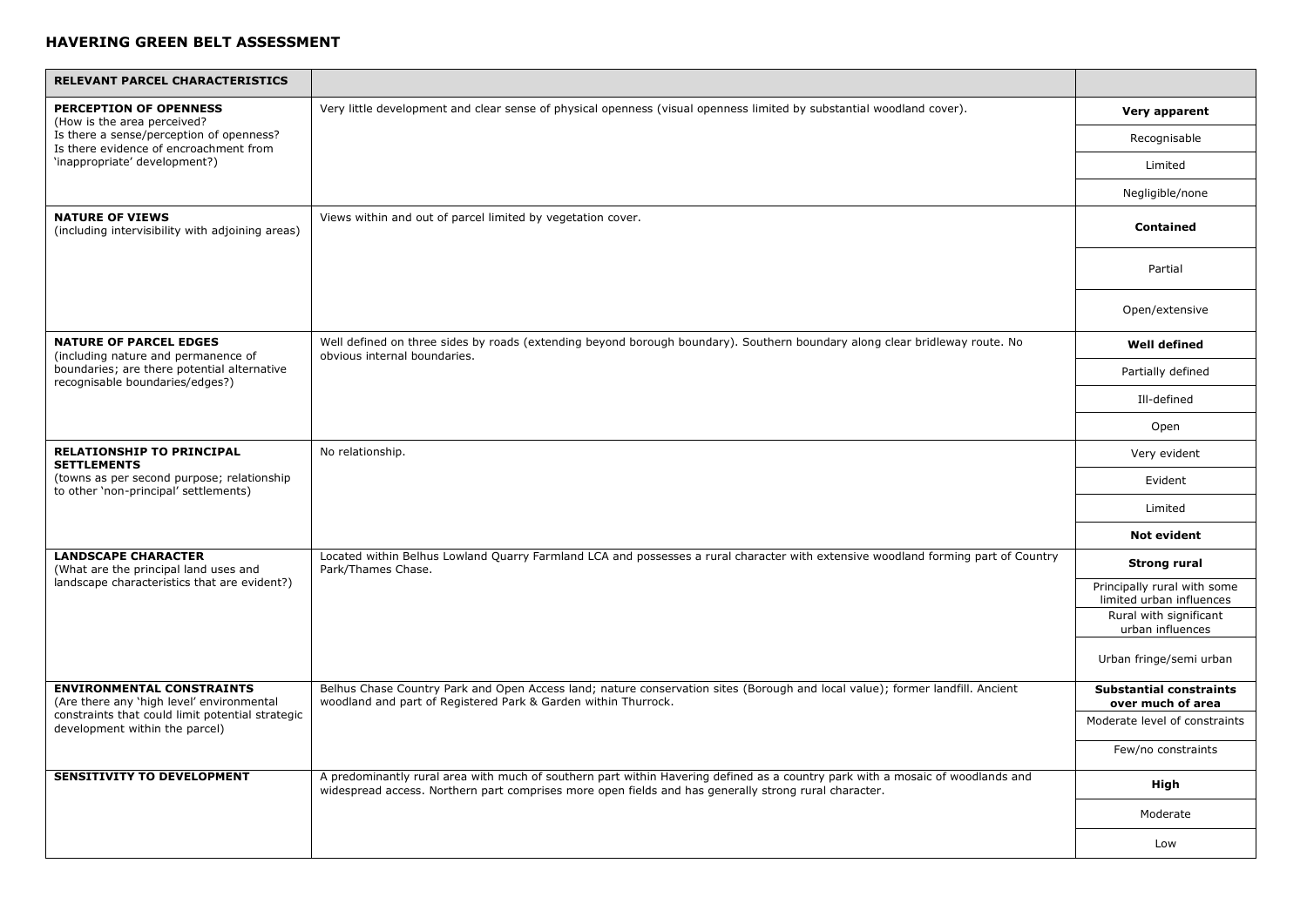| <b>GREEN BELT PURPOSES</b>                                                | <b>ASSESSMENT</b>                                                                                                                                                                                                                                                                                                                                                                                                                                                                                                                                                                                                                                                                                                                                | <b>IMPORTANCE TO</b><br><b>GREEN BELT PURPOSE</b> |
|---------------------------------------------------------------------------|--------------------------------------------------------------------------------------------------------------------------------------------------------------------------------------------------------------------------------------------------------------------------------------------------------------------------------------------------------------------------------------------------------------------------------------------------------------------------------------------------------------------------------------------------------------------------------------------------------------------------------------------------------------------------------------------------------------------------------------------------|---------------------------------------------------|
| Purpose 1: To check the unrestricted<br>sprawl of large built up areas    | The north western part of the parcel adjoins the south eastern edge of the Romford built up area at Upminster; as such this part of the<br>parcel acts to restrict the expansion of the built up area in this direction (although the two Conservation Areas that define much of the<br>land within the edge of this parcel are a significant constraint in their own right).<br>The parcel, in association with the eastern part of parcel 12 to the north, defines the eastern limit of the Metropolitan built up area and,<br>as such, plays a particularly important role in containing the eastward expansion of the Metropolitan area (although the M25 to the east<br>would provide a robust boundary to any further eastward expansion). | Paramount                                         |
|                                                                           |                                                                                                                                                                                                                                                                                                                                                                                                                                                                                                                                                                                                                                                                                                                                                  | Major                                             |
|                                                                           |                                                                                                                                                                                                                                                                                                                                                                                                                                                                                                                                                                                                                                                                                                                                                  | Moderate                                          |
|                                                                           |                                                                                                                                                                                                                                                                                                                                                                                                                                                                                                                                                                                                                                                                                                                                                  | Slight/Negligible                                 |
|                                                                           |                                                                                                                                                                                                                                                                                                                                                                                                                                                                                                                                                                                                                                                                                                                                                  | None                                              |
| Purpose 2: To prevent neighbouring towns<br>from merging into one another | Whilst the parcel lies between Upminster and South Ockendon within Thurrock the two towns are separated by a substantial gap<br>(approx. 3km wide) within which lies the substantial barrier of the M25.                                                                                                                                                                                                                                                                                                                                                                                                                                                                                                                                         | Paramount                                         |
|                                                                           |                                                                                                                                                                                                                                                                                                                                                                                                                                                                                                                                                                                                                                                                                                                                                  | Major                                             |
|                                                                           |                                                                                                                                                                                                                                                                                                                                                                                                                                                                                                                                                                                                                                                                                                                                                  | Moderate                                          |
|                                                                           |                                                                                                                                                                                                                                                                                                                                                                                                                                                                                                                                                                                                                                                                                                                                                  | Slight/Negligible                                 |
|                                                                           |                                                                                                                                                                                                                                                                                                                                                                                                                                                                                                                                                                                                                                                                                                                                                  | None                                              |
| Purpose 3: To assist in safeguarding the<br>countryside from encroachment | Whilst there is evidence of some encroachment of inappropriate development within the parcel, the parcel has a predominantly rural<br>character which is safeguarded by the designation.                                                                                                                                                                                                                                                                                                                                                                                                                                                                                                                                                         | Paramount                                         |
|                                                                           |                                                                                                                                                                                                                                                                                                                                                                                                                                                                                                                                                                                                                                                                                                                                                  | Major                                             |
|                                                                           |                                                                                                                                                                                                                                                                                                                                                                                                                                                                                                                                                                                                                                                                                                                                                  | Moderate                                          |
|                                                                           |                                                                                                                                                                                                                                                                                                                                                                                                                                                                                                                                                                                                                                                                                                                                                  | Slight/Negligible                                 |
|                                                                           |                                                                                                                                                                                                                                                                                                                                                                                                                                                                                                                                                                                                                                                                                                                                                  | None                                              |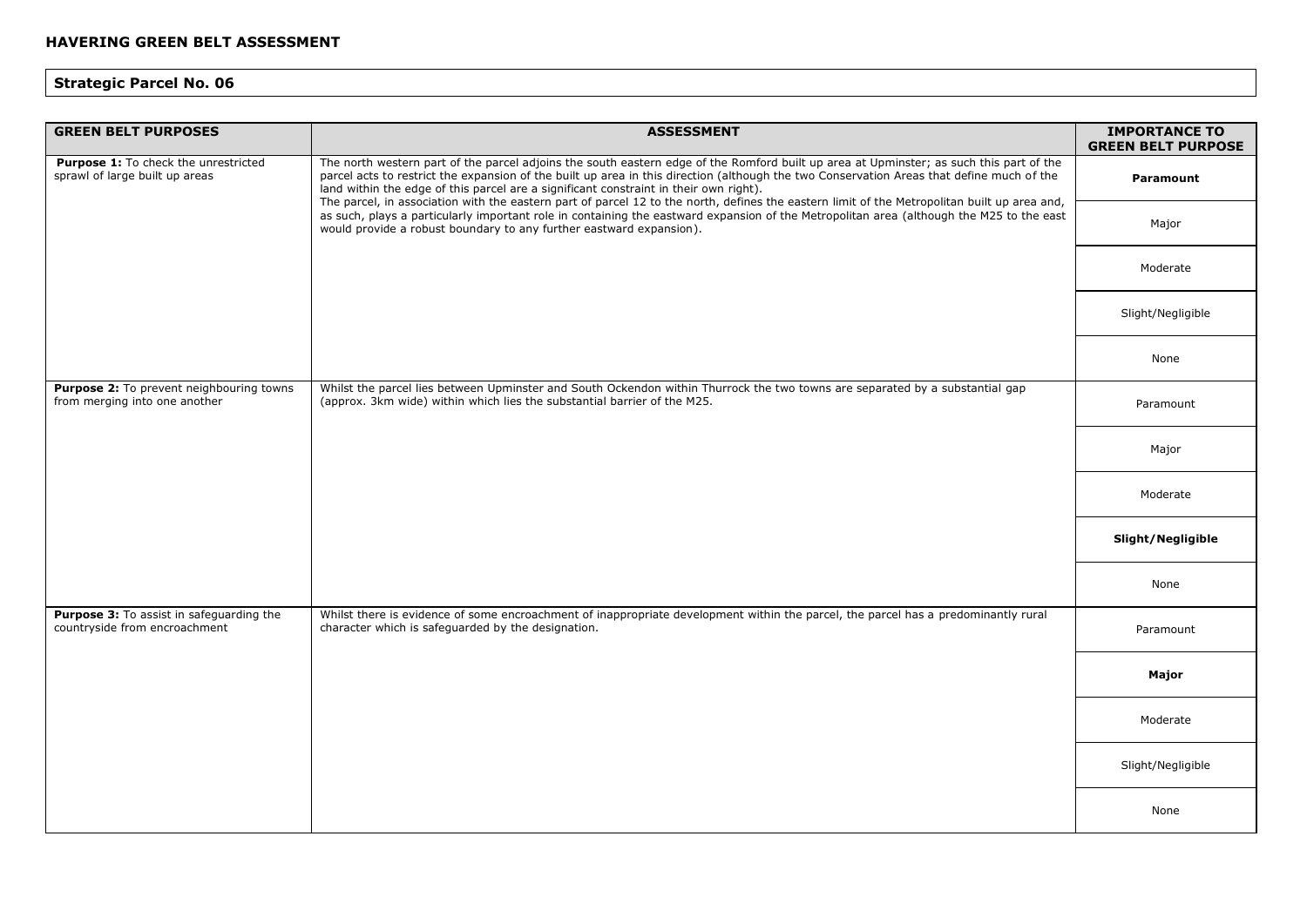| <b>RELEVANT PARCEL CHARACTERISTICS</b>                                             |                                                                                                                                                                                                                                                                                                                                                                                                                                                                                                                                                                                                                                                                                                                                                                                                                                                                         |                                                            |
|------------------------------------------------------------------------------------|-------------------------------------------------------------------------------------------------------------------------------------------------------------------------------------------------------------------------------------------------------------------------------------------------------------------------------------------------------------------------------------------------------------------------------------------------------------------------------------------------------------------------------------------------------------------------------------------------------------------------------------------------------------------------------------------------------------------------------------------------------------------------------------------------------------------------------------------------------------------------|------------------------------------------------------------|
| PERCEPTION OF OPENNESS<br>(How is the area perceived?                              | There is a strong perception of openness in this parcel and very limited evidence of encroachment by inappropriate development.<br>Existing development is limited primarily to development extending southwards from the southern edge of Upminster at Corbets Tey                                                                                                                                                                                                                                                                                                                                                                                                                                                                                                                                                                                                     | Very apparent                                              |
| Is there a sense/perception of openness?<br>Is there evidence of encroachment from | (equestrian centre, care home, and ribbon of houses along Sunnings Lane). Some farmsteads show evidence of other uses such as<br>caravan storage at Sullens Farm; paintballing at Bush Farm and outdoor pursuits centre at Russell's Lake. Upminster cemetery and two                                                                                                                                                                                                                                                                                                                                                                                                                                                                                                                                                                                                   | Recognisable                                               |
| 'inappropriate' development?)                                                      | school sites lie within the northern part of the parcel.                                                                                                                                                                                                                                                                                                                                                                                                                                                                                                                                                                                                                                                                                                                                                                                                                | Limited                                                    |
|                                                                                    |                                                                                                                                                                                                                                                                                                                                                                                                                                                                                                                                                                                                                                                                                                                                                                                                                                                                         | Negligible/none                                            |
| <b>NATURE OF VIEWS</b><br>(including intervisibility with adjoining areas)         | The topography is gently undulating and this, combined with areas of woodland, hedgerows and hedgerow trees limit views throughout<br>much of the area. Where views are possible they are generally over short to medium distances. Views from roads and lanes across the<br>parcel are, in the main, limited by roadside vegetation. The M25 which is on embankment along most of the eastern boundary of the                                                                                                                                                                                                                                                                                                                                                                                                                                                          | <b>Contained</b>                                           |
|                                                                                    | parcel prevents views intervisibility with the land to the east. Development and vegetation along St Marys Lane to the north, and along<br>Park Farm Road and Bramble Lane/Dennises Lane that form the western and eastern parcel boundaries respectively curtails<br>intervisibility with adjoining parcels.                                                                                                                                                                                                                                                                                                                                                                                                                                                                                                                                                           | <b>Partial</b>                                             |
|                                                                                    |                                                                                                                                                                                                                                                                                                                                                                                                                                                                                                                                                                                                                                                                                                                                                                                                                                                                         | Open/extensive                                             |
| <b>NATURE OF PARCEL EDGES</b><br>(including nature and permanence of               | Parcel edges are clearly defined by roads except on the southern edge of Upminster at Corbetts Tey where rear garden boundaries of<br>residential properties (sometimes reinforced by notable vegetation) form the Green Belt boundary. Other roads within the parcel could                                                                                                                                                                                                                                                                                                                                                                                                                                                                                                                                                                                             | <b>Well defined</b>                                        |
| boundaries; are there potential alternative<br>recognisable boundaries/edges?)     | form alternative Green Belt boundaries should realignment of the Green Belt boundary be considered appropriate.                                                                                                                                                                                                                                                                                                                                                                                                                                                                                                                                                                                                                                                                                                                                                         | <b>Partially defined</b>                                   |
|                                                                                    |                                                                                                                                                                                                                                                                                                                                                                                                                                                                                                                                                                                                                                                                                                                                                                                                                                                                         | Ill-defined                                                |
|                                                                                    |                                                                                                                                                                                                                                                                                                                                                                                                                                                                                                                                                                                                                                                                                                                                                                                                                                                                         | Open                                                       |
| <b>RELATIONSHIP TO PRINCIPAL</b><br><b>SETTLEMENTS</b>                             | The north west side of the parcel adjoins the south eastern and eastern side of Upminster. Vegetation along and within the vicinity of<br>this edge assists with 'softening' the interface between built development and countryside within the parcel, except along Argyle<br>Gardens where the built edge is more prominent. There are no other smaller settlements within the parcel.                                                                                                                                                                                                                                                                                                                                                                                                                                                                                | Very evident                                               |
| (i.e. towns as per second purpose;<br>relationship to other 'non-principal'        |                                                                                                                                                                                                                                                                                                                                                                                                                                                                                                                                                                                                                                                                                                                                                                                                                                                                         | Evident                                                    |
| settlements)                                                                       |                                                                                                                                                                                                                                                                                                                                                                                                                                                                                                                                                                                                                                                                                                                                                                                                                                                                         | Limited                                                    |
|                                                                                    |                                                                                                                                                                                                                                                                                                                                                                                                                                                                                                                                                                                                                                                                                                                                                                                                                                                                         | <b>Not evident</b>                                         |
| <b>LANDSCAPE CHARACTER</b><br>(What are the principal land uses and                | All but the northern edge of the parcel lies within the Belhus Lowland Quarry Farmland LCA, with the northern edge within the Thurrock<br>Reclaimed Fens LCA although there is no obvious differentiation between the two apparent on the ground. The area comprises a mosaic<br>of agricultural land, woodlands, and other uses (mentioned above) and golf course. Mineral extraction has created a number of water<br>bodies although there is little evidence of large scale extraction and landfilling within this part of the Belhus LCA. Whilst there are<br>pockets and small ribbons of development these are generally reasonably well integrated into the landscape such that the predominant<br>character is rural.<br>Cranham Hall in the northern part of the parcel forms the centre of an extensive Conservation Area defining the south eastern edge of | Strong rural                                               |
| landscape characteristics that are evident?)                                       |                                                                                                                                                                                                                                                                                                                                                                                                                                                                                                                                                                                                                                                                                                                                                                                                                                                                         | Principally rural with<br>some limited urban<br>influences |
|                                                                                    |                                                                                                                                                                                                                                                                                                                                                                                                                                                                                                                                                                                                                                                                                                                                                                                                                                                                         | Rural with significant<br>urban influences                 |
|                                                                                    | Upminster; parkland surrounds the immediate environs of the hall but the much of the beyond arable within amalgamated fields. The<br>edge of Corbetts Tey is also defined by a Conservation Area. A railway line cuts across the 'grain' of the landscape and together with<br>the elevated M25 forms a source of noise and movement.                                                                                                                                                                                                                                                                                                                                                                                                                                                                                                                                   | Urban fringe/semi urban                                    |
| <b>ENVIRONMENTAL CONSTRAINTS</b><br>(Are there any 'high level' environmental      | Two Conservation Areas defining much of the parcel's edge with Upminster. Significant number of quite extensive nature conservation<br>sites (valued at a metropolitan, borough and local level). Very small areas of Flood Zone 3.                                                                                                                                                                                                                                                                                                                                                                                                                                                                                                                                                                                                                                     | Substantial constraints over<br>much of area               |
| constraints that could limit potential strategic<br>development within the parcel) |                                                                                                                                                                                                                                                                                                                                                                                                                                                                                                                                                                                                                                                                                                                                                                                                                                                                         | <b>Moderate level of</b><br>constraints                    |
|                                                                                    |                                                                                                                                                                                                                                                                                                                                                                                                                                                                                                                                                                                                                                                                                                                                                                                                                                                                         | Few/no constraints                                         |
| <b>SENSITIVITY TO DEVELOPMENT</b>                                                  | This broadly rural area has a generally high sensitivity to strategic development due to its reasonably intact nature and significant level<br>of environment of constraints.                                                                                                                                                                                                                                                                                                                                                                                                                                                                                                                                                                                                                                                                                           | High                                                       |
|                                                                                    |                                                                                                                                                                                                                                                                                                                                                                                                                                                                                                                                                                                                                                                                                                                                                                                                                                                                         | Moderate                                                   |
|                                                                                    |                                                                                                                                                                                                                                                                                                                                                                                                                                                                                                                                                                                                                                                                                                                                                                                                                                                                         | Low                                                        |
|                                                                                    |                                                                                                                                                                                                                                                                                                                                                                                                                                                                                                                                                                                                                                                                                                                                                                                                                                                                         | Little/None                                                |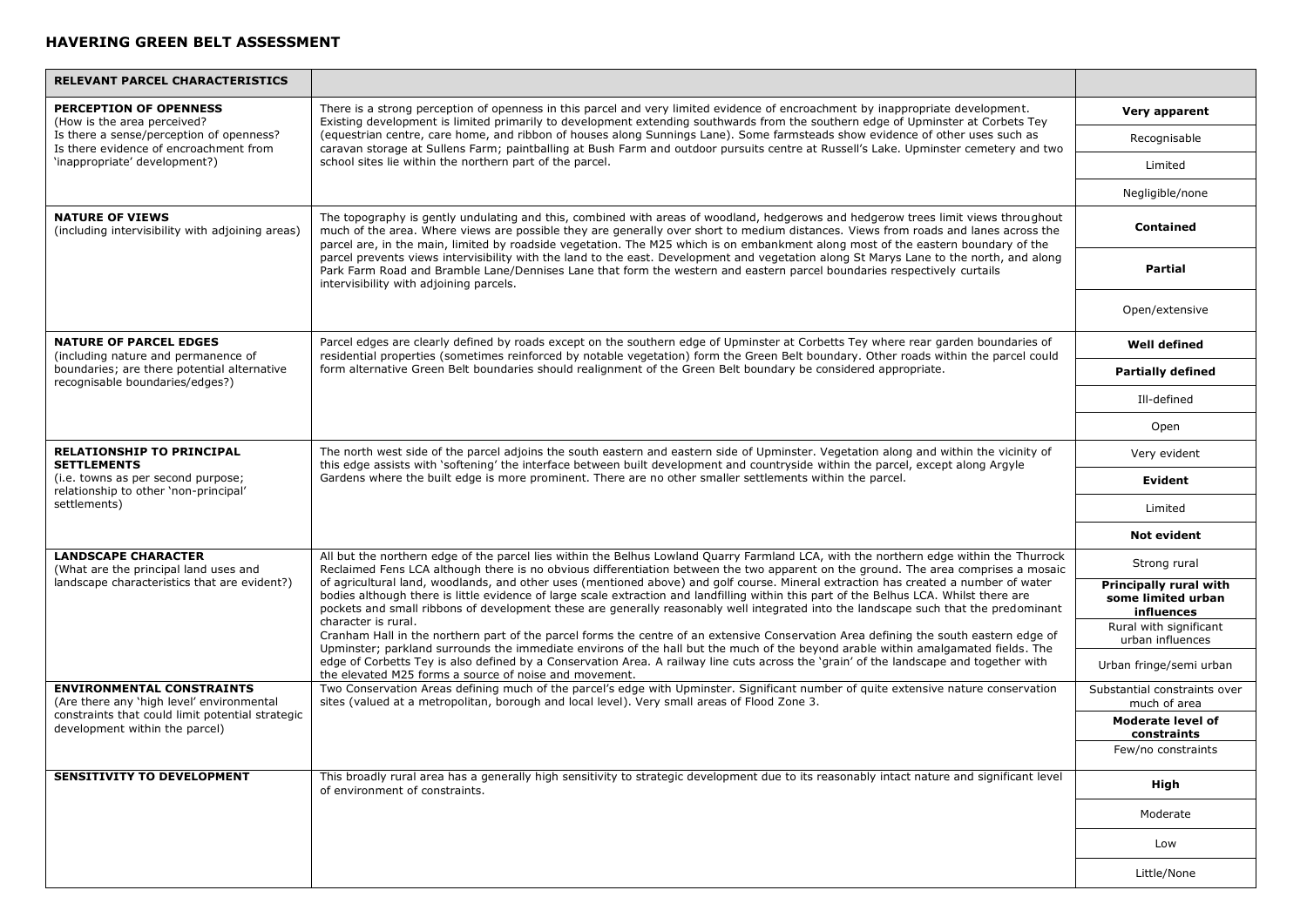# **Strategic Parcel No. 07 (**Thurrock parcel 16)

| <b>GREEN BELT PURPOSES</b>                                                | <b>ASSESSMENT</b>                                                                                                                                                                                                                                                                                                                                                                                                | <b>IMPORTANCE TO</b><br><b>GREEN BELT PURPOSE</b> |
|---------------------------------------------------------------------------|------------------------------------------------------------------------------------------------------------------------------------------------------------------------------------------------------------------------------------------------------------------------------------------------------------------------------------------------------------------------------------------------------------------|---------------------------------------------------|
| Purpose 1: To check the unrestricted<br>sprawl of large built up areas    | Parcel lies 1.9km from Upminster on eastern edge of built up area of Rainham and over 3km from northern edge of Thurrock urban<br>area. As such it provides No contribution to constraining the outward expansion of Greater London as other intervening land (primarily<br>parcel 6) fulfil this function within Havering.                                                                                      | Paramount                                         |
|                                                                           |                                                                                                                                                                                                                                                                                                                                                                                                                  | Major                                             |
|                                                                           |                                                                                                                                                                                                                                                                                                                                                                                                                  | Moderate                                          |
|                                                                           |                                                                                                                                                                                                                                                                                                                                                                                                                  | Slight/Negligible                                 |
|                                                                           |                                                                                                                                                                                                                                                                                                                                                                                                                  | <b>None</b>                                       |
| Purpose 2: To prevent neighbouring towns<br>from merging into one another | Provides No contribution to preventing the merger of the northern edge of South Ockendon with Upminster due to the significant<br>separation which exists, and the boundary provided by the M25.                                                                                                                                                                                                                 | Paramount                                         |
|                                                                           |                                                                                                                                                                                                                                                                                                                                                                                                                  | Major                                             |
|                                                                           |                                                                                                                                                                                                                                                                                                                                                                                                                  | Moderate                                          |
|                                                                           |                                                                                                                                                                                                                                                                                                                                                                                                                  | Slight/Negligible                                 |
|                                                                           |                                                                                                                                                                                                                                                                                                                                                                                                                  | <b>None</b>                                       |
| Purpose 3: To assist in safeguarding the<br>countryside from encroachment | Parcel comprises an expansive, broadly level, open/semi open and largely unspoilt area of productive farmland, with a notable field<br>pattern. Existing development is confined to small clusters of residential development in northern part which is generally well<br>assimilated within the landscape. Designation provides valuable protection in an area where there are no other high level constraints. | Paramount                                         |
|                                                                           |                                                                                                                                                                                                                                                                                                                                                                                                                  | Major                                             |
|                                                                           |                                                                                                                                                                                                                                                                                                                                                                                                                  | Moderate                                          |
|                                                                           |                                                                                                                                                                                                                                                                                                                                                                                                                  | Slight/Negligible                                 |
|                                                                           |                                                                                                                                                                                                                                                                                                                                                                                                                  | None                                              |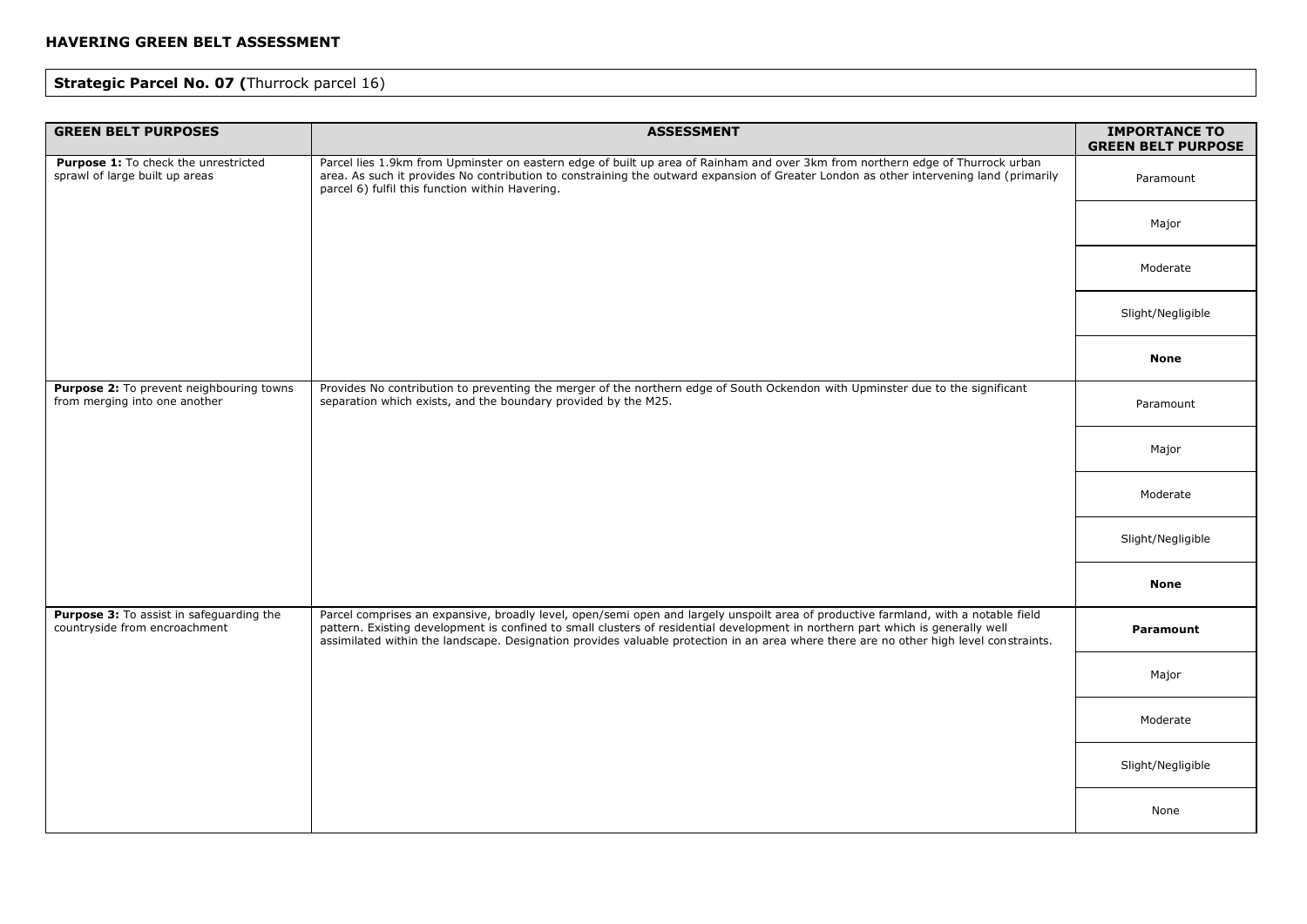| RELEVANT PARCEL CHARACTERISTICS                                                     |                                                                                                                                                                                                                                                                                                                                              |                                                         |
|-------------------------------------------------------------------------------------|----------------------------------------------------------------------------------------------------------------------------------------------------------------------------------------------------------------------------------------------------------------------------------------------------------------------------------------------|---------------------------------------------------------|
| <b>PERCEPTION OF OPENNESS</b><br>(How is the area perceived?                        | Strong perception of openness throughout area with little encroachment by development.                                                                                                                                                                                                                                                       | Very apparent                                           |
| Is there a sense/perception of openness?<br>Is there evidence of encroachment from  |                                                                                                                                                                                                                                                                                                                                              | Recognisable                                            |
| 'inappropriate' development?)                                                       |                                                                                                                                                                                                                                                                                                                                              | Limited                                                 |
|                                                                                     |                                                                                                                                                                                                                                                                                                                                              | Negligible/none                                         |
| <b>NATURE OF VIEWS</b><br>(including intervisibility with adjoining areas)          | Flat landscape with limited vegetation cover allows open views across area.<br>Inter-visible with adjacent part of parcel 8 (parcel 15 within Thurrock).                                                                                                                                                                                     | Contained                                               |
|                                                                                     |                                                                                                                                                                                                                                                                                                                                              | Partial                                                 |
|                                                                                     |                                                                                                                                                                                                                                                                                                                                              | Open/extensive                                          |
| <b>NATURE OF PARCEL EDGES</b><br>(including nature and permanence of                | Very well defined by roads on all sides, including section of M25.<br>Railway forms an alternative boundary in south western part although it is not a significant feature in the landscape.                                                                                                                                                 | <b>Well defined</b>                                     |
| boundaries; are there potential alternative<br>recognisable boundaries/edges?)      |                                                                                                                                                                                                                                                                                                                                              | Partially defined                                       |
|                                                                                     |                                                                                                                                                                                                                                                                                                                                              | Ill-defined                                             |
|                                                                                     |                                                                                                                                                                                                                                                                                                                                              | Open                                                    |
| <b>RELATIONSHIP TO PRINCIPAL</b><br><b>SETTLEMENTS</b>                              | Physical and visual relationship with development on northern edge of South Ockendon.                                                                                                                                                                                                                                                        | Very evident                                            |
| (towns as per second purpose; relationship<br>to other 'non-principal' settlements) |                                                                                                                                                                                                                                                                                                                                              | Evident                                                 |
|                                                                                     |                                                                                                                                                                                                                                                                                                                                              | Limited                                                 |
|                                                                                     |                                                                                                                                                                                                                                                                                                                                              | Not evident                                             |
| <b>LANDSCAPE CHARACTER</b><br>(What are the principal land uses and                 | Within Belhus Lowland Quarry Farmland LCA. Productive, level, primarily arable farmland with generally weak field boundaries, with<br>largely unspoilt rural character; absence of quarrying. Whilst southern edge within Thurrock adjoins north side of South Ockendon,<br>development does not exert a strong influence on this character. | Strong rural                                            |
| landscape characteristics that are evident?)                                        |                                                                                                                                                                                                                                                                                                                                              | Principally rural with some<br>limited urban influences |
|                                                                                     |                                                                                                                                                                                                                                                                                                                                              | Rural with significant<br>urban influences              |
|                                                                                     |                                                                                                                                                                                                                                                                                                                                              | Urban fringe/semi urban                                 |
| <b>ENVIRONMENTAL CONSTRAINTS</b><br>(Are there any 'high level' environmental       | Small area of former landfill south of North Ockendon where there is also a Conservation Area. Nature Conservation sites (important at<br>Borough level).                                                                                                                                                                                    | Substantial constraints over<br>much of area            |
| constraints that could limit potential strategic<br>development within the parcel)  |                                                                                                                                                                                                                                                                                                                                              | Moderate level of constraints                           |
|                                                                                     |                                                                                                                                                                                                                                                                                                                                              | Few/no constraints                                      |
| <b>SENSITIVITY TO DEVELOPMENT</b>                                                   | A generally rural open landscape where any development is likely to have significant effects on the surroundings and the setting of the<br>North Ockendon Conservation Area.                                                                                                                                                                 | High                                                    |
|                                                                                     |                                                                                                                                                                                                                                                                                                                                              | Moderate                                                |
|                                                                                     |                                                                                                                                                                                                                                                                                                                                              | Low                                                     |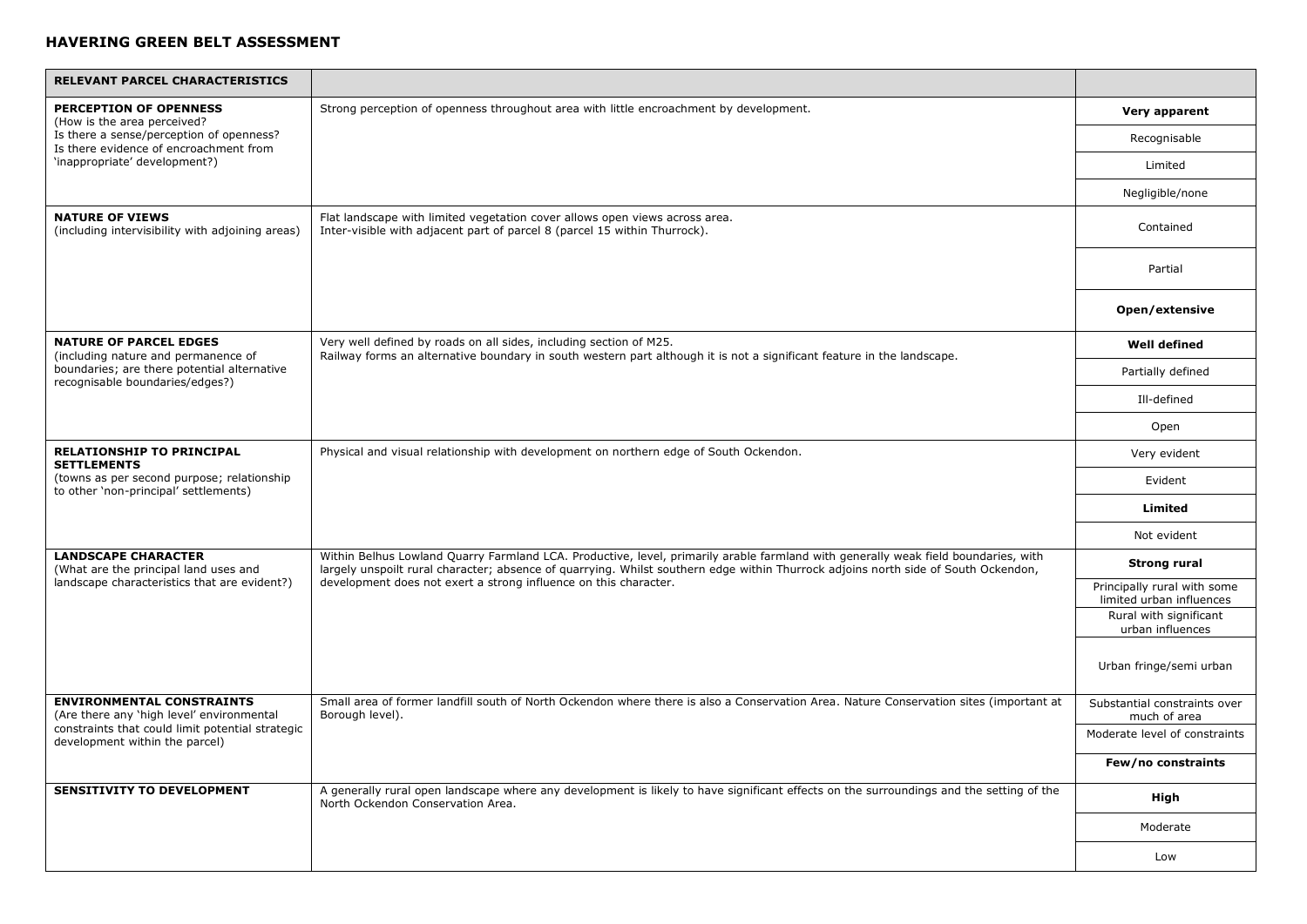# **Strategic Parcel No. 08** (Thurrock parcel 15)

| <b>GREEN BELT PURPOSES</b>                                                       | <b>ASSESSMENT</b>                                                                                                                                                                                                                                                                                                                                                                                                                                                                                                                                                                                                                                                                                                                                                                                                                                                                                                                                                                                                                                                                                                                                                                                                                                                              | <b>IMPORTANCE TO</b><br><b>GREEN BELT PURPOSE</b> |
|----------------------------------------------------------------------------------|--------------------------------------------------------------------------------------------------------------------------------------------------------------------------------------------------------------------------------------------------------------------------------------------------------------------------------------------------------------------------------------------------------------------------------------------------------------------------------------------------------------------------------------------------------------------------------------------------------------------------------------------------------------------------------------------------------------------------------------------------------------------------------------------------------------------------------------------------------------------------------------------------------------------------------------------------------------------------------------------------------------------------------------------------------------------------------------------------------------------------------------------------------------------------------------------------------------------------------------------------------------------------------|---------------------------------------------------|
| Purpose 1: To check the unrestricted<br>sprawl of large built up areas           | Large parcel that is separated from the Thurrock urban area (by parcel 17 within Thurrock study; minimum distance of approx. 800m<br>between southern edge of parcel and north edge of Grays/Stifford Clays), and by some 2.9km minimum from the Greater<br>London/Romford built up area by parcel 7 (Thurrock parcel 16) and substantial area of other intervening land within Havering. Only<br>northern part of parcel lies within Havering. As such the parcel provides No contribution to this purpose.                                                                                                                                                                                                                                                                                                                                                                                                                                                                                                                                                                                                                                                                                                                                                                   | Paramount                                         |
|                                                                                  |                                                                                                                                                                                                                                                                                                                                                                                                                                                                                                                                                                                                                                                                                                                                                                                                                                                                                                                                                                                                                                                                                                                                                                                                                                                                                | Major                                             |
|                                                                                  |                                                                                                                                                                                                                                                                                                                                                                                                                                                                                                                                                                                                                                                                                                                                                                                                                                                                                                                                                                                                                                                                                                                                                                                                                                                                                | Moderate                                          |
|                                                                                  |                                                                                                                                                                                                                                                                                                                                                                                                                                                                                                                                                                                                                                                                                                                                                                                                                                                                                                                                                                                                                                                                                                                                                                                                                                                                                | Slight/Negligible                                 |
|                                                                                  |                                                                                                                                                                                                                                                                                                                                                                                                                                                                                                                                                                                                                                                                                                                                                                                                                                                                                                                                                                                                                                                                                                                                                                                                                                                                                | <b>None</b>                                       |
| Purpose 2: To prevent neighbouring towns<br>from merging into one another        | Parcel located beyond north east edge of South Ockendon on west side of large gap (over 8km wide) between the town and Basildon to<br>the north east; strategic level of development would have no effect on merging of these two towns.<br>Development in southern part of parcel (outside Havering) would not lead to merging with towns making up Thurrock urban area.                                                                                                                                                                                                                                                                                                                                                                                                                                                                                                                                                                                                                                                                                                                                                                                                                                                                                                      | Paramount                                         |
|                                                                                  |                                                                                                                                                                                                                                                                                                                                                                                                                                                                                                                                                                                                                                                                                                                                                                                                                                                                                                                                                                                                                                                                                                                                                                                                                                                                                | Major                                             |
|                                                                                  |                                                                                                                                                                                                                                                                                                                                                                                                                                                                                                                                                                                                                                                                                                                                                                                                                                                                                                                                                                                                                                                                                                                                                                                                                                                                                | Moderate                                          |
|                                                                                  |                                                                                                                                                                                                                                                                                                                                                                                                                                                                                                                                                                                                                                                                                                                                                                                                                                                                                                                                                                                                                                                                                                                                                                                                                                                                                | Slight/Negligible                                 |
|                                                                                  |                                                                                                                                                                                                                                                                                                                                                                                                                                                                                                                                                                                                                                                                                                                                                                                                                                                                                                                                                                                                                                                                                                                                                                                                                                                                                | <b>None</b>                                       |
| <b>Purpose 3:</b> To assist in safeguarding the<br>countryside from encroachment | All but the northern edge of the parcel lies within Thurrock. The southern part of the parcel within Thurrock contains significant<br>encroachment from residential development off Sycamore Way (a Major Developed Site in Green Belt), Gypsy and Traveller<br>development (north of Buckles Lane) and other small incidental developments. Mineral extraction sites (partly restored) lie within the<br>central and southern parts of the parcel (within Thurrock). All but the southern part (assessed as making a Moderate contribution to<br>this purpose in the Thurrock assessment) has a generally pronounced rural, largely open character with productive farmland and<br>distinct sense of openness and is adjudged as making a Major contribution to this purpose in the Thurrock assessment. The small<br>northern part of the parcel that lies within Havering comprises arable fields and a golf course (possibly based on former land filling and<br>with a complex of buildings), which is at odds in character terms with the surrounding landscape, but nevertheless forms part of the<br>open countryside which adjoins this part of the parcel and this land makes a similar contribution (Major) to the purpose as land within<br>Thurrock to the south. | Paramount                                         |
|                                                                                  |                                                                                                                                                                                                                                                                                                                                                                                                                                                                                                                                                                                                                                                                                                                                                                                                                                                                                                                                                                                                                                                                                                                                                                                                                                                                                | Major                                             |
|                                                                                  |                                                                                                                                                                                                                                                                                                                                                                                                                                                                                                                                                                                                                                                                                                                                                                                                                                                                                                                                                                                                                                                                                                                                                                                                                                                                                | Moderate                                          |
|                                                                                  |                                                                                                                                                                                                                                                                                                                                                                                                                                                                                                                                                                                                                                                                                                                                                                                                                                                                                                                                                                                                                                                                                                                                                                                                                                                                                | Slight/Negligible                                 |
|                                                                                  |                                                                                                                                                                                                                                                                                                                                                                                                                                                                                                                                                                                                                                                                                                                                                                                                                                                                                                                                                                                                                                                                                                                                                                                                                                                                                | None                                              |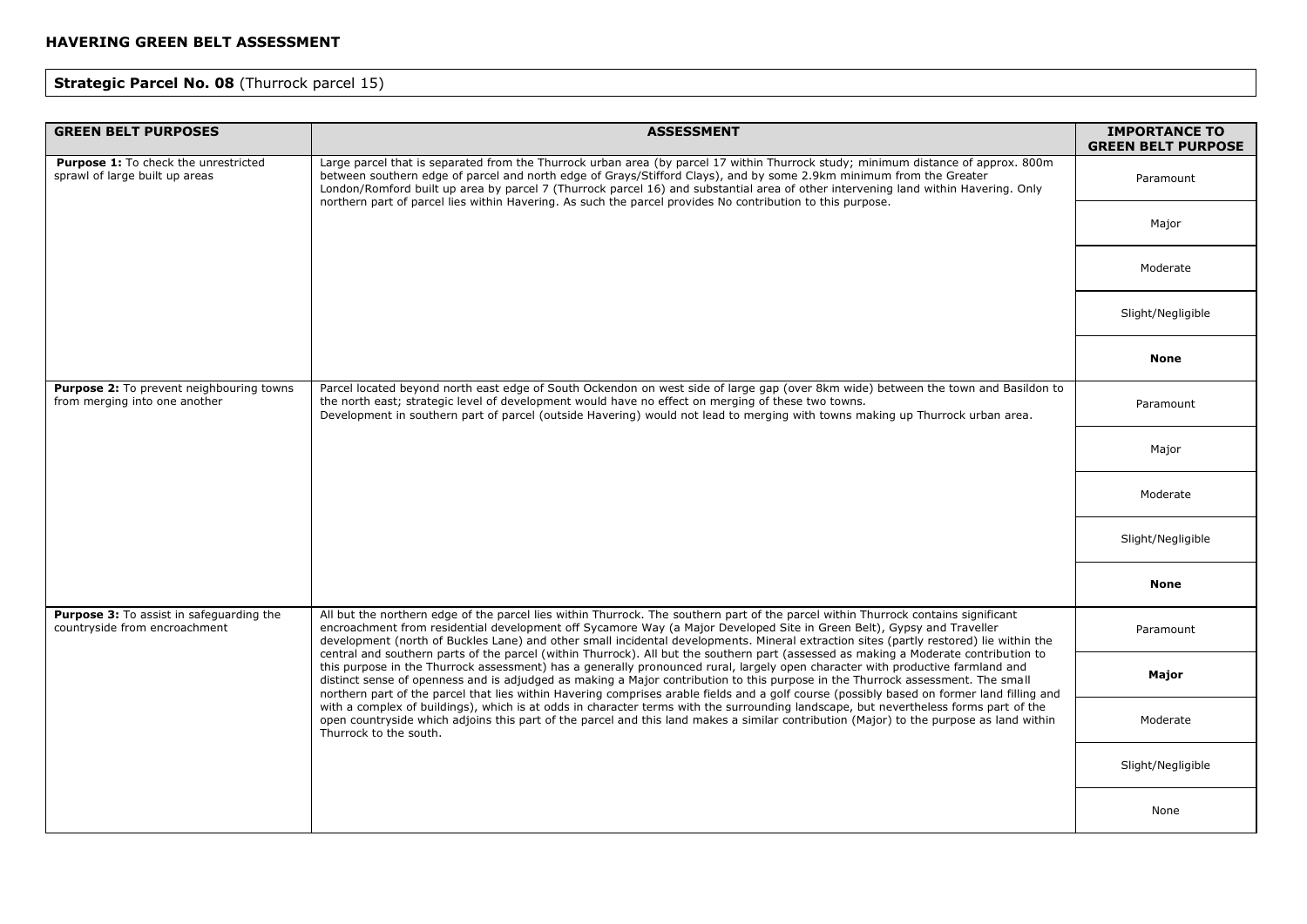| RELEVANT PARCEL CHARACTERISTICS                                                      |                                                                                                                                                                                                                                                                                                                                                                                                                                                                                                                  |                                                         |
|--------------------------------------------------------------------------------------|------------------------------------------------------------------------------------------------------------------------------------------------------------------------------------------------------------------------------------------------------------------------------------------------------------------------------------------------------------------------------------------------------------------------------------------------------------------------------------------------------------------|---------------------------------------------------------|
| <b>PERCEPTION OF OPENNESS</b><br>(How is the area perceived?                         | Northern half largely open with no significant intrusion by development. Major development site in Green Belt on north east edge of<br>South Ockendon does not contribute to openness and warrants removal from Green Belt. Southern part contains significant                                                                                                                                                                                                                                                   | Very apparent                                           |
| Is there a sense/perception of openness?<br>Is there evidence of encroachment from   | encroachment by gypsy and traveller sites.                                                                                                                                                                                                                                                                                                                                                                                                                                                                       | Recognisable                                            |
| 'inappropriate' development?)                                                        |                                                                                                                                                                                                                                                                                                                                                                                                                                                                                                                  | Limited                                                 |
|                                                                                      |                                                                                                                                                                                                                                                                                                                                                                                                                                                                                                                  | Negligible/none                                         |
| <b>NATURE OF VIEWS</b><br>(including intervisibility with adjoining areas)           | Varied views -expansive/long distance in northern part due to elevated topography falling away to fenland to east from which there are<br>views of chimneys and tall buildings in Thurrock urban area to south. Woodlands and tree belts in area east of South Ockendon create<br>a more contained landscape.                                                                                                                                                                                                    | Contained                                               |
|                                                                                      |                                                                                                                                                                                                                                                                                                                                                                                                                                                                                                                  | <b>Partial</b>                                          |
|                                                                                      |                                                                                                                                                                                                                                                                                                                                                                                                                                                                                                                  | Open/extensive                                          |
| <b>NATURE OF PARCEL EDGES</b><br>(including nature and permanence of                 | Erratic boundary along western side coexistent with Green Belt boundary/settlement edge. North west, north and south boundaries<br>defined by roads/lanes. Eastern boundary along tracks (mainly associated with past/present quarry/landfill sites) which are often                                                                                                                                                                                                                                             | <b>Well defined</b>                                     |
| boundaries; are there potential alternative<br>recognisable boundaries/edges?)       | flanked by notable vegetation. No other alternative clearer internal boundaries exist; Mar Dyke could form an alternative eastern<br>boundary.                                                                                                                                                                                                                                                                                                                                                                   | <b>Partially defined</b>                                |
|                                                                                      | Parts inter-visible with parcel 9 (Thurrock parcel 14) and Thurrock parcels 16 and 17.                                                                                                                                                                                                                                                                                                                                                                                                                           | Ill-defined                                             |
|                                                                                      |                                                                                                                                                                                                                                                                                                                                                                                                                                                                                                                  | Open                                                    |
| <b>RELATIONSHIP TO PRINCIPAL</b><br><b>SETTLEMENTS</b>                               | Direct physical and visual relationship between southern part of parcel with edge of South Ockendon (built up area at Sycamore Lane<br>falls within Green Belt). No relationship in northern part.                                                                                                                                                                                                                                                                                                               | Very evident                                            |
| (towns as per second purpose; relationship)<br>to other 'non-principal' settlements) |                                                                                                                                                                                                                                                                                                                                                                                                                                                                                                                  | Evident                                                 |
|                                                                                      |                                                                                                                                                                                                                                                                                                                                                                                                                                                                                                                  | Limited                                                 |
|                                                                                      |                                                                                                                                                                                                                                                                                                                                                                                                                                                                                                                  | <b>Not evident</b>                                      |
| <b>LANDSCAPE CHARACTER</b><br>(What are the principal land uses and                  | Parcel straddles two LCAs - Belhus Lowland Quarry Farmland LCA and Thurrock Reclaimed Fens LCA. Principally strong rural character<br>with much arable land in northern half. Settlement primarily focused on higher ground along B186 with small group of dwellings at<br>North Ockendon. Prevailing degraded urban fringe and residential character in southern part adjoining South Ockendon. Some mineral<br>workings and landfill sites (some possibly still active) have affected character of some parts. | Strong rural                                            |
| landscape characteristics that are evident?)                                         |                                                                                                                                                                                                                                                                                                                                                                                                                                                                                                                  | Principally rural with some<br>limited urban influences |
|                                                                                      |                                                                                                                                                                                                                                                                                                                                                                                                                                                                                                                  | Rural with significant<br>urban influences              |
|                                                                                      |                                                                                                                                                                                                                                                                                                                                                                                                                                                                                                                  | Urban fringe/semi urban                                 |
| <b>ENVIRONMENTAL CONSTRAINTS</b><br>(Are there any 'high level' environmental        | Extensive areas of landfill (including historic landfill sites) and Flood Zone 3 along Mar Dyke (within Thurrock).                                                                                                                                                                                                                                                                                                                                                                                               | Substantial constraints over<br>much of area            |
| constraints that could limit potential strategic<br>development within the parcel)   |                                                                                                                                                                                                                                                                                                                                                                                                                                                                                                                  | Moderate level of<br>constraints                        |
|                                                                                      |                                                                                                                                                                                                                                                                                                                                                                                                                                                                                                                  | Few/no constraints                                      |
| <b>SENSITIVITY TO DEVELOPMENT</b>                                                    | High sensitivity in areas away from intrusion and influence of development on edge of South Ockendon due to open rural character of<br>fen/fen edge landscape which is largely devoid of development. Small area within Havering within wholly rural and open surroundings.<br>Low sensitivity where significant development within Thurrock has extended beyond edge of South Ockendon and eroded landscape<br>character.                                                                                       | High                                                    |
|                                                                                      |                                                                                                                                                                                                                                                                                                                                                                                                                                                                                                                  | Moderate                                                |
|                                                                                      |                                                                                                                                                                                                                                                                                                                                                                                                                                                                                                                  | Low                                                     |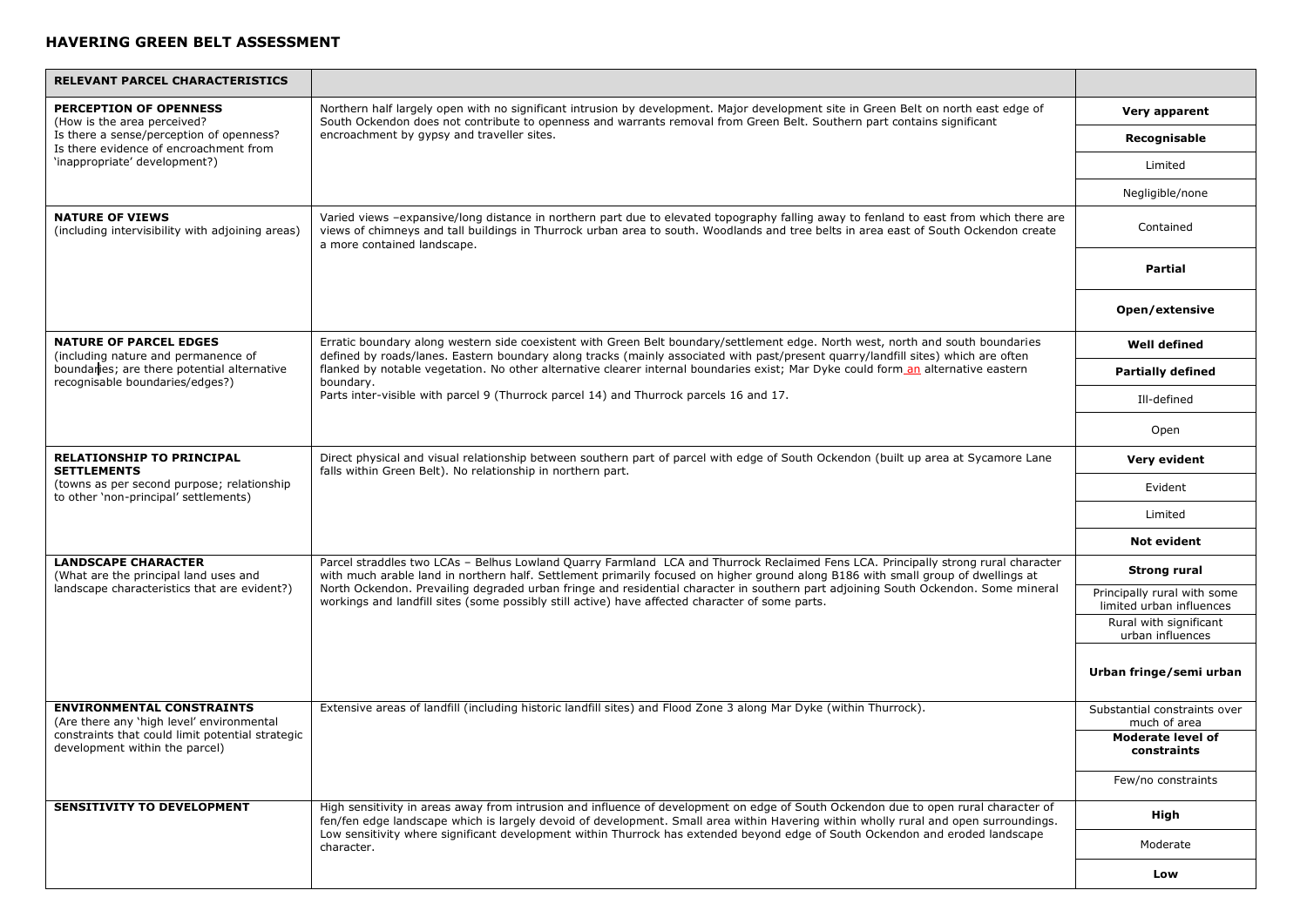# **Strategic Parcel No. 09 (Thurrock parcel 14)**

| <b>GREEN BELT PURPOSES</b>                                                | <b>ASSESSMENT</b>                                                                                                                                                                                                                                                                                                                                                                                                                                 | <b>IMPORTANCE TO</b><br><b>GREEN BELT PURPOSE</b> |
|---------------------------------------------------------------------------|---------------------------------------------------------------------------------------------------------------------------------------------------------------------------------------------------------------------------------------------------------------------------------------------------------------------------------------------------------------------------------------------------------------------------------------------------|---------------------------------------------------|
| Purpose 1: To check the unrestricted<br>sprawl of large built up areas    | Very small part of parcel lies within Havering.<br>All but southern edge of parcel is remote from large built up areas and therefore provides No contribution to this purpose. Southern<br>boundary defined by A13, with narrow parcel 27 separating the road/parcel boundary from the northern edge of Grays/Stifford Clays.<br>Thurrock parcel 27 and this major infrastructure contains the Thurrock built up area.                            | Paramount                                         |
|                                                                           |                                                                                                                                                                                                                                                                                                                                                                                                                                                   | Major                                             |
|                                                                           |                                                                                                                                                                                                                                                                                                                                                                                                                                                   | Moderate                                          |
|                                                                           |                                                                                                                                                                                                                                                                                                                                                                                                                                                   | Slight/Negligible                                 |
|                                                                           |                                                                                                                                                                                                                                                                                                                                                                                                                                                   | <b>None</b>                                       |
| Purpose 2: To prevent neighbouring towns<br>from merging into one another | Very small part of parcel lies within Havering.<br>The parcel is reasonably well separated from towns by other parcels such that strategic level of development would not lead to<br>merging.                                                                                                                                                                                                                                                     | Paramount                                         |
|                                                                           |                                                                                                                                                                                                                                                                                                                                                                                                                                                   | Major                                             |
|                                                                           |                                                                                                                                                                                                                                                                                                                                                                                                                                                   | Moderate                                          |
|                                                                           |                                                                                                                                                                                                                                                                                                                                                                                                                                                   | Slight/Negligible                                 |
|                                                                           |                                                                                                                                                                                                                                                                                                                                                                                                                                                   | <b>None</b>                                       |
| Purpose 3: To assist in safeguarding the<br>countryside from encroachment | Very small part of parcel lies within Havering.<br>Designation safeguards an expansive, low lying open fenland landscape with a very strong sense of openness with little encroachment<br>of inappropriate development, except for historic residential development on southern edge of Bulphan (core of settlement is excluded<br>from Green Belt). Green Belt designation provides valuable protection to this distinctive fenland countryside. | Paramount                                         |
|                                                                           |                                                                                                                                                                                                                                                                                                                                                                                                                                                   | Major                                             |
|                                                                           |                                                                                                                                                                                                                                                                                                                                                                                                                                                   | Moderate                                          |
|                                                                           |                                                                                                                                                                                                                                                                                                                                                                                                                                                   | Slight/Negligible                                 |
|                                                                           |                                                                                                                                                                                                                                                                                                                                                                                                                                                   | None                                              |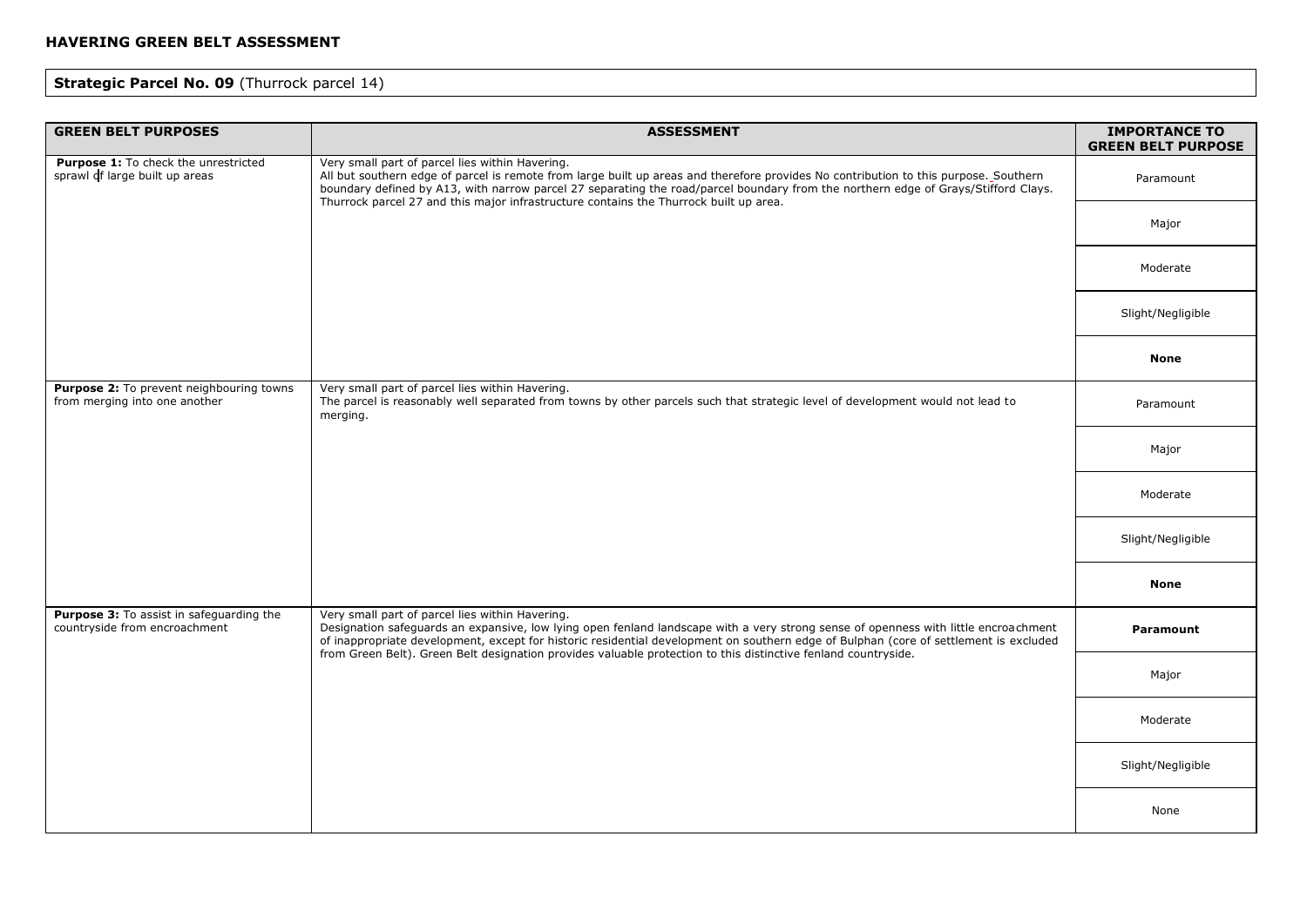| <b>RELEVANT PARCEL CHARACTERISTICS</b>                                              |                                                                                                                                                                                                                                                                                                                                                                                                                                                                              |                                                         |
|-------------------------------------------------------------------------------------|------------------------------------------------------------------------------------------------------------------------------------------------------------------------------------------------------------------------------------------------------------------------------------------------------------------------------------------------------------------------------------------------------------------------------------------------------------------------------|---------------------------------------------------------|
| <b>PERCEPTION OF OPENNESS</b><br>(How is the area perceived?                        | Very strong with very limited encroachment.                                                                                                                                                                                                                                                                                                                                                                                                                                  | Very apparent                                           |
| Is there a sense/perception of openness?<br>Is there evidence of encroachment from  |                                                                                                                                                                                                                                                                                                                                                                                                                                                                              | Recognisable                                            |
| 'inappropriate' development?)                                                       |                                                                                                                                                                                                                                                                                                                                                                                                                                                                              | Limited                                                 |
|                                                                                     |                                                                                                                                                                                                                                                                                                                                                                                                                                                                              | Negligible/none                                         |
| <b>NATURE OF VIEWS</b><br>(including intervisibility with adjoining areas)          | Generally expansive and far-ranging; slightly more enclosed around Bulphan.<br>Inter-visible with all adjoining parcels, except most of Thurrock parcel 41.                                                                                                                                                                                                                                                                                                                  | Contained                                               |
|                                                                                     |                                                                                                                                                                                                                                                                                                                                                                                                                                                                              | Partial                                                 |
|                                                                                     |                                                                                                                                                                                                                                                                                                                                                                                                                                                                              | Open/extensive                                          |
| <b>NATURE OF PARCEL EDGES</b><br>(including nature and permanence of                | Well defined along roads except around north side of Orsett where coexistent with Green Belt boundary along rear gardens, and tracks<br>along western side where Mar Dyke could form alternative parcel boundary.                                                                                                                                                                                                                                                            | <b>Well defined</b>                                     |
| boundaries; are there potential alternative<br>recognisable boundaries/edges?)      |                                                                                                                                                                                                                                                                                                                                                                                                                                                                              | <b>Partially defined</b>                                |
|                                                                                     |                                                                                                                                                                                                                                                                                                                                                                                                                                                                              | Ill-defined                                             |
|                                                                                     |                                                                                                                                                                                                                                                                                                                                                                                                                                                                              | Open                                                    |
| <b>RELATIONSHIP TO PRINCIPAL</b><br><b>SETTLEMENTS</b>                              | Northern edge of parcel, almost all of which lies within Thurrock, has been defined along Fen Lane within Havering as the<br>administrative boundary follows weak field boundary within Thurrock.<br>Southern boundary extends close to northern edge of Grays/Stifford Clays but is separated from it by A13 and parcel 27.<br>Adjoins small village of Orsett, set on higher ground adjoining south eastern edge of parcel, and Bulphan on north east corner of<br>parcel. | Very evident                                            |
| (towns as per second purpose; relationship<br>to other 'non-principal' settlements) |                                                                                                                                                                                                                                                                                                                                                                                                                                                                              | Evident                                                 |
|                                                                                     |                                                                                                                                                                                                                                                                                                                                                                                                                                                                              | Limited                                                 |
|                                                                                     |                                                                                                                                                                                                                                                                                                                                                                                                                                                                              | <b>Not evident</b>                                      |
| <b>LANDSCAPE CHARACTER</b><br>(What are the principal land uses and                 | Located within Thurrock Reclaimed Fens LCA, an expansive, low lying open fenland landscape, primarily in arable use with a low level<br>of vegetation cover. Settlement limited primarily to farms with some other uses (industrial/storage) apparent south of Bulphan.                                                                                                                                                                                                      | <b>Strong rural</b>                                     |
| landscape characteristics that are evident?)                                        |                                                                                                                                                                                                                                                                                                                                                                                                                                                                              | Principally rural with some<br>limited urban influences |
|                                                                                     |                                                                                                                                                                                                                                                                                                                                                                                                                                                                              | Rural with significant<br>urban influences              |
|                                                                                     |                                                                                                                                                                                                                                                                                                                                                                                                                                                                              | Urban fringe/semi urban                                 |
| <b>ENVIRONMENTAL CONSTRAINTS</b><br>(Are there any 'high level' environmental       | Some areas of Flood Zone 3 within Thurrock. Part within Havering falls within Countryside Conservation Area.                                                                                                                                                                                                                                                                                                                                                                 | Substantial constraints over<br>much of area            |
| constraints that could limit potential strategic<br>development within the parcel)  |                                                                                                                                                                                                                                                                                                                                                                                                                                                                              | <b>Moderate level of</b><br>constraints                 |
|                                                                                     |                                                                                                                                                                                                                                                                                                                                                                                                                                                                              | Few/no constraints                                      |
| <b>SENSITIVITY TO DEVELOPMENT</b>                                                   | A distinctive open fenland landscape that is highly sensitive to change from built development.                                                                                                                                                                                                                                                                                                                                                                              | High                                                    |
|                                                                                     |                                                                                                                                                                                                                                                                                                                                                                                                                                                                              | Moderate                                                |
|                                                                                     |                                                                                                                                                                                                                                                                                                                                                                                                                                                                              | Low                                                     |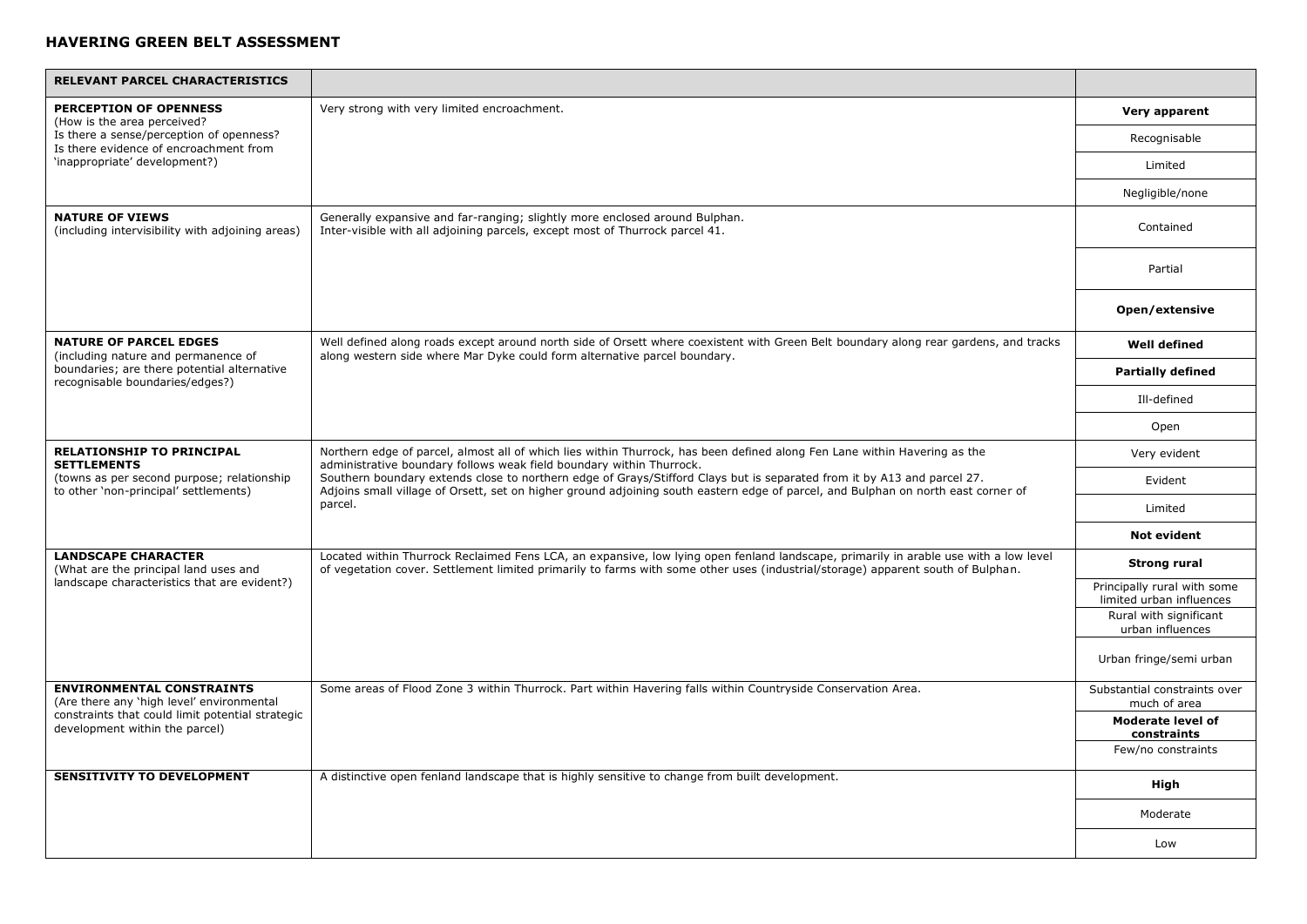# **Strategic Parcel No. 10 (Thurrock parcel 13)**

| <b>GREEN BELT PURPOSES</b>                                                | <b>ASSESSMENT</b>                                                                                                                                                                                                                                                                                                                                                                                                                                                                                                                              | <b>IMPORTANCE TO</b><br><b>GREEN BELT PURPOSE</b> |
|---------------------------------------------------------------------------|------------------------------------------------------------------------------------------------------------------------------------------------------------------------------------------------------------------------------------------------------------------------------------------------------------------------------------------------------------------------------------------------------------------------------------------------------------------------------------------------------------------------------------------------|---------------------------------------------------|
| Purpose 1: To check the unrestricted<br>sprawl of large built up areas    | Parcel not directly related to edge of Greater London at Upminster on the edge of Romford built up area, the edge of which is some<br>1.4km to the west and is separated from it by other land which, together with the M25, constrains the outward growth of the built up<br>area. Almost 4km separates the southern edge of the parcel from the northern edge of the Thurrock urban area; over 5km separates it<br>from the nearest edge of Basildon to the east. As such other land adjoining these large urban areas fulfils this purpose. | Paramount                                         |
|                                                                           |                                                                                                                                                                                                                                                                                                                                                                                                                                                                                                                                                | Major                                             |
|                                                                           |                                                                                                                                                                                                                                                                                                                                                                                                                                                                                                                                                | Moderate                                          |
|                                                                           |                                                                                                                                                                                                                                                                                                                                                                                                                                                                                                                                                | Slight/Negligible                                 |
|                                                                           |                                                                                                                                                                                                                                                                                                                                                                                                                                                                                                                                                | None                                              |
| Purpose 2: To prevent neighbouring towns<br>from merging into one another | As purpose 1. The separation of this parcel from other towns, including South Ockendon means that any strategic level of development<br>would not lead to merging, although separation would be reduced to some extent.                                                                                                                                                                                                                                                                                                                        | Paramount                                         |
|                                                                           |                                                                                                                                                                                                                                                                                                                                                                                                                                                                                                                                                | Major                                             |
|                                                                           |                                                                                                                                                                                                                                                                                                                                                                                                                                                                                                                                                | Moderate                                          |
|                                                                           |                                                                                                                                                                                                                                                                                                                                                                                                                                                                                                                                                | Slight/Negligible                                 |
|                                                                           |                                                                                                                                                                                                                                                                                                                                                                                                                                                                                                                                                | <b>None</b>                                       |
| Purpose 3: To assist in safeguarding the<br>countryside from encroachment | A broad expansive fenland landscape with a strong sense of openness and long distance views with development limited primarily to<br>farmsteads and small areas of development along roads on north, west and east sides; greater incidence of scattered development at<br>North Ockendon creating some sense of encroachment. Designation provides high level of protection against piecemeal encroachment<br>of inappropriate development, particularly adjoining existing development.                                                      | Paramount                                         |
|                                                                           |                                                                                                                                                                                                                                                                                                                                                                                                                                                                                                                                                | Major                                             |
|                                                                           |                                                                                                                                                                                                                                                                                                                                                                                                                                                                                                                                                | Moderate                                          |
|                                                                           |                                                                                                                                                                                                                                                                                                                                                                                                                                                                                                                                                | Slight/Negligible                                 |
|                                                                           |                                                                                                                                                                                                                                                                                                                                                                                                                                                                                                                                                | None                                              |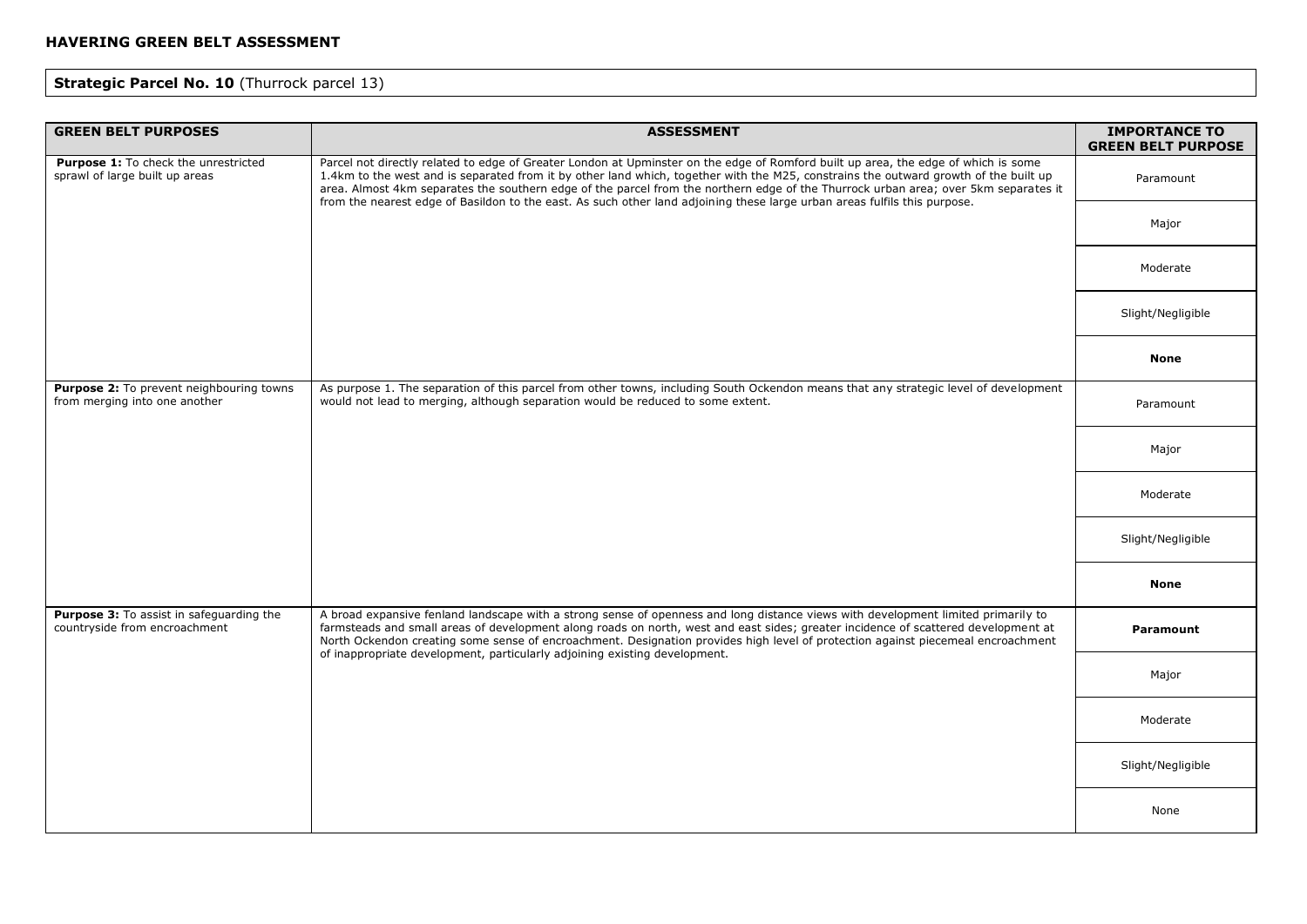| RELEVANT PARCEL CHARACTERISTICS                                                                                     |                                                                                                                                                                                                                                                                                                                                                                                                                                     |                                                            |
|---------------------------------------------------------------------------------------------------------------------|-------------------------------------------------------------------------------------------------------------------------------------------------------------------------------------------------------------------------------------------------------------------------------------------------------------------------------------------------------------------------------------------------------------------------------------|------------------------------------------------------------|
| <b>PERCEPTION OF OPENNESS</b><br>(How is the area perceived?                                                        | Very strong perception of openness, with development mainly limited to farmsteads; some sporadic development along St Mary's Lane<br>and B186 which creates some sense of encroachment.                                                                                                                                                                                                                                             | Very apparent                                              |
| Is there a sense/perception of openness?<br>Is there evidence of encroachment from                                  |                                                                                                                                                                                                                                                                                                                                                                                                                                     | Recognisable                                               |
| 'inappropriate' development?)                                                                                       |                                                                                                                                                                                                                                                                                                                                                                                                                                     | Limited                                                    |
|                                                                                                                     |                                                                                                                                                                                                                                                                                                                                                                                                                                     | Negligible/none                                            |
| <b>NATURE OF VIEWS</b><br>(including intervisibility with adjoining areas)                                          | Expansive and long distance, including to hills to north and north east, and rising ground to west. More enclosed in north west part<br>where vegetation cover is slightly more significant.<br>Mainly inter-visible with Thurrock parcels 12, 14 and northern edge of 15, and Havering parcel 11.                                                                                                                                  | Contained                                                  |
|                                                                                                                     |                                                                                                                                                                                                                                                                                                                                                                                                                                     | Partial                                                    |
|                                                                                                                     |                                                                                                                                                                                                                                                                                                                                                                                                                                     | Open/extensive                                             |
| <b>NATURE OF PARCEL EDGES</b><br>(including nature and permanence of                                                | Well defined along roads, with much of parcel extending into Havering as no alternative boundary within Thurrock. Railway forms<br>northern boundary to ensure consistency with Thurrock parcels 03 and 12, although St Mary's Lane forms an alternative northern                                                                                                                                                                   | <b>Well defined</b>                                        |
| boundaries; are there potential alternative<br>recognisable boundaries/edges?)                                      | boundary.                                                                                                                                                                                                                                                                                                                                                                                                                           | Partially defined                                          |
|                                                                                                                     |                                                                                                                                                                                                                                                                                                                                                                                                                                     | Ill-defined                                                |
|                                                                                                                     |                                                                                                                                                                                                                                                                                                                                                                                                                                     | Open                                                       |
| <b>RELATIONSHIP TO PRINCIPAL</b><br><b>SETTLEMENTS</b>                                                              | No apparent relationship.                                                                                                                                                                                                                                                                                                                                                                                                           | Very evident                                               |
| (towns as per second purpose; relationship<br>to other 'non-principal' settlements)                                 |                                                                                                                                                                                                                                                                                                                                                                                                                                     | Evident                                                    |
|                                                                                                                     |                                                                                                                                                                                                                                                                                                                                                                                                                                     | Limited                                                    |
|                                                                                                                     |                                                                                                                                                                                                                                                                                                                                                                                                                                     | <b>Not evident</b>                                         |
| <b>LANDSCAPE CHARACTER</b><br>(What are the principal land uses and<br>landscape characteristics that are evident?) | Majority of parcel lies within Thurrock Reclaimed Fens LCA, and open level fenland landscape rising up to south west. Geometric largely<br>open arable and pasture fields with low level of vegetation cover, more fragmented/smaller scale through North Ockendon area where<br>suburban development and varied land uses evident. Utility features (sewage works, sub station and associated overhead<br>infrastructure) present. | <b>Strong rural</b>                                        |
|                                                                                                                     |                                                                                                                                                                                                                                                                                                                                                                                                                                     | Principally rural with<br>some limited urban<br>influences |
|                                                                                                                     |                                                                                                                                                                                                                                                                                                                                                                                                                                     | Rural with significant<br>urban influences                 |
|                                                                                                                     |                                                                                                                                                                                                                                                                                                                                                                                                                                     | Urban fringe/semi urban                                    |
| <b>ENVIRONMENTAL CONSTRAINTS</b><br>(Are there any 'high level' environmental                                       | Areas of Flood Zone 2 and 3 within northern part. Extensive areas of nature conservation value (at Borough level). Much of area within<br>Havering falls within Countryside Conservation Area. South west edge adjoins North Ockendon Conservation Area.                                                                                                                                                                            | Substantial constraints over<br>much of area               |
| constraints that could limit potential strategic<br>development within the parcel)                                  |                                                                                                                                                                                                                                                                                                                                                                                                                                     | <b>Moderate level of</b><br>constraints                    |
|                                                                                                                     |                                                                                                                                                                                                                                                                                                                                                                                                                                     | Few/no constraints                                         |
| <b>SENSITIVITY TO DEVELOPMENT</b>                                                                                   | Northern part of extensive area of open fenland landscape which extends south through parcels 8 and 9 towards the Thurrock built up<br>area; as such the landscape is highly sensitive to intrusion from development.                                                                                                                                                                                                               | High                                                       |
|                                                                                                                     |                                                                                                                                                                                                                                                                                                                                                                                                                                     | Moderate                                                   |
|                                                                                                                     |                                                                                                                                                                                                                                                                                                                                                                                                                                     | Low                                                        |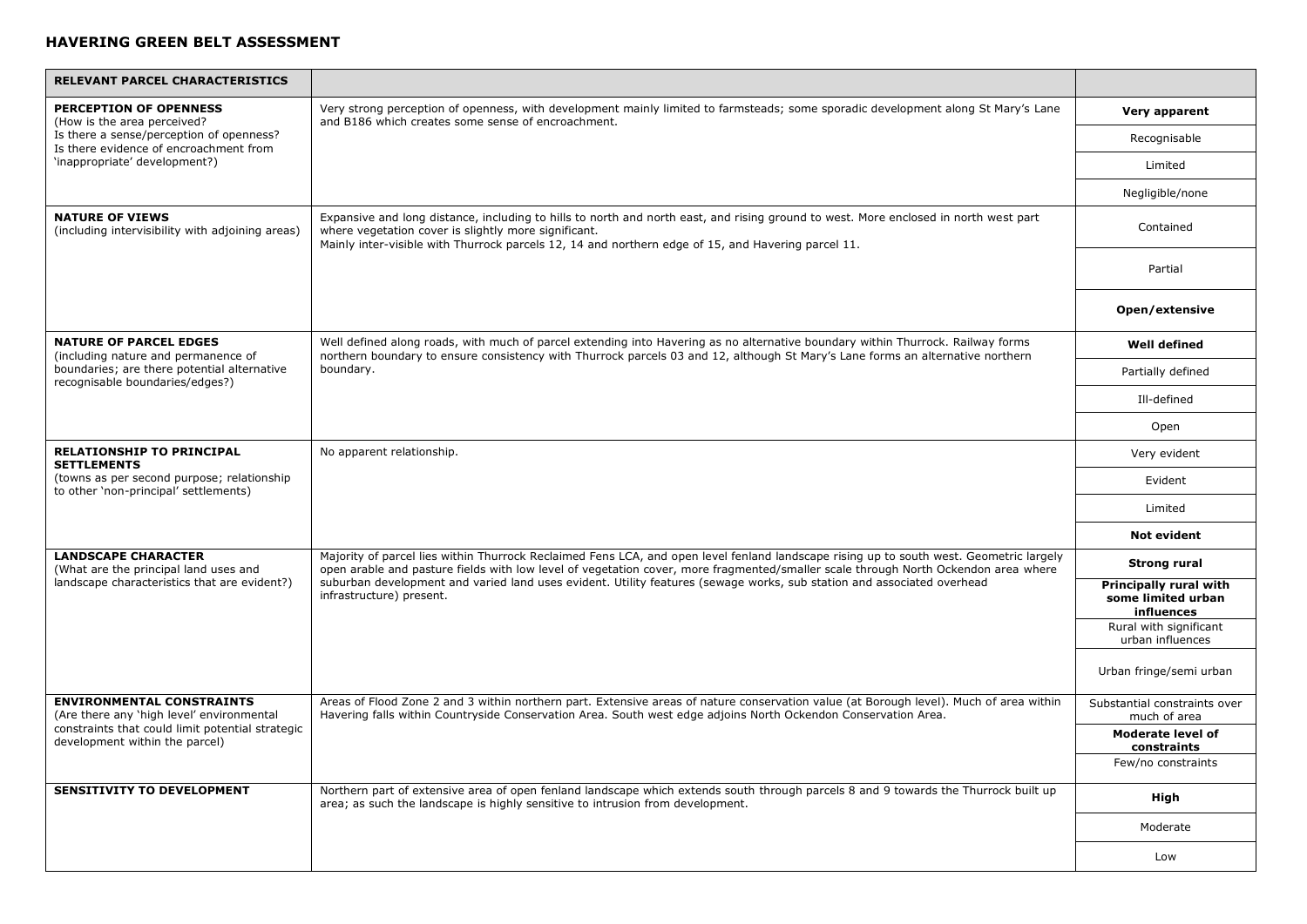| <b>GREEN BELT PURPOSES</b>                                                | <b>ASSESSMENT</b>                                                                                                                                                                                                                                                                                                                                                                                | <b>IMPORTANCE TO</b><br><b>GREEN BELT PURPOSE</b> |
|---------------------------------------------------------------------------|--------------------------------------------------------------------------------------------------------------------------------------------------------------------------------------------------------------------------------------------------------------------------------------------------------------------------------------------------------------------------------------------------|---------------------------------------------------|
| Purpose 1: To check the unrestricted<br>sprawl of large built up areas    | The western edge of the parcel at its closest point is just over 1km from the eastern edge Cranham on the eastern edge of the Romford<br>built up area. The northern boundary is also around 3.75km from Warley on the southern edge of the Brentwood built up area. The<br>parcel therefore does not contribute to this purpose.                                                                | Paramount                                         |
|                                                                           |                                                                                                                                                                                                                                                                                                                                                                                                  | Major                                             |
|                                                                           |                                                                                                                                                                                                                                                                                                                                                                                                  | Moderate                                          |
|                                                                           |                                                                                                                                                                                                                                                                                                                                                                                                  | Slight/Negligible                                 |
|                                                                           |                                                                                                                                                                                                                                                                                                                                                                                                  | <b>None</b>                                       |
| Purpose 2: To prevent neighbouring towns<br>from merging into one another | The parcel lies within an area of land between Upminster and Basildon which is over 7km wide. It therefore makes no discernible<br>contribution to this purpose.                                                                                                                                                                                                                                 | Paramount                                         |
|                                                                           |                                                                                                                                                                                                                                                                                                                                                                                                  | Major                                             |
|                                                                           |                                                                                                                                                                                                                                                                                                                                                                                                  | Moderate                                          |
|                                                                           |                                                                                                                                                                                                                                                                                                                                                                                                  | Slight/Negligible                                 |
|                                                                           |                                                                                                                                                                                                                                                                                                                                                                                                  | <b>None</b>                                       |
| Purpose 3: To assist in safeguarding the<br>countryside from encroachment | Green Belt designation provides protection to the countryside within the parcel where there is already some development within<br>reasonably sized plots at North Ockendon that could be otherwise susceptible to piecemeal encroachment by 'infilling' and where there<br>are no other significant constraints (other than normal countryside protection policy) to constrain such development. | Paramount                                         |
|                                                                           |                                                                                                                                                                                                                                                                                                                                                                                                  | Major                                             |
|                                                                           |                                                                                                                                                                                                                                                                                                                                                                                                  | Moderate                                          |
|                                                                           |                                                                                                                                                                                                                                                                                                                                                                                                  | Slight/Negligible                                 |
|                                                                           |                                                                                                                                                                                                                                                                                                                                                                                                  | None                                              |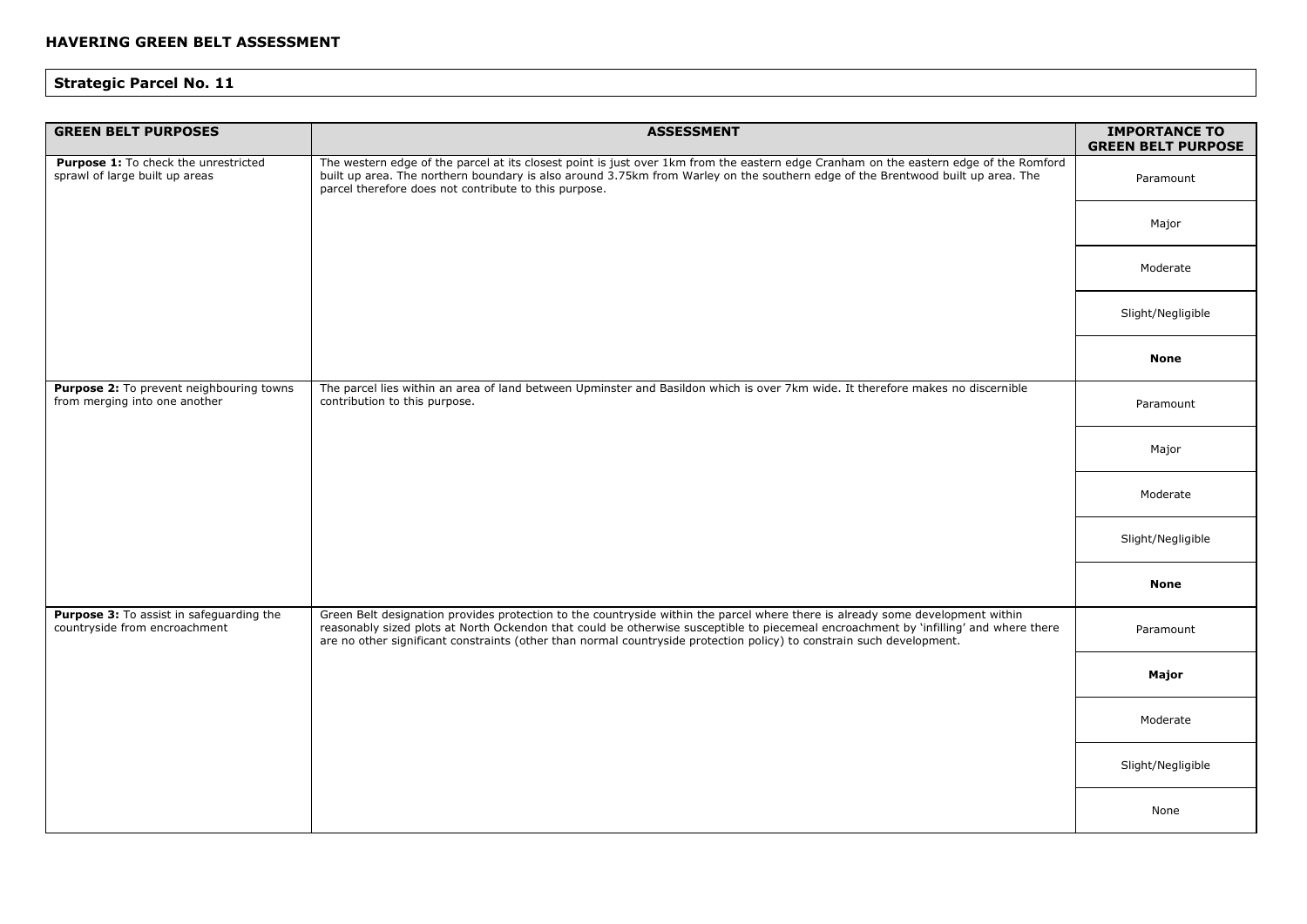| <b>RELEVANT PARCEL CHARACTERISTICS</b>                                                                                                             |                                                                                                                                                                                                                                                                                                                                                                                                                                                                                                                                                                                                                                                                                                                                                                                                                                       |                                                            |
|----------------------------------------------------------------------------------------------------------------------------------------------------|---------------------------------------------------------------------------------------------------------------------------------------------------------------------------------------------------------------------------------------------------------------------------------------------------------------------------------------------------------------------------------------------------------------------------------------------------------------------------------------------------------------------------------------------------------------------------------------------------------------------------------------------------------------------------------------------------------------------------------------------------------------------------------------------------------------------------------------|------------------------------------------------------------|
| <b>PERCEPTION OF OPENNESS</b><br>(How is the area perceived?<br>Is there a sense/perception of openness?<br>Is there evidence of encroachment from | The perception of openness within this parcel is variable. The southern part north of Ockendon Road forms the summit of Clay Tye Hill<br>and is elevated and exposed to the north where the land falls away. There is significant encroachment from development within the<br>parcel with a collection of redundant farm (?) buildings and group of dwellings on the north side of Ockendon Road and ribbon of<br>development within deep plots (likely to pre-date Green Belt designation) on the west side of Clay Tye Road, including an area of                                                                                                                                                                                                                                                                                   | Very apparent                                              |
|                                                                                                                                                    |                                                                                                                                                                                                                                                                                                                                                                                                                                                                                                                                                                                                                                                                                                                                                                                                                                       | Recognisable                                               |
| 'inappropriate' development?)                                                                                                                      | caravan storage, along the eastern edge of the parcel forming part of the straggling settlement of North Ockendon.                                                                                                                                                                                                                                                                                                                                                                                                                                                                                                                                                                                                                                                                                                                    | Limited                                                    |
|                                                                                                                                                    |                                                                                                                                                                                                                                                                                                                                                                                                                                                                                                                                                                                                                                                                                                                                                                                                                                       | Negligible/none                                            |
| <b>NATURE OF VIEWS</b><br>(including intervisibility with adjoining areas)                                                                         | Views generally limited due to lack of public vantage points although there are views across the parcel from parts of the adjoining M25<br>and up the rising ground to the south. Views from Clay Tye Road are limited primarily to glimpses where development and roadside<br>vegetation permits. Whilst southern part of parcel is elevated the appreciation of the wider views available from this elevated area are<br>not readily appreciated due to the containment provided by roadside vegetation, although the area is exposed to views from the<br>countryside north of the borough. The area of developing woodland in the central western part of the parcel has public access from the<br>Thames Chase Forest Centre on the other side of the M25. There is an open view south over the parcel from St Marys Lane on the | Contained                                                  |
|                                                                                                                                                    |                                                                                                                                                                                                                                                                                                                                                                                                                                                                                                                                                                                                                                                                                                                                                                                                                                       | Partial                                                    |
|                                                                                                                                                    | northern boundary.                                                                                                                                                                                                                                                                                                                                                                                                                                                                                                                                                                                                                                                                                                                                                                                                                    | Open/extensive                                             |
| <b>NATURE OF PARCEL EDGES</b><br>(including nature and permanence of                                                                               | Well defined on all sides by roads with no obvious internal boundaries.                                                                                                                                                                                                                                                                                                                                                                                                                                                                                                                                                                                                                                                                                                                                                               | <b>Well defined</b>                                        |
| boundaries; are there potential alternative<br>recognisable boundaries/edges?)                                                                     |                                                                                                                                                                                                                                                                                                                                                                                                                                                                                                                                                                                                                                                                                                                                                                                                                                       | Partially defined                                          |
|                                                                                                                                                    |                                                                                                                                                                                                                                                                                                                                                                                                                                                                                                                                                                                                                                                                                                                                                                                                                                       | Ill-defined                                                |
|                                                                                                                                                    |                                                                                                                                                                                                                                                                                                                                                                                                                                                                                                                                                                                                                                                                                                                                                                                                                                       | Open                                                       |
| <b>RELATIONSHIP TO PRINCIPAL</b><br><b>SETTLEMENTS</b>                                                                                             | Separate from principal settlements. No apparent relationship with Upminster to the west due to separation provided by barrier of M25<br>and northern part of parcel 03.<br>Contains western part of straggling settlement of North Ockendon.                                                                                                                                                                                                                                                                                                                                                                                                                                                                                                                                                                                         | Very evident                                               |
| (i.e. towns as per second purpose;<br>relationship to other 'non-principal'                                                                        |                                                                                                                                                                                                                                                                                                                                                                                                                                                                                                                                                                                                                                                                                                                                                                                                                                       | Evident                                                    |
| settlements)                                                                                                                                       |                                                                                                                                                                                                                                                                                                                                                                                                                                                                                                                                                                                                                                                                                                                                                                                                                                       | Limited                                                    |
|                                                                                                                                                    |                                                                                                                                                                                                                                                                                                                                                                                                                                                                                                                                                                                                                                                                                                                                                                                                                                       | <b>Not evident</b>                                         |
| <b>LANDSCAPE CHARACTER</b><br>(What are the principal land uses and                                                                                | Southern elevated part and associated slopes lie within Belhus Lowland Quarry Farmland LCA and comprises regular sided level to<br>sloping arable fields. Small regular sided partially enclosed fields of rough grassland lie in the northern part within the Thurrock<br>Reclaimed Fens LCA where no obvious fenland character remains with the area apparently separated from the wider character area to<br>the east within parcel 10 (Thurrock parcel 13) and remnant fenland area to the west (northern part of parcel 06) by the M25. The<br>elevated section of the M25 forms an intrusive element along much of the western edge and the discontinuous ribbon of development<br>along Clay Tye Road creates a disjointed and undistinguished character.                                                                      | Strong rural                                               |
| landscape characteristics that are evident?)                                                                                                       |                                                                                                                                                                                                                                                                                                                                                                                                                                                                                                                                                                                                                                                                                                                                                                                                                                       | Principally rural with<br>some limited urban<br>influences |
|                                                                                                                                                    |                                                                                                                                                                                                                                                                                                                                                                                                                                                                                                                                                                                                                                                                                                                                                                                                                                       | Rural with significant<br>urban influences                 |
|                                                                                                                                                    |                                                                                                                                                                                                                                                                                                                                                                                                                                                                                                                                                                                                                                                                                                                                                                                                                                       | Urban fringe/semi urban                                    |
| <b>ENVIRONMENTAL CONSTRAINTS</b><br>(Are there any 'high level' environmental                                                                      | Conservation Area at North Ockendon, just beyond southern boundary of parcel (within Havering parcel 7). Area of open space as part<br>of Thames Chase Community Forest (including ForestCentre).                                                                                                                                                                                                                                                                                                                                                                                                                                                                                                                                                                                                                                     | Substantial constraints over<br>much of area               |
| constraints that could limit potential strategic<br>development within the parcel)                                                                 |                                                                                                                                                                                                                                                                                                                                                                                                                                                                                                                                                                                                                                                                                                                                                                                                                                       | Moderate level of constraints                              |
|                                                                                                                                                    |                                                                                                                                                                                                                                                                                                                                                                                                                                                                                                                                                                                                                                                                                                                                                                                                                                       | Few/no constraints                                         |
| <b>SENSITIVITY TO DEVELOPMENT</b>                                                                                                                  | Although a landscape of diminished quality, a strategic level of development would be unrelated to a built-up area or significant<br>settlements and erode the dispersed nature of the settlement of North Ockendon. The sloping and elevated southern part is most<br>sensitive to change due to its visual prominence as part of the higher land rising above the reclaimed fenland landscape.                                                                                                                                                                                                                                                                                                                                                                                                                                      | High                                                       |
|                                                                                                                                                    |                                                                                                                                                                                                                                                                                                                                                                                                                                                                                                                                                                                                                                                                                                                                                                                                                                       | Moderate                                                   |
|                                                                                                                                                    |                                                                                                                                                                                                                                                                                                                                                                                                                                                                                                                                                                                                                                                                                                                                                                                                                                       | Low                                                        |
|                                                                                                                                                    |                                                                                                                                                                                                                                                                                                                                                                                                                                                                                                                                                                                                                                                                                                                                                                                                                                       | Little/None                                                |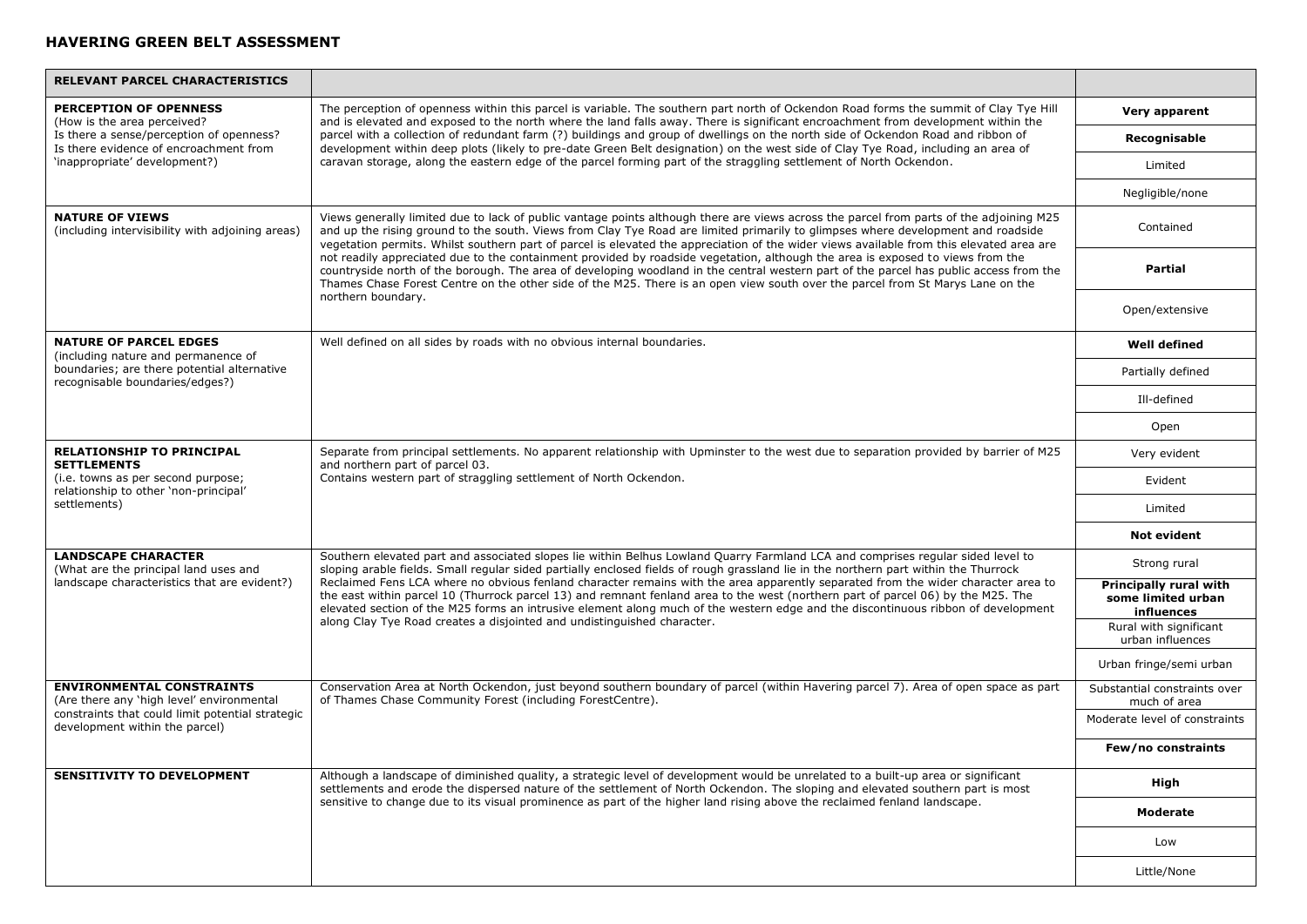| <b>GREEN BELT PURPOSES</b>                                                | <b>ASSESSMENT</b>                                                                                                                                                                                                                                                                                                         | <b>IMPORTANCE TO</b><br><b>GREEN BELT PURPOSE</b> |
|---------------------------------------------------------------------------|---------------------------------------------------------------------------------------------------------------------------------------------------------------------------------------------------------------------------------------------------------------------------------------------------------------------------|---------------------------------------------------|
| Purpose 1: To check the unrestricted<br>sprawl of large built up areas    | The parcel extends around the eastern edge of the built up area of Romford at Cranham and therefore provides an immediate<br>constraint to the expansion of the built up area. Much of this edge contains nature conservation sites valued at borough level, and an<br>area of open space which also provides constraint. | Paramount                                         |
|                                                                           |                                                                                                                                                                                                                                                                                                                           | Major                                             |
|                                                                           |                                                                                                                                                                                                                                                                                                                           | Moderate                                          |
|                                                                           |                                                                                                                                                                                                                                                                                                                           | Slight/Negligible                                 |
|                                                                           |                                                                                                                                                                                                                                                                                                                           | None                                              |
| Purpose 2: To prevent neighbouring towns<br>from merging into one another | The parcel provides a negligible contribution to this purpose as it lies on the southern edge of an area of countryside which is around<br>3km wide that separates the northern/north eastern edge of Upminster at Cranham from the south western edge of Brentwood.                                                      | Paramount                                         |
|                                                                           |                                                                                                                                                                                                                                                                                                                           | Major                                             |
|                                                                           |                                                                                                                                                                                                                                                                                                                           | Moderate                                          |
|                                                                           |                                                                                                                                                                                                                                                                                                                           | Slight/Negligible                                 |
|                                                                           |                                                                                                                                                                                                                                                                                                                           | None                                              |
| Purpose 3: To assist in safeguarding the<br>countryside from encroachment | Designation provides additional protection to an area of countryside with a predominantly rural character which provides a buffer<br>between the edge of the built up area and major roads. The high level of woodland cover provides very substantial physical and visual<br>containment of the adjoining built up area. | Paramount                                         |
|                                                                           |                                                                                                                                                                                                                                                                                                                           | Major                                             |
|                                                                           |                                                                                                                                                                                                                                                                                                                           | Moderate                                          |
|                                                                           |                                                                                                                                                                                                                                                                                                                           | Slight/Negligible                                 |
|                                                                           |                                                                                                                                                                                                                                                                                                                           | None                                              |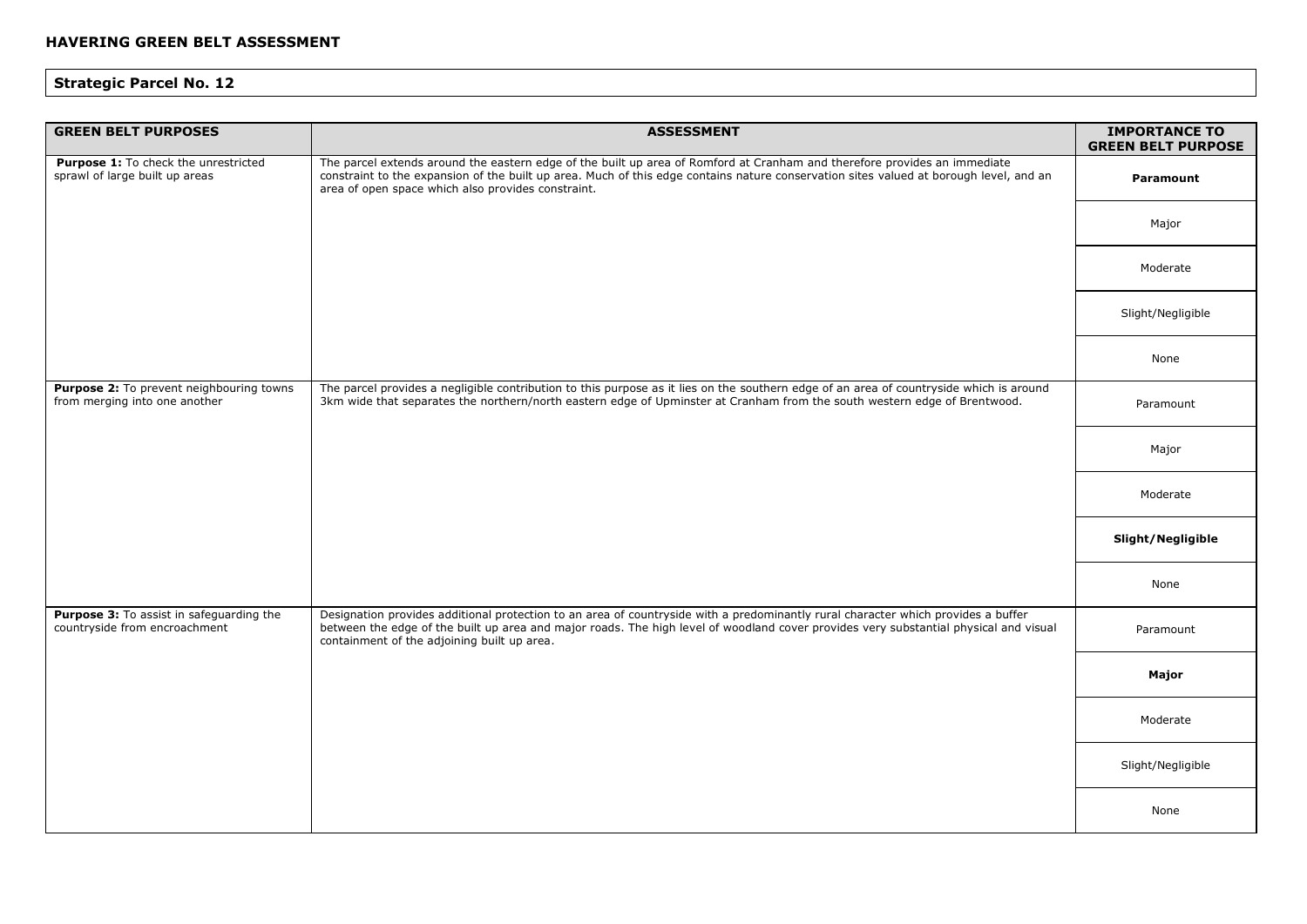| <b>RELEVANT PARCEL CHARACTERISTICS</b>                                                      |                                                                                                                                                                                                                                                                                                                                                                                                                                                                    |                                                            |
|---------------------------------------------------------------------------------------------|--------------------------------------------------------------------------------------------------------------------------------------------------------------------------------------------------------------------------------------------------------------------------------------------------------------------------------------------------------------------------------------------------------------------------------------------------------------------|------------------------------------------------------------|
| <b>PERCEPTION OF OPENNESS</b><br>(How is the area perceived?                                | There is a strong perception of openness within the eastern part of the parcel where woodlands, small fields and an area of arable land<br>are free of encroachment.                                                                                                                                                                                                                                                                                               | Very apparent                                              |
| Is there a sense/perception of openness?<br>Is there evidence of encroachment from          | In the northern part there is some encroachment from existing development in the form of a ribbon of houses along Front Lane, which<br>is perceived as a northern 'extension' of Cranham and a large caravan storage area between the northern edge of Cranham and the                                                                                                                                                                                             | Recognisable                                               |
| 'inappropriate' development?)                                                               | A127; whilst this is generally quite well contained it is perceived as an encroachment in limited views from the main road. There also<br>appears to be some encroachment in small plots on Brookmans Park Drive.                                                                                                                                                                                                                                                  | Limited                                                    |
|                                                                                             | In the southern part there is some evidence of encroachment/urban fringe activity east of Cranham Court.                                                                                                                                                                                                                                                                                                                                                           | Negligible/none                                            |
| <b>NATURE OF VIEWS</b><br>(including intervisibility with adjoining areas)                  | Views are generally enclosed and, where available, limited to short distances due to the high level of vegetation throughout the parcel.<br>There are occasional short distance views into the edge of the parcel from Hall Lane on the western edge of the parcel. There are a<br>number of footpaths within the parcel which allows views from within the area. Woodland provides strong containment of the adjoining                                            | Contained                                                  |
|                                                                                             | urban edge.                                                                                                                                                                                                                                                                                                                                                                                                                                                        | Partial                                                    |
|                                                                                             |                                                                                                                                                                                                                                                                                                                                                                                                                                                                    | Open/extensive                                             |
| <b>NATURE OF PARCEL EDGES</b><br>(including nature and permanence of                        | The inner boundary adjoining the residential development at Cranham if defined mainly by rear garden boundaries which are reinforced<br>by woodland, except north of St Mary's Lane where the tree belt west of Cranham Court forms a more robust boundary than the rear                                                                                                                                                                                           | <b>Well defined</b>                                        |
| boundaries; are there potential alternative<br>recognisable boundaries/edges?)              | garden boundaries of properties along the east edge of Winchester Avenue. The outer edges of the parcel are well defined by roads (St<br>Mary's Lane to the south; M25 to the east; A127 to the north; Hall Lane to the west. Well defined internal boundaries can also be found                                                                                                                                                                                   | Partially defined                                          |
|                                                                                             | along the defined outer edge of woodland to the east, the railway which crosses the southern part of the parcel,                                                                                                                                                                                                                                                                                                                                                   | Ill-defined                                                |
|                                                                                             |                                                                                                                                                                                                                                                                                                                                                                                                                                                                    | Open                                                       |
| <b>RELATIONSHIP TO PRINCIPAL</b><br><b>SETTLEMENTS</b>                                      | Immediate relationship to the northern and eastern edge of Upminster at Cranham.                                                                                                                                                                                                                                                                                                                                                                                   | Very evident                                               |
| (i.e. towns as per second purpose;<br>relationship to other 'non-principal'<br>settlements) |                                                                                                                                                                                                                                                                                                                                                                                                                                                                    | Evident                                                    |
|                                                                                             |                                                                                                                                                                                                                                                                                                                                                                                                                                                                    | Limited                                                    |
|                                                                                             |                                                                                                                                                                                                                                                                                                                                                                                                                                                                    | Not evident                                                |
| <b>LANDSCAPE CHARACTER</b><br>(What are the principal land uses and                         | Northern part lies on southern edge of Brentwood Wooded Hills LCA where land begins to rise northwards. Eastern side lies within the<br>edge of the Thurrock Reclaimed Fen LCA but separated from the wider fen landscape by the M25. Overall the area has a predominantly<br>rural character with limited evidence of urban influences. The woodland provides an attractive well-defined wooded context to the<br>northern end eastern edge of the built up area. | Strong rural                                               |
| landscape characteristics that are evident?)                                                |                                                                                                                                                                                                                                                                                                                                                                                                                                                                    | Principally rural with<br>some limited urban<br>influences |
|                                                                                             |                                                                                                                                                                                                                                                                                                                                                                                                                                                                    | Rural with significant<br>urban influences                 |
|                                                                                             |                                                                                                                                                                                                                                                                                                                                                                                                                                                                    | Urban fringe/semi urban                                    |
| <b>ENVIRONMENTAL CONSTRAINTS</b><br>(Are there any 'high level' environmental               | A number of borough and local nature conservation sites, primarily relating to woodlands on the northern and eastern edges of<br>Cranham.                                                                                                                                                                                                                                                                                                                          | Substantial constraints over<br>much of area               |
| constraints that could limit potential strategic<br>development within the parcel)          |                                                                                                                                                                                                                                                                                                                                                                                                                                                                    | <b>Moderate level of</b><br>constraints                    |
|                                                                                             |                                                                                                                                                                                                                                                                                                                                                                                                                                                                    | Few/no constraints                                         |
| <b>SENSITIVITY TO DEVELOPMENT</b>                                                           | This area possesses a strong landscape structure and provides a valuable buffer of attractive countryside on the north eastern edge of<br>the Metropolitan built up area where there is likely to be pressure for development within the generally well contained small fields east<br>of Hall Lane and north of St Mary's Lane.                                                                                                                                   | High                                                       |
|                                                                                             |                                                                                                                                                                                                                                                                                                                                                                                                                                                                    | Moderate                                                   |
|                                                                                             |                                                                                                                                                                                                                                                                                                                                                                                                                                                                    | Low                                                        |
|                                                                                             |                                                                                                                                                                                                                                                                                                                                                                                                                                                                    | Little/None                                                |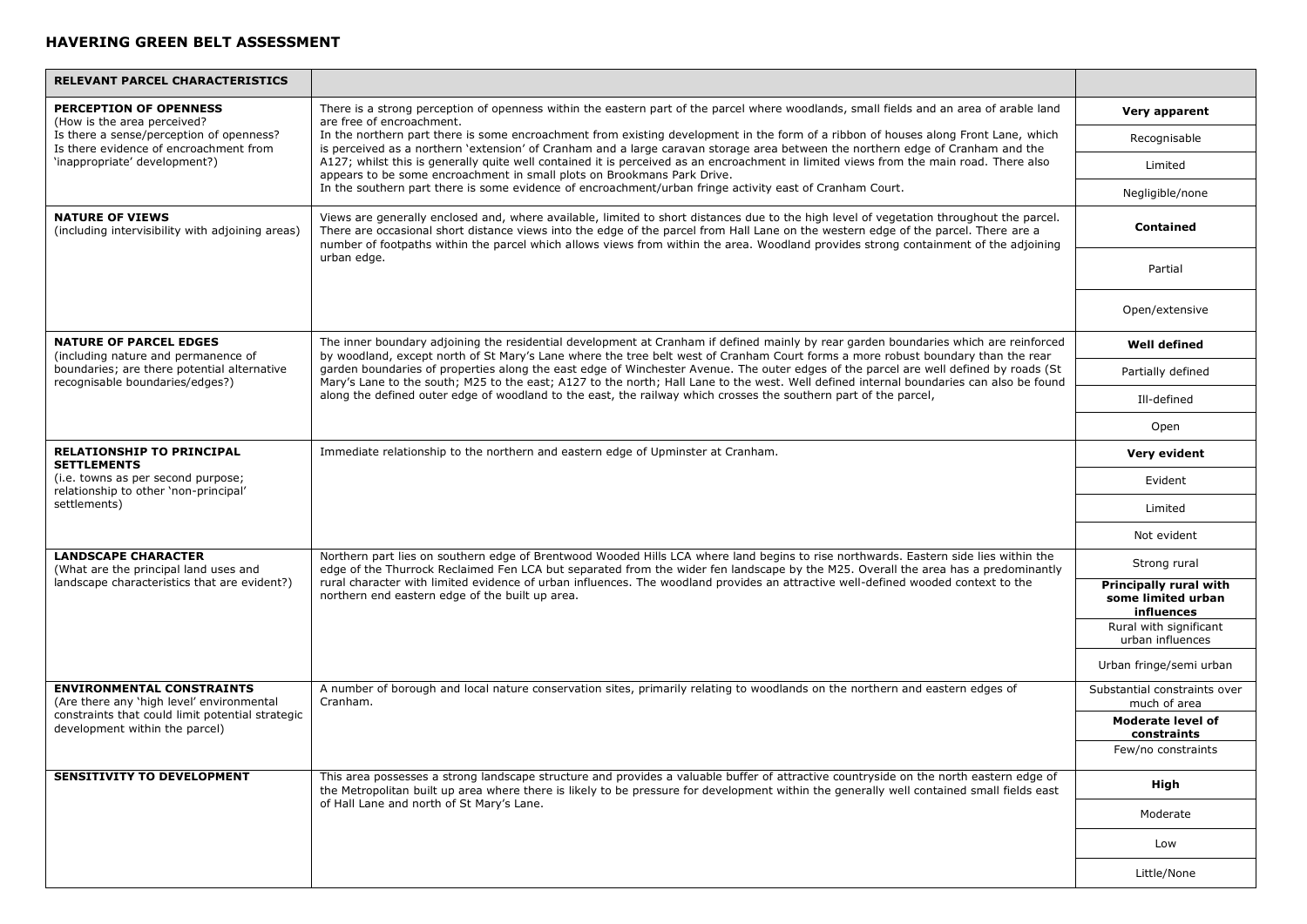| <b>GREEN BELT PURPOSES</b>                                                | <b>ASSESSMENT</b>                                                                                                                                                                                                                                                                                                                                                        | <b>IMPORTANCE TO</b><br><b>GREEN BELT PURPOSE</b> |
|---------------------------------------------------------------------------|--------------------------------------------------------------------------------------------------------------------------------------------------------------------------------------------------------------------------------------------------------------------------------------------------------------------------------------------------------------------------|---------------------------------------------------|
| Purpose 1: To check the unrestricted<br>sprawl of large built up areas    | Land within the parcel contains the outward growth of the Romford built up area (i.e. eastwards from development at Emerson Park;<br>northwards and westwards from the edge of Upminster) into the Ingrebourne valley. Given the visually exposed elevated nature of the<br>valley sides any development extending into this area is likely to be perceived as 'sprawl'. | Paramount                                         |
|                                                                           |                                                                                                                                                                                                                                                                                                                                                                          | Major                                             |
|                                                                           |                                                                                                                                                                                                                                                                                                                                                                          | Moderate                                          |
|                                                                           |                                                                                                                                                                                                                                                                                                                                                                          | Slight/Negligible                                 |
|                                                                           |                                                                                                                                                                                                                                                                                                                                                                          | None                                              |
| Purpose 2: To prevent neighbouring towns<br>from merging into one another | The parcel provides separation between the northern part of Upminster at Cranham and development at Emerson Park on the eastern<br>edge of Romford.                                                                                                                                                                                                                      | Paramount                                         |
|                                                                           |                                                                                                                                                                                                                                                                                                                                                                          | Major                                             |
|                                                                           |                                                                                                                                                                                                                                                                                                                                                                          | Moderate                                          |
|                                                                           |                                                                                                                                                                                                                                                                                                                                                                          | Slight/Negligible                                 |
|                                                                           |                                                                                                                                                                                                                                                                                                                                                                          | None                                              |
| Purpose 3: To assist in safeguarding the<br>countryside from encroachment | A surprisingly largely intact area of countryside, comprising part of the Ingrebourne Valley, which forms a 'wedge' of countryside<br>extending northwards from Upminster between existing areas of development on the eastern edge of Romford and western edge of<br>Cranham.                                                                                           | Paramount                                         |
|                                                                           |                                                                                                                                                                                                                                                                                                                                                                          | Major                                             |
|                                                                           |                                                                                                                                                                                                                                                                                                                                                                          | Moderate                                          |
|                                                                           |                                                                                                                                                                                                                                                                                                                                                                          | Slight/Negligible                                 |
|                                                                           |                                                                                                                                                                                                                                                                                                                                                                          | None                                              |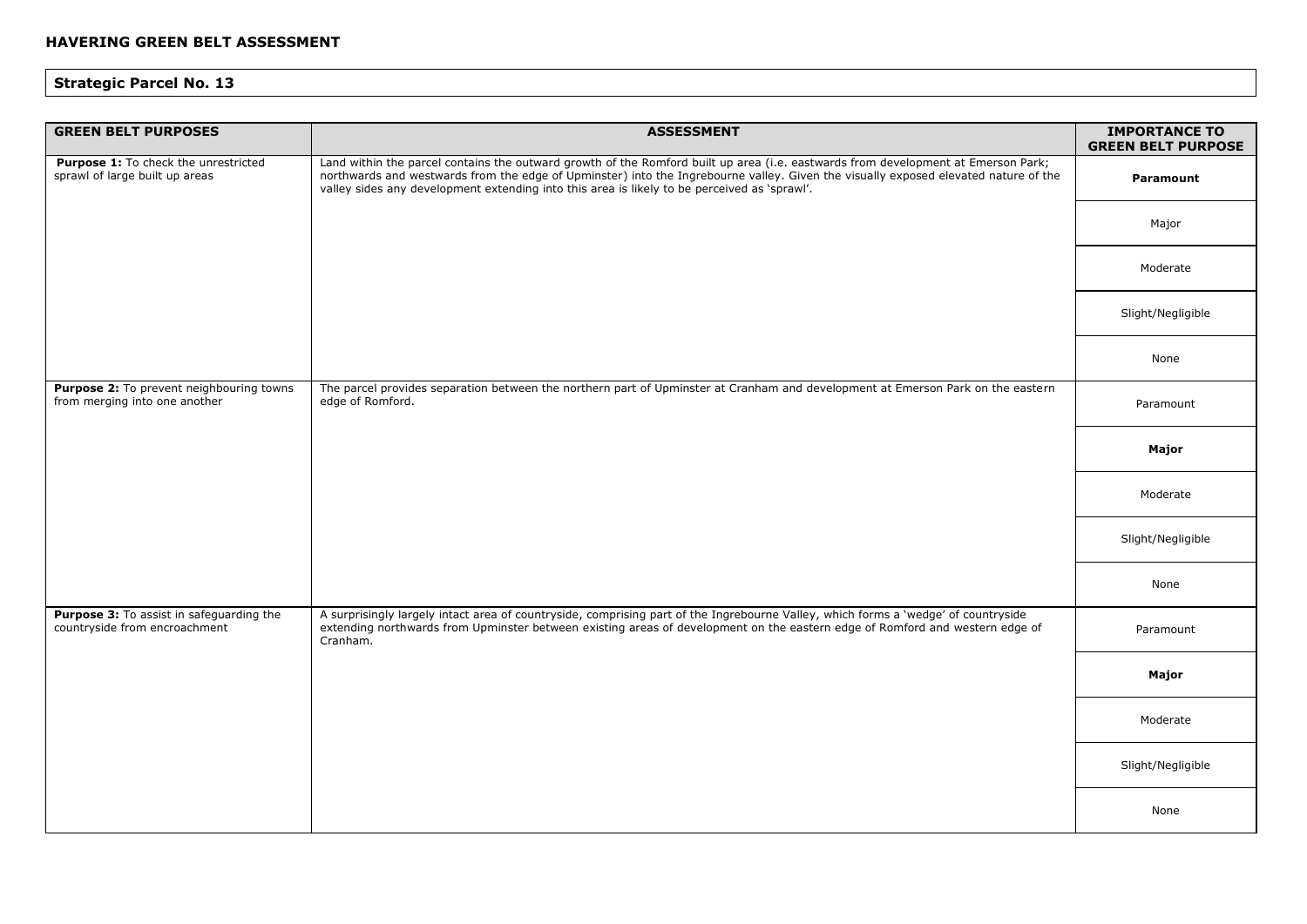| RELEVANT PARCEL CHARACTERISTICS                                                                                                                    |                                                                                                                                                                                                                                                                                                                                                                                                                                                                                                                                                                                                                                                                                                                                                                                                      |                                                            |
|----------------------------------------------------------------------------------------------------------------------------------------------------|------------------------------------------------------------------------------------------------------------------------------------------------------------------------------------------------------------------------------------------------------------------------------------------------------------------------------------------------------------------------------------------------------------------------------------------------------------------------------------------------------------------------------------------------------------------------------------------------------------------------------------------------------------------------------------------------------------------------------------------------------------------------------------------------------|------------------------------------------------------------|
| <b>PERCEPTION OF OPENNESS</b><br>(How is the area perceived?<br>Is there a sense/perception of openness?<br>Is there evidence of encroachment from | Strong sense of openness throughout area, enhanced by the perception that the land provides physical and visual separation as part of<br>the Ingrebourne valley extending between existing areas of development. Perception of openness is enhanced by the views available<br>across and along the valley. Given the proximity of the built up area on three sides surprisingly the parcel shows little evidence of<br>encroachment from inappropriate uses except in the north west corner where there is a concentration of inappropriate uses including                                                                                                                                                                                                                                           | Very apparent                                              |
|                                                                                                                                                    |                                                                                                                                                                                                                                                                                                                                                                                                                                                                                                                                                                                                                                                                                                                                                                                                      | Recognisable                                               |
| 'inappropriate' development?)                                                                                                                      | gypsy/traveller development, collection of buildings, yards and storage areas; retention of this area in the Green Belt is likely to assist<br>control of further development in this area.                                                                                                                                                                                                                                                                                                                                                                                                                                                                                                                                                                                                          | Limited                                                    |
|                                                                                                                                                    |                                                                                                                                                                                                                                                                                                                                                                                                                                                                                                                                                                                                                                                                                                                                                                                                      | Negligible/none                                            |
| <b>NATURE OF VIEWS</b><br>(including intervisibility with adjoining areas)                                                                         | Where not shielded by vegetation views are available along and across the Ingrebourne valley from the valley sides and along the<br>valley from within. Views to land to the north (parcel 7) are interrupted at lower levels by the A127 cutting across the valley. There is<br>intervisibility between this parcel and land to the north in views from more elevated locations. Views are more open on the western                                                                                                                                                                                                                                                                                                                                                                                 | Contained                                                  |
|                                                                                                                                                    | valley side due to the reduced level of vegetation.                                                                                                                                                                                                                                                                                                                                                                                                                                                                                                                                                                                                                                                                                                                                                  | Partial                                                    |
|                                                                                                                                                    |                                                                                                                                                                                                                                                                                                                                                                                                                                                                                                                                                                                                                                                                                                                                                                                                      | Open/extensive                                             |
| <b>NATURE OF PARCEL EDGES</b><br>(including nature and permanence of                                                                               | Parcel edges reasonably defined in places although pockets of development projecting from adjoining urban edges create irregular<br>parcel boundary with boundaries defined by rear gardens of residential properties; a number of these boundaries are reinforced by                                                                                                                                                                                                                                                                                                                                                                                                                                                                                                                                | Well defined                                               |
| boundaries; are there potential alternative<br>recognisable boundaries/edges?)                                                                     | adjoining woodland which assist with reducing the visual impact of this development on the valley. Whilst the watercourse could be<br>used as a boundary to sub-divide the parcel this would serve little purpose and not reflect the fact that the valley is a single landscape                                                                                                                                                                                                                                                                                                                                                                                                                                                                                                                     | <b>Partially defined</b>                                   |
|                                                                                                                                                    | 'unit'. Piecemeal 'inappropriate' development at Hubbards Close compromises the openness of this small area although no better<br>alternative boundary exists.                                                                                                                                                                                                                                                                                                                                                                                                                                                                                                                                                                                                                                       | Ill-defined                                                |
|                                                                                                                                                    |                                                                                                                                                                                                                                                                                                                                                                                                                                                                                                                                                                                                                                                                                                                                                                                                      | Open                                                       |
| <b>RELATIONSHIP TO PRINCIPAL</b><br><b>SETTLEMENTS</b>                                                                                             | Immediate relationship with eastern side of Romford and northern parts of Upminster.                                                                                                                                                                                                                                                                                                                                                                                                                                                                                                                                                                                                                                                                                                                 | Very evident                                               |
| (i.e. towns as per second purpose;<br>relationship to other 'non-principal'                                                                        |                                                                                                                                                                                                                                                                                                                                                                                                                                                                                                                                                                                                                                                                                                                                                                                                      | Evident                                                    |
| settlements)                                                                                                                                       |                                                                                                                                                                                                                                                                                                                                                                                                                                                                                                                                                                                                                                                                                                                                                                                                      | Limited                                                    |
|                                                                                                                                                    |                                                                                                                                                                                                                                                                                                                                                                                                                                                                                                                                                                                                                                                                                                                                                                                                      | Not evident                                                |
| <b>LANDSCAPE CHARACTER</b><br>(What are the principal land uses and                                                                                | Parcel comprises southern part of the northern section of the Ingrebourne valley with an obvious valley landform. Much of the land is in<br>agricultural use (arable and pasture) with some horse grazing extending right up to the built up area; a golf course occupies the south<br>eastern part. A number of footpaths provide access through parts of the valley. The steeper eastern valley side supports more<br>vegetation in the form of small woodlands and copses linked to the riparian vegetation along the course of the river. Vegetation assists<br>with assimilating the urban edges. Emersons Park Academy and related playing fields extend eastwards into the central part of the<br>valley. Surprising level of tranquillity in some parts despite proximity of built up areas. | Strong rural                                               |
| landscape characteristics that are evident?)                                                                                                       |                                                                                                                                                                                                                                                                                                                                                                                                                                                                                                                                                                                                                                                                                                                                                                                                      | Principally rural with<br>some limited urban<br>influences |
|                                                                                                                                                    |                                                                                                                                                                                                                                                                                                                                                                                                                                                                                                                                                                                                                                                                                                                                                                                                      | Rural with significant<br>urban influences                 |
|                                                                                                                                                    |                                                                                                                                                                                                                                                                                                                                                                                                                                                                                                                                                                                                                                                                                                                                                                                                      | Urban fringe/semi urban                                    |
| <b>ENVIRONMENTAL CONSTRAINTS</b><br>(Are there any 'high level' environmental                                                                      | Sites of nature conservation importance at Metropolitan level along Ingrebourne River; local nature conservation site north of Hubbards<br>Close. Area of open space at golf course.                                                                                                                                                                                                                                                                                                                                                                                                                                                                                                                                                                                                                 | Substantial constraints over<br>much of area               |
| constraints that could limit potential strategic<br>development within the parcel)                                                                 |                                                                                                                                                                                                                                                                                                                                                                                                                                                                                                                                                                                                                                                                                                                                                                                                      | <b>Moderate level of</b><br>constraints                    |
|                                                                                                                                                    |                                                                                                                                                                                                                                                                                                                                                                                                                                                                                                                                                                                                                                                                                                                                                                                                      | Few/no constraints                                         |
| <b>SENSITIVITY TO DEVELOPMENT</b>                                                                                                                  | An area that is particularly sensitive to change given its reasonably intact valley character, visual prominence and the separation that it<br>provides between areas of development.                                                                                                                                                                                                                                                                                                                                                                                                                                                                                                                                                                                                                | High                                                       |
|                                                                                                                                                    |                                                                                                                                                                                                                                                                                                                                                                                                                                                                                                                                                                                                                                                                                                                                                                                                      | Moderate                                                   |
|                                                                                                                                                    |                                                                                                                                                                                                                                                                                                                                                                                                                                                                                                                                                                                                                                                                                                                                                                                                      | Low                                                        |
|                                                                                                                                                    |                                                                                                                                                                                                                                                                                                                                                                                                                                                                                                                                                                                                                                                                                                                                                                                                      | Little/None                                                |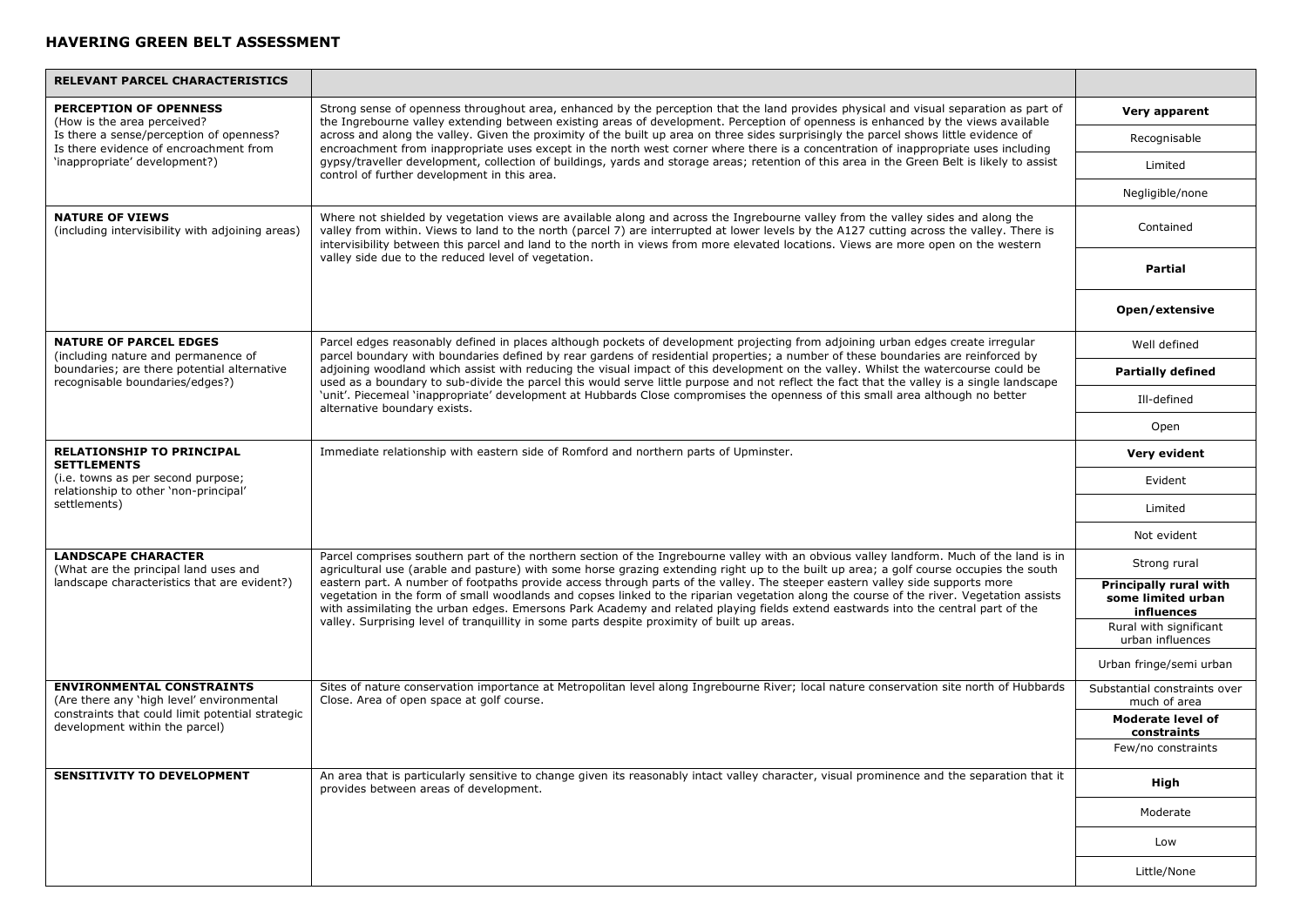| <b>GREEN BELT PURPOSES</b>                                                | <b>ASSESSMENT</b>                                                                                                                                                                                                                                                                                                                                                                                                                                        | <b>IMPORTANCE TO</b><br><b>GREEN BELT PURPOSE</b> |
|---------------------------------------------------------------------------|----------------------------------------------------------------------------------------------------------------------------------------------------------------------------------------------------------------------------------------------------------------------------------------------------------------------------------------------------------------------------------------------------------------------------------------------------------|---------------------------------------------------|
| Purpose 1: To check the unrestricted<br>sprawl of large built up areas    | The western half of the parcel adjoins the north eastern part of the Romford built up area at Harold Wood; the southern edge of the<br>eastern part of the parcel extends close to the northern edge of the built up area at Cranham, although separated from it by the A127<br>and narrow area of land within the northern part of parcel 5. As such the parcel contributes to the containment of this outer edge of the<br>Metropolitan built up area. | Paramount                                         |
|                                                                           |                                                                                                                                                                                                                                                                                                                                                                                                                                                          | Major                                             |
|                                                                           |                                                                                                                                                                                                                                                                                                                                                                                                                                                          | Moderate                                          |
|                                                                           |                                                                                                                                                                                                                                                                                                                                                                                                                                                          | Slight/Negligible                                 |
|                                                                           |                                                                                                                                                                                                                                                                                                                                                                                                                                                          | None                                              |
| Purpose 2: To prevent neighbouring towns<br>from merging into one another | The parcel makes a limited contribution to the separation of the north eastern edge of the Romford towns, which the western boundary<br>adjoins at Harold Wood, from the south western edge of Brentwood which is some 2km from the north east edge of the parcel.                                                                                                                                                                                       | Paramount                                         |
|                                                                           |                                                                                                                                                                                                                                                                                                                                                                                                                                                          | Major                                             |
|                                                                           |                                                                                                                                                                                                                                                                                                                                                                                                                                                          | Moderate                                          |
|                                                                           |                                                                                                                                                                                                                                                                                                                                                                                                                                                          | Slight/Negligible                                 |
|                                                                           |                                                                                                                                                                                                                                                                                                                                                                                                                                                          | None                                              |
| Purpose 3: To assist in safeguarding the<br>countryside from encroachment | The area has a generally strong rural character, although it does contain scattered development along roads and lanes. The mosaic of<br>small fields and vegetation creates a distinctive landscape that the designation safeguards from encroachment (such as the piecemeal<br>expansion of existing development and introduction of inappropriate uses within the small plots and small holdings)                                                      | Paramount                                         |
|                                                                           |                                                                                                                                                                                                                                                                                                                                                                                                                                                          | Major                                             |
|                                                                           |                                                                                                                                                                                                                                                                                                                                                                                                                                                          | Moderate                                          |
|                                                                           |                                                                                                                                                                                                                                                                                                                                                                                                                                                          | Slight/Negligible                                 |
|                                                                           |                                                                                                                                                                                                                                                                                                                                                                                                                                                          | None                                              |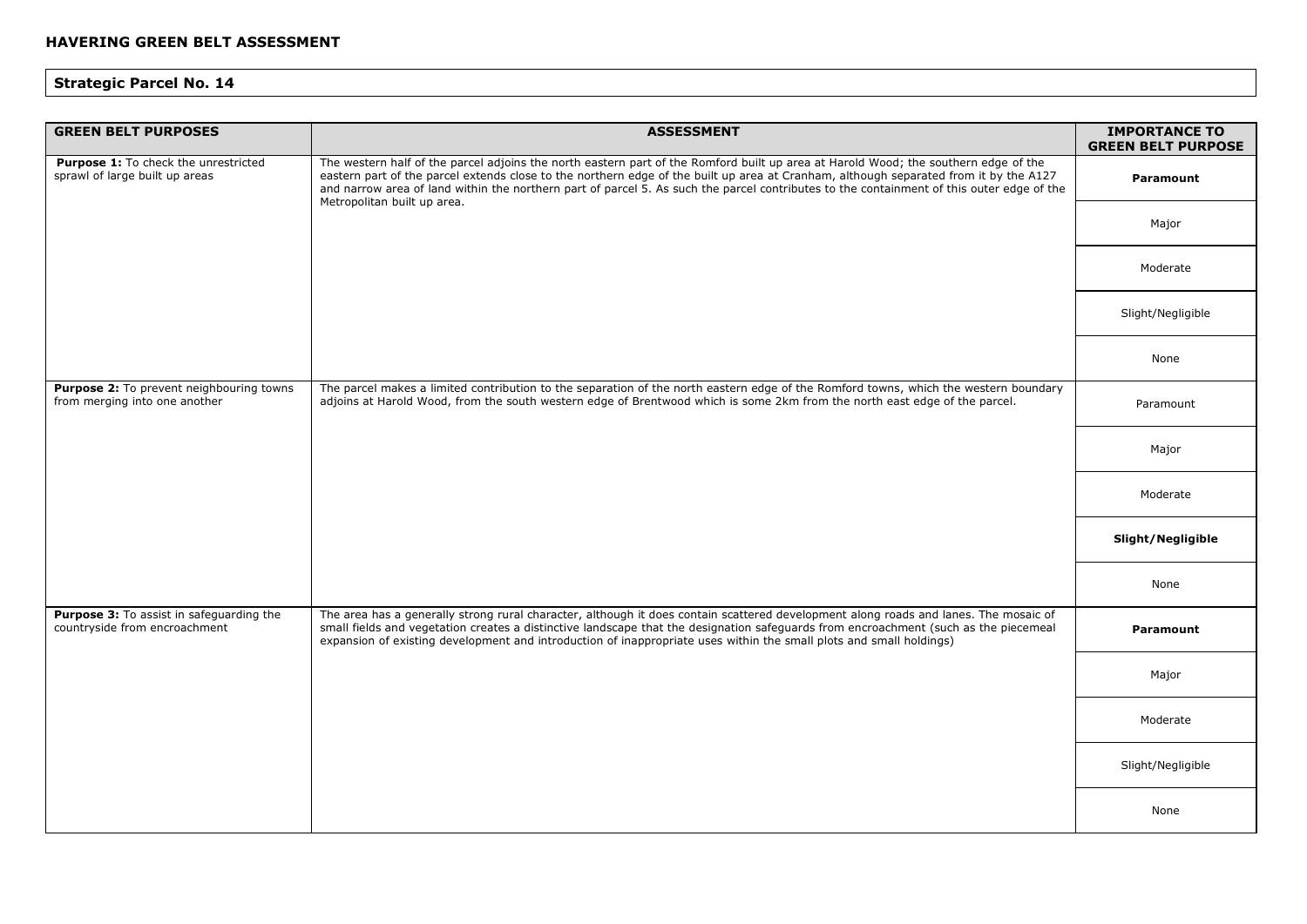| RELEVANT PARCEL CHARACTERISTICS                                                                                                                    |                                                                                                                                                                                                                                                                                                                                                                                                                                                                                                                                                                                                                                                                                                                                                                                                                                                                   |                                                            |
|----------------------------------------------------------------------------------------------------------------------------------------------------|-------------------------------------------------------------------------------------------------------------------------------------------------------------------------------------------------------------------------------------------------------------------------------------------------------------------------------------------------------------------------------------------------------------------------------------------------------------------------------------------------------------------------------------------------------------------------------------------------------------------------------------------------------------------------------------------------------------------------------------------------------------------------------------------------------------------------------------------------------------------|------------------------------------------------------------|
| <b>PERCEPTION OF OPENNESS</b><br>(How is the area perceived?<br>Is there a sense/perception of openness?<br>Is there evidence of encroachment from | There is a strong perception of openness throughout most of this area with some localised exceptions. The western half of the parcel<br>(west of Hall Lane) contains some small areas of development and storage (notably on the A127) and development at farms beyond<br>Prospect Road. A ribbon of houses extends east along Shepherds Hill from the adjoining edge of Harold Wood.<br>Large properties which have expanded within the contained small scale field pattern are strung out along Tomkyns Lane in the eastern                                                                                                                                                                                                                                                                                                                                     | Very apparent                                              |
|                                                                                                                                                    |                                                                                                                                                                                                                                                                                                                                                                                                                                                                                                                                                                                                                                                                                                                                                                                                                                                                   | Recognisable                                               |
| 'inappropriate' development?)                                                                                                                      | part of the parcel and create a perception of leafy suburbia. A pocket of development adjoins the A127 in the south eastern part of the<br>parcel which, together with other development along the road corridor, creates a perception of encroachment. Farmsteads on Folkes                                                                                                                                                                                                                                                                                                                                                                                                                                                                                                                                                                                      | Limited                                                    |
|                                                                                                                                                    | Lane now contain various uses including caravan storage.                                                                                                                                                                                                                                                                                                                                                                                                                                                                                                                                                                                                                                                                                                                                                                                                          | Negligible/none                                            |
| <b>NATURE OF VIEWS</b><br>(including intervisibility with adjoining areas)                                                                         | Due to the high level of vegetation that characterises much of this area (including extensive areas of new woodland at Pages Wood and<br>tree belts along the boundaries of small fields with the eastern part of the parcel) views are generally restricted to short distance with<br>little inter-visibility with adjoining parcels. Some longer distance views are possible from more elevated areas but overall views are                                                                                                                                                                                                                                                                                                                                                                                                                                     | <b>Contained</b>                                           |
|                                                                                                                                                    | generally contained.                                                                                                                                                                                                                                                                                                                                                                                                                                                                                                                                                                                                                                                                                                                                                                                                                                              | Partial                                                    |
|                                                                                                                                                    |                                                                                                                                                                                                                                                                                                                                                                                                                                                                                                                                                                                                                                                                                                                                                                                                                                                                   | Open/extensive                                             |
| <b>NATURE OF PARCEL EDGES</b><br>(including nature and permanence of                                                                               | Parcel edges well defined by roads to the north (Shepherds Hill and Warley Road), east (M25), and south (A127). The western edge is<br>less distinct with an irregular edge formed by development on the edge of Harold Wood.                                                                                                                                                                                                                                                                                                                                                                                                                                                                                                                                                                                                                                     | <b>Well defined</b>                                        |
| boundaries; are there potential alternative<br>recognisable boundaries/edges?)                                                                     | The parcel could be subdivided along Hall Lane.                                                                                                                                                                                                                                                                                                                                                                                                                                                                                                                                                                                                                                                                                                                                                                                                                   | <b>Partially defined</b>                                   |
|                                                                                                                                                    |                                                                                                                                                                                                                                                                                                                                                                                                                                                                                                                                                                                                                                                                                                                                                                                                                                                                   | Ill-defined                                                |
|                                                                                                                                                    |                                                                                                                                                                                                                                                                                                                                                                                                                                                                                                                                                                                                                                                                                                                                                                                                                                                                   | Open                                                       |
| <b>RELATIONSHIP TO PRINCIPAL</b><br><b>SETTLEMENTS</b>                                                                                             | Western part has an immediate relationship with the eastern edge of Romford at Harold Wood although vegetation in the adjoining<br>landscape assimilates the built up edge. The parcel separated from the south western edge of Brentwood by the M25 and intervening<br>land beyond.                                                                                                                                                                                                                                                                                                                                                                                                                                                                                                                                                                              | Very evident                                               |
| (i.e. towns as per second purpose;<br>relationship to other 'non-principal'                                                                        |                                                                                                                                                                                                                                                                                                                                                                                                                                                                                                                                                                                                                                                                                                                                                                                                                                                                   | Evident                                                    |
| settlements)                                                                                                                                       |                                                                                                                                                                                                                                                                                                                                                                                                                                                                                                                                                                                                                                                                                                                                                                                                                                                                   | Limited                                                    |
|                                                                                                                                                    |                                                                                                                                                                                                                                                                                                                                                                                                                                                                                                                                                                                                                                                                                                                                                                                                                                                                   | <b>Not evident</b>                                         |
| <b>LANDSCAPE CHARACTER</b><br>(What are the principal land uses and                                                                                | The western edge of the parcel forms part of the upper reach of the Ingrebourne river valley (within the Ingrebourne Valley LCA) and is<br>characterised by narrow valley topography and small pastoral fields which retain a distinctly rural feel to the area. The eastern side of<br>the valley merges into the extensive area of Pages Wood which has good public access as the land rises up to Hall Lane.<br>The eastern half of the parcel lies within the edge of the Brentwood Hills LCA and is characterised by an undulating topography and<br>distinctive mosaic of small regular sided, tree lined fields with an extensive area of woodland with public access (Folkes Lane<br>Woodland) towards the M25.<br>Due to the level of containment provided by the patchwork of vegetation to the pockets of development that exists within some parts of | Strong rural                                               |
| landscape characteristics that are evident?)                                                                                                       |                                                                                                                                                                                                                                                                                                                                                                                                                                                                                                                                                                                                                                                                                                                                                                                                                                                                   | Principally rural with<br>some limited urban<br>influences |
|                                                                                                                                                    |                                                                                                                                                                                                                                                                                                                                                                                                                                                                                                                                                                                                                                                                                                                                                                                                                                                                   | Rural with significant<br>urban influences                 |
|                                                                                                                                                    | the parcel, the over-riding perception is that of a distinctly rural area with a sense of remoteness from the built up area, although road<br>noise affects tranquillity.                                                                                                                                                                                                                                                                                                                                                                                                                                                                                                                                                                                                                                                                                         | Urban fringe/semi urban                                    |
| <b>ENVIRONMENTAL CONSTRAINTS</b><br>(Are there any 'high level' environmental                                                                      | Extensive areas of well-used woodland open space. Some local sites of nature conservation importance. Countryside Conservation Area<br>covering large area east of Hall Lane.                                                                                                                                                                                                                                                                                                                                                                                                                                                                                                                                                                                                                                                                                     | <b>Substantial constraints</b><br>over much of area        |
| constraints that could limit potential strategic<br>development within the parcel)                                                                 |                                                                                                                                                                                                                                                                                                                                                                                                                                                                                                                                                                                                                                                                                                                                                                                                                                                                   | Moderate level of constraints                              |
|                                                                                                                                                    |                                                                                                                                                                                                                                                                                                                                                                                                                                                                                                                                                                                                                                                                                                                                                                                                                                                                   | Few/no constraints                                         |
| <b>SENSITIVITY TO DEVELOPMENT</b>                                                                                                                  | Overall, this area has a high sensitivity to change from strategic development due to the extensive accessible recreation areas forming<br>part of Thames Chase, the integrity of the Ingrebourne valley, and the generally intact rural character of the landscape.                                                                                                                                                                                                                                                                                                                                                                                                                                                                                                                                                                                              | High                                                       |
|                                                                                                                                                    |                                                                                                                                                                                                                                                                                                                                                                                                                                                                                                                                                                                                                                                                                                                                                                                                                                                                   | Moderate                                                   |
|                                                                                                                                                    |                                                                                                                                                                                                                                                                                                                                                                                                                                                                                                                                                                                                                                                                                                                                                                                                                                                                   | Low                                                        |
|                                                                                                                                                    |                                                                                                                                                                                                                                                                                                                                                                                                                                                                                                                                                                                                                                                                                                                                                                                                                                                                   | Little/None                                                |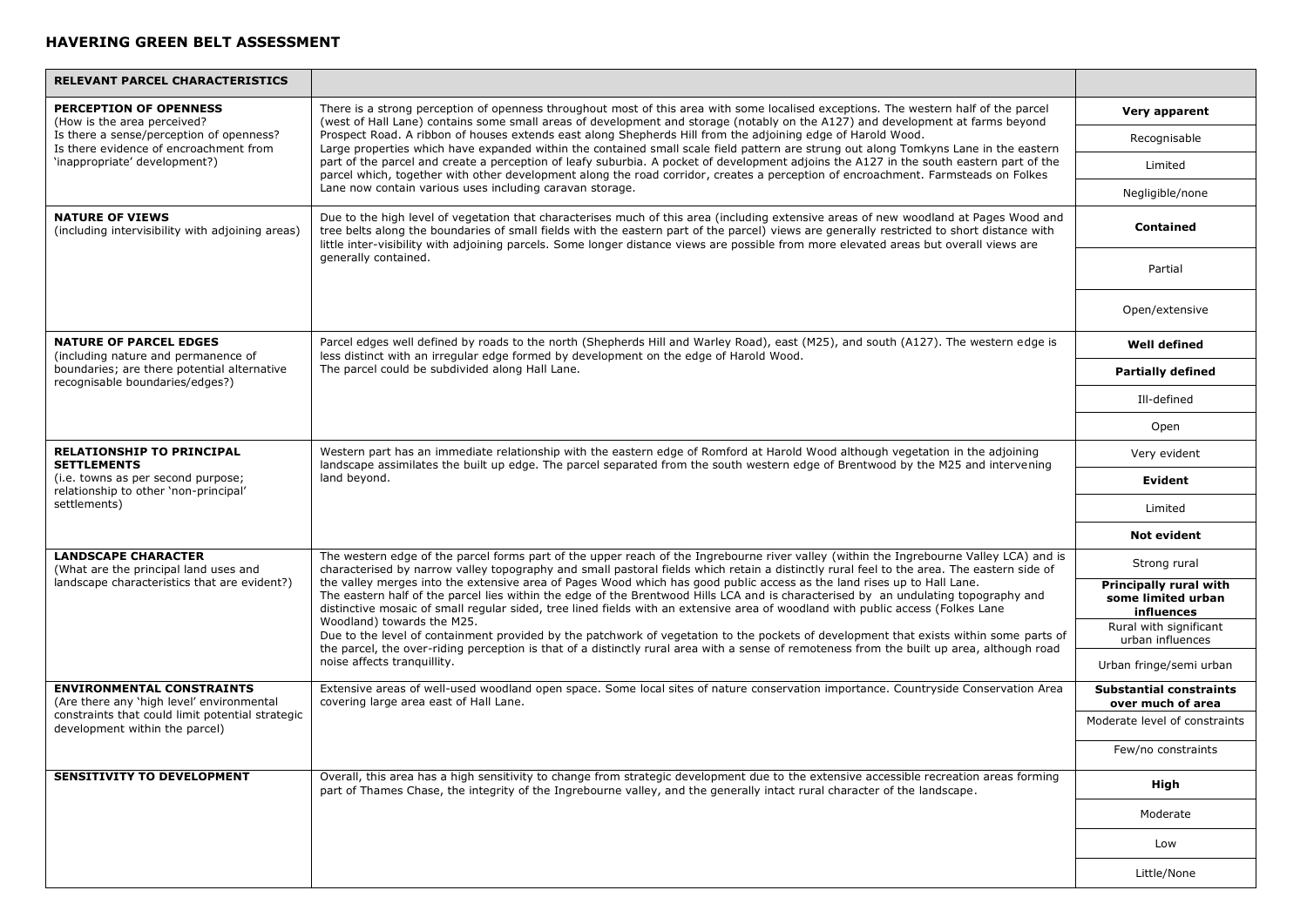| <b>GREEN BELT PURPOSES</b>                                                | <b>ASSESSMENT</b>                                                                                                                                                                                                                                                                                                                                                                                                                          | <b>IMPORTANCE TO</b><br><b>GREEN BELT PURPOSE</b> |
|---------------------------------------------------------------------------|--------------------------------------------------------------------------------------------------------------------------------------------------------------------------------------------------------------------------------------------------------------------------------------------------------------------------------------------------------------------------------------------------------------------------------------------|---------------------------------------------------|
| Purpose 1: To check the unrestricted<br>sprawl of large built up areas    | Green Belt designation constrains the outward growth of the Metropolitan built up area on the north east side of the Romford built up<br>area.                                                                                                                                                                                                                                                                                             | Paramount                                         |
|                                                                           |                                                                                                                                                                                                                                                                                                                                                                                                                                            | Major                                             |
|                                                                           |                                                                                                                                                                                                                                                                                                                                                                                                                                            | Moderate                                          |
|                                                                           |                                                                                                                                                                                                                                                                                                                                                                                                                                            | Slight/Negligible                                 |
|                                                                           |                                                                                                                                                                                                                                                                                                                                                                                                                                            | None                                              |
| Purpose 2: To prevent neighbouring towns<br>from merging into one another | The parcel forms part of the undeveloped land (in conjunction with the southern part of parcel 16) that separates the north eastern<br>side of Romford from the south western side of Brentwood, although the M25 forms a significant barrier passing through the centre of<br>this area. The northern part of the parcel lies within the narrowest part of this gap (around 700m wide) and therefore contributes most<br>to this purpose. | Paramount                                         |
|                                                                           |                                                                                                                                                                                                                                                                                                                                                                                                                                            | Major                                             |
|                                                                           |                                                                                                                                                                                                                                                                                                                                                                                                                                            | Moderate                                          |
|                                                                           |                                                                                                                                                                                                                                                                                                                                                                                                                                            | Slight/Negligible                                 |
|                                                                           |                                                                                                                                                                                                                                                                                                                                                                                                                                            | None                                              |
| Purpose 3: To assist in safeguarding the<br>countryside from encroachment | Designation protects countryside that has a generally strong rural character, much of which is accessible for recreation, and is a<br>constraint to 'inappropriate' development at the farmsteads and other building complexes that lie within the area.                                                                                                                                                                                   | Paramount                                         |
|                                                                           |                                                                                                                                                                                                                                                                                                                                                                                                                                            | Major                                             |
|                                                                           |                                                                                                                                                                                                                                                                                                                                                                                                                                            | Moderate                                          |
|                                                                           |                                                                                                                                                                                                                                                                                                                                                                                                                                            | Slight/Negligible                                 |
|                                                                           |                                                                                                                                                                                                                                                                                                                                                                                                                                            | None                                              |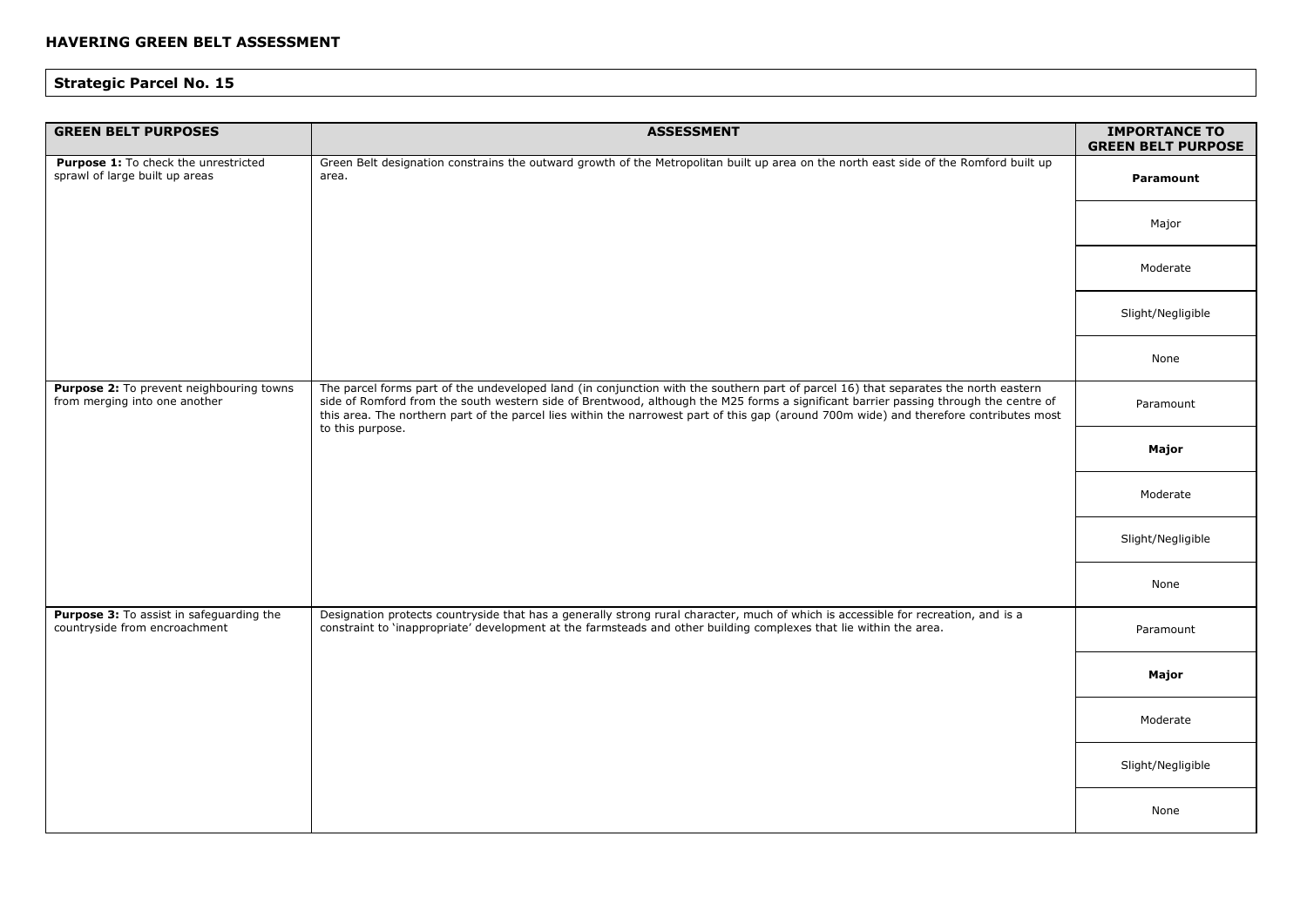| <b>RELEVANT PARCEL CHARACTERISTICS</b>                                             |                                                                                                                                                                                                                                                                                                                                                                                                                                                                                                                                                                                                                                                                                                                                                                                                                                                                      |                                                            |
|------------------------------------------------------------------------------------|----------------------------------------------------------------------------------------------------------------------------------------------------------------------------------------------------------------------------------------------------------------------------------------------------------------------------------------------------------------------------------------------------------------------------------------------------------------------------------------------------------------------------------------------------------------------------------------------------------------------------------------------------------------------------------------------------------------------------------------------------------------------------------------------------------------------------------------------------------------------|------------------------------------------------------------|
| PERCEPTION OF OPENNESS<br>(How is the area perceived?                              | The parcel retains a generally strong level of openness with the only conflicting elements being the ribbons of historical development<br>along the north side of Shepherds Hill and north end of Nags Head Lane (just beyond borough boundary), and the sewage works                                                                                                                                                                                                                                                                                                                                                                                                                                                                                                                                                                                                | Very apparent                                              |
| Is there a sense/perception of openness?<br>Is there evidence of encroachment from | complex (a major developed site within Green Belt) between the lane and railway line. There appears to be some ancillary uses of<br>buildings at some of the few farmsteads located within the parcel. A garden centre lies towards the southern end of Nags Head Lane. A                                                                                                                                                                                                                                                                                                                                                                                                                                                                                                                                                                                            | Recognisable                                               |
| 'inappropriate' development?)                                                      | gypsy and traveller site lies on the northern boundary with the A12.                                                                                                                                                                                                                                                                                                                                                                                                                                                                                                                                                                                                                                                                                                                                                                                                 | Limited                                                    |
|                                                                                    |                                                                                                                                                                                                                                                                                                                                                                                                                                                                                                                                                                                                                                                                                                                                                                                                                                                                      | Negligible/none                                            |
| <b>NATURE OF VIEWS</b><br>(including intervisibility with adjoining areas)         | Views throughout the area are generally limited due to the combination of the high level of vegetation cover and varied topography.<br>Views from roads/lanes are generally contained by roadside vegetation.                                                                                                                                                                                                                                                                                                                                                                                                                                                                                                                                                                                                                                                        | <b>Contained</b>                                           |
|                                                                                    |                                                                                                                                                                                                                                                                                                                                                                                                                                                                                                                                                                                                                                                                                                                                                                                                                                                                      | Partial                                                    |
|                                                                                    |                                                                                                                                                                                                                                                                                                                                                                                                                                                                                                                                                                                                                                                                                                                                                                                                                                                                      | Open/extensive                                             |
| <b>NATURE OF PARCEL EDGES</b><br>(including nature and permanence of               | Parcel edges well defined by roads to north (A12), east (M25), and south (Shepherds Hill/Warley Road). Whilst the western and north<br>western edges are less well defined along the edges of development at Harold Park, the Ingrebourne river defines the edge of the built                                                                                                                                                                                                                                                                                                                                                                                                                                                                                                                                                                                        | <b>Well defined</b>                                        |
| boundaries; are there potential alternative<br>recognisable boundaries/edges?)     | up area along the narrow strip of land between development and the railway and vegetation assist with strengthening boundary<br>definition.                                                                                                                                                                                                                                                                                                                                                                                                                                                                                                                                                                                                                                                                                                                          | Partially defined                                          |
|                                                                                    | The parcel could be subdivided along Nags Head Lane and the railway line.                                                                                                                                                                                                                                                                                                                                                                                                                                                                                                                                                                                                                                                                                                                                                                                            | Ill-defined                                                |
|                                                                                    |                                                                                                                                                                                                                                                                                                                                                                                                                                                                                                                                                                                                                                                                                                                                                                                                                                                                      | Open                                                       |
| <b>RELATIONSHIP TO PRINCIPAL</b><br><b>SETTLEMENTS</b>                             | The western/north western part of the parcel has a strong relationship with the edge of development on the north eastern edge of<br>Romford at Harold Park/Harold Wood with the northern part (together with the adjoining land within Brentwood Borough) contributing<br>to the retention of separation between this built up area and the south western edge of Brentwood (although the M25 provides a strong<br>barrier in this area). The riparian vegetation along the combined river and railway corridor on the southern edge of Harold Park<br>provides a strong buffer on the edge of the built up area.<br>The eastern part of the parcel has no relationship with the built up area.                                                                                                                                                                      | Very evident                                               |
| (i.e. towns as per second purpose;<br>relationship to other 'non-principal'        |                                                                                                                                                                                                                                                                                                                                                                                                                                                                                                                                                                                                                                                                                                                                                                                                                                                                      | <b>Evident</b>                                             |
| settlements)                                                                       |                                                                                                                                                                                                                                                                                                                                                                                                                                                                                                                                                                                                                                                                                                                                                                                                                                                                      | Limited                                                    |
|                                                                                    |                                                                                                                                                                                                                                                                                                                                                                                                                                                                                                                                                                                                                                                                                                                                                                                                                                                                      | <b>Not evident</b>                                         |
| <b>LANDSCAPE CHARACTER</b><br>(What are the principal land uses and                | The majority of the parcel lies within the Brentwood Wooded Hill LCA, with a small part in the western part forming the upper reach of<br>the Ingrebourne Valley LCA. Overall the area has a generally strong rural character with some remnant field patterns in the west and<br>north east corners, with most of the rest of the area defined by extensive areas of woodland with recreation access (Harolds Court<br>Wood and Tylers Common). There is a large complex of fishing of ponds (Tylers Common Fishery) south of the sewage works which has<br>a more open modified character with views of development at Harold Park on rising ground bevond. The remaining pockets of farmland<br>appear to be well managed. There is a notable area of land in use for horse grazing associated with Tylers Hall Farm which appears to<br>be an equestrian centre. | Strong rural                                               |
| landscape characteristics that are evident?)                                       |                                                                                                                                                                                                                                                                                                                                                                                                                                                                                                                                                                                                                                                                                                                                                                                                                                                                      | Principally rural with<br>some limited urban<br>influences |
|                                                                                    |                                                                                                                                                                                                                                                                                                                                                                                                                                                                                                                                                                                                                                                                                                                                                                                                                                                                      | Rural with significant<br>urban influences                 |
|                                                                                    |                                                                                                                                                                                                                                                                                                                                                                                                                                                                                                                                                                                                                                                                                                                                                                                                                                                                      | Urban fringe/semi urban                                    |
| <b>ENVIRONMENTAL CONSTRAINTS</b><br>(Are there any 'high level' environmental      | Significant areas are identified as open space and there are a number of nature conservation sites important at local and Metropolitan<br>level.                                                                                                                                                                                                                                                                                                                                                                                                                                                                                                                                                                                                                                                                                                                     | Substantial constraints over<br>much of area               |
| constraints that could limit potential strategic<br>development within the parcel) |                                                                                                                                                                                                                                                                                                                                                                                                                                                                                                                                                                                                                                                                                                                                                                                                                                                                      | <b>Moderate level of</b><br>constraints                    |
|                                                                                    |                                                                                                                                                                                                                                                                                                                                                                                                                                                                                                                                                                                                                                                                                                                                                                                                                                                                      | Few/no constraints                                         |
| <b>SENSITIVITY TO DEVELOPMENT</b>                                                  | This largely intact landscape with distinct rural qualities and significant areas of accessible open space has a high sensitivity to change<br>to strategic level of development.                                                                                                                                                                                                                                                                                                                                                                                                                                                                                                                                                                                                                                                                                    | High                                                       |
|                                                                                    |                                                                                                                                                                                                                                                                                                                                                                                                                                                                                                                                                                                                                                                                                                                                                                                                                                                                      | Moderate                                                   |
|                                                                                    |                                                                                                                                                                                                                                                                                                                                                                                                                                                                                                                                                                                                                                                                                                                                                                                                                                                                      | Low                                                        |
|                                                                                    |                                                                                                                                                                                                                                                                                                                                                                                                                                                                                                                                                                                                                                                                                                                                                                                                                                                                      | Little/None                                                |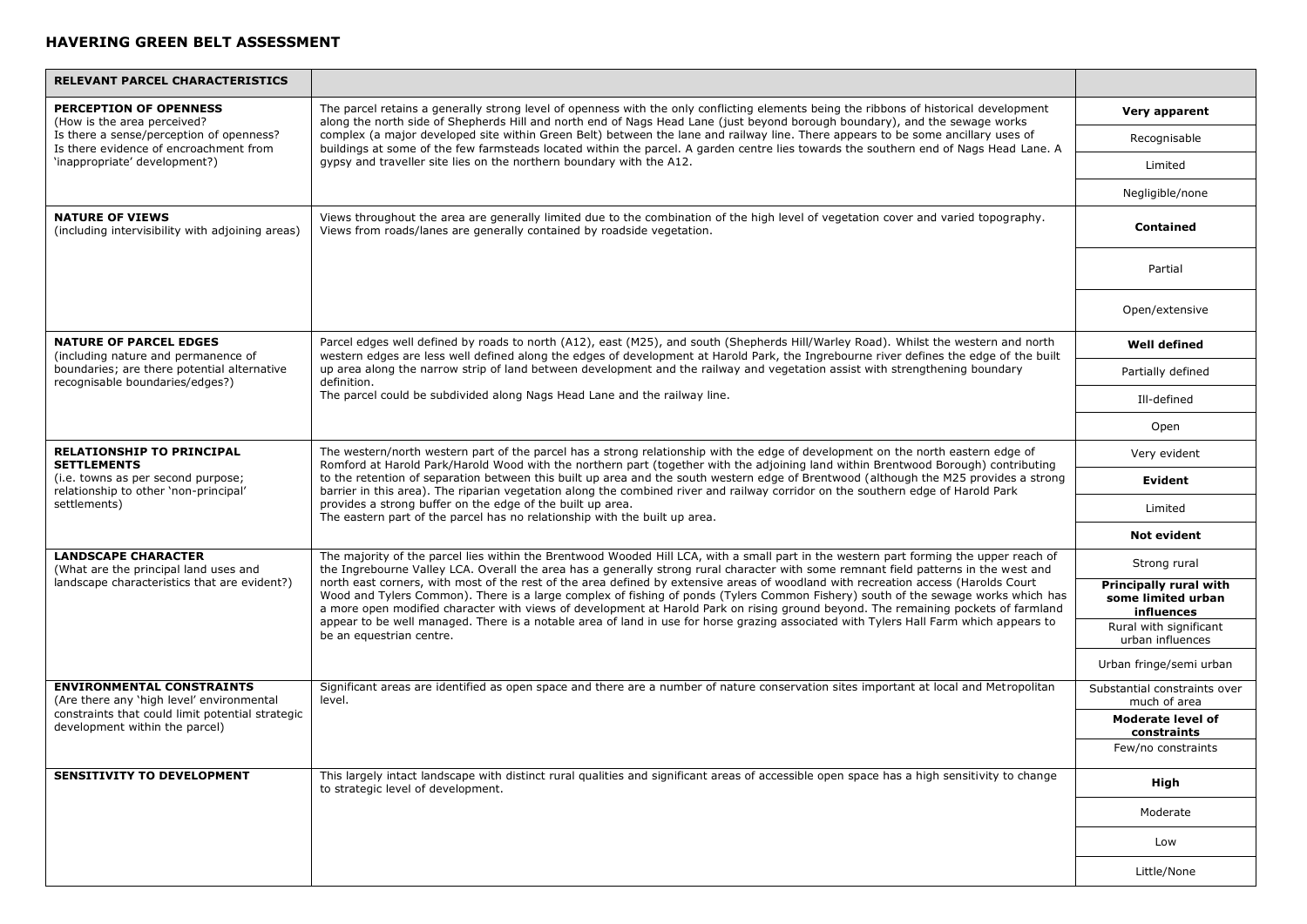| <b>GREEN BELT PURPOSES</b>                                                | <b>ASSESSMENT</b>                                                                                                                                                                                                                                                                                                                 | <b>IMPORTANCE TO</b><br><b>GREEN BELT PURPOSE</b> |
|---------------------------------------------------------------------------|-----------------------------------------------------------------------------------------------------------------------------------------------------------------------------------------------------------------------------------------------------------------------------------------------------------------------------------|---------------------------------------------------|
| Purpose 1: To check the unrestricted<br>sprawl of large built up areas    | Green Belt designation constrains the outward growth of the Metropolitan built up area on the north east side of the Romford built up<br>area.                                                                                                                                                                                    | <b>Paramount</b>                                  |
|                                                                           |                                                                                                                                                                                                                                                                                                                                   | Major                                             |
|                                                                           |                                                                                                                                                                                                                                                                                                                                   | Moderate                                          |
|                                                                           |                                                                                                                                                                                                                                                                                                                                   | Slight/Negligible                                 |
|                                                                           |                                                                                                                                                                                                                                                                                                                                   | None                                              |
| Purpose 2: To prevent neighbouring towns<br>from merging into one another | The southern part of the parcel (in conjunction with the northern part of parcel 15) forms part of the undeveloped land (around 700m<br>wide) that separates the north eastern side of Romford from the south western side of Brentwood, although the M25 forms a significant<br>barrier passing through the centre of this area. | Paramount                                         |
|                                                                           |                                                                                                                                                                                                                                                                                                                                   | Major                                             |
|                                                                           |                                                                                                                                                                                                                                                                                                                                   | Moderate                                          |
|                                                                           |                                                                                                                                                                                                                                                                                                                                   | Slight/Negligible                                 |
|                                                                           |                                                                                                                                                                                                                                                                                                                                   | None                                              |
| Purpose 3: To assist in safeguarding the<br>countryside from encroachment | The area has a rural character with little evidence of encroachment from inappropriate development. Green Belt designation provides<br>important protection to the countryside and supports the Havering Ridge Area of Special Character designation.                                                                             | <b>Paramount</b>                                  |
|                                                                           |                                                                                                                                                                                                                                                                                                                                   | Major                                             |
|                                                                           |                                                                                                                                                                                                                                                                                                                                   | Moderate                                          |
|                                                                           |                                                                                                                                                                                                                                                                                                                                   | Slight/Negligible                                 |
|                                                                           |                                                                                                                                                                                                                                                                                                                                   | None                                              |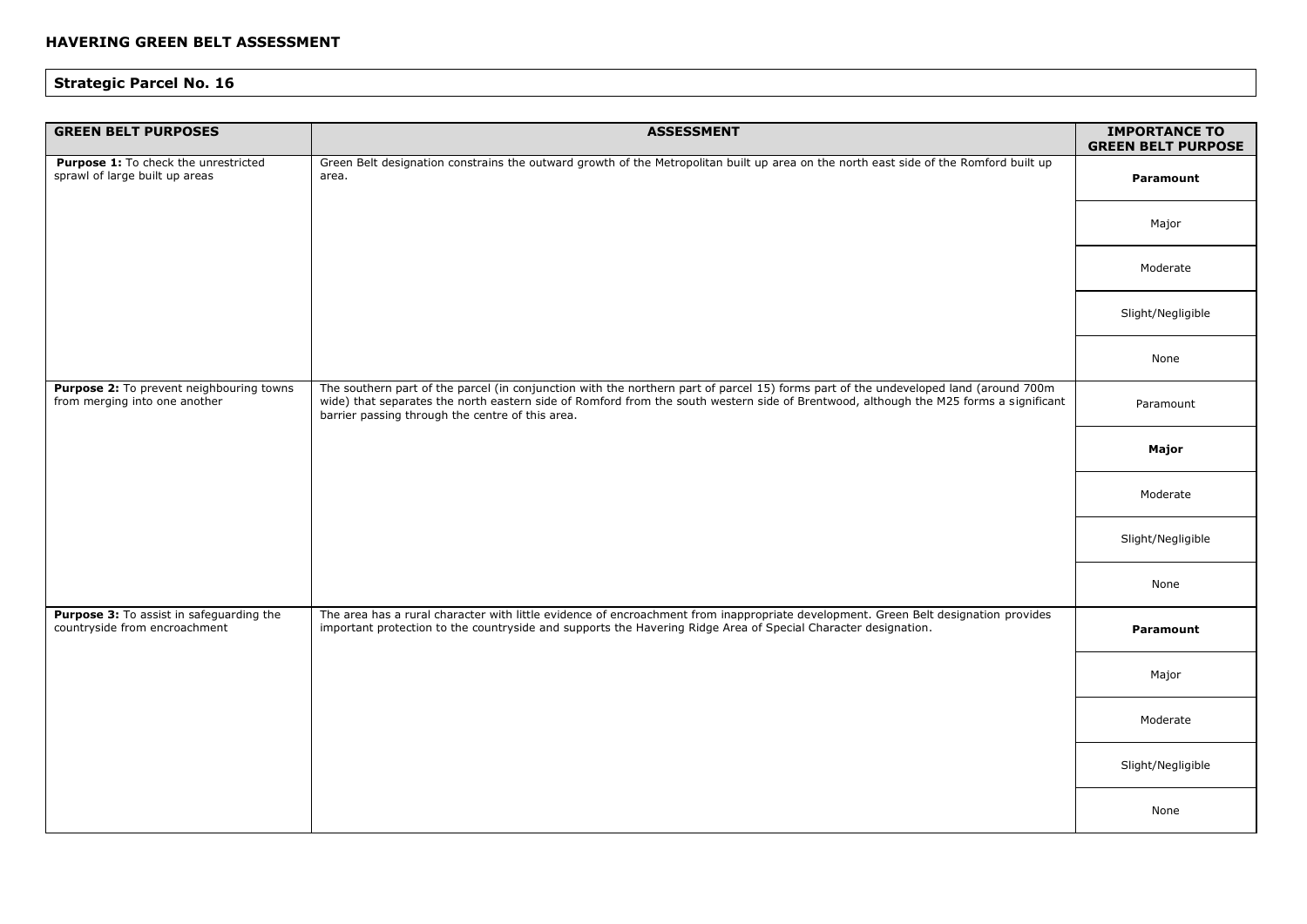| <b>RELEVANT PARCEL CHARACTERISTICS</b>                                                                              |                                                                                                                                                                                                                                                                                                                                                                                                                                                                                                                                                                                                                                              |                                                            |
|---------------------------------------------------------------------------------------------------------------------|----------------------------------------------------------------------------------------------------------------------------------------------------------------------------------------------------------------------------------------------------------------------------------------------------------------------------------------------------------------------------------------------------------------------------------------------------------------------------------------------------------------------------------------------------------------------------------------------------------------------------------------------|------------------------------------------------------------|
| <b>PERCEPTION OF OPENNESS</b><br>(How is the area perceived?                                                        | Strong sense of openness throughout the parcel which contains very little development; that which does exists is limited to a small<br>number of properties along the southern side of Noak Hill Road on the northern edge of the parcel, an area of buildings and yards in                                                                                                                                                                                                                                                                                                                                                                  | Very apparent                                              |
| Is there a sense/perception of openness?<br>Is there evidence of encroachment from                                  | the south east corner adjoining J28 of the M25, and three school/education complexes on the north eastern edge of Harold Hill (one of<br>which is identified as a major developed site within Green Belt).                                                                                                                                                                                                                                                                                                                                                                                                                                   | Recognisable                                               |
| 'inappropriate' development?)                                                                                       |                                                                                                                                                                                                                                                                                                                                                                                                                                                                                                                                                                                                                                              | Limited                                                    |
|                                                                                                                     |                                                                                                                                                                                                                                                                                                                                                                                                                                                                                                                                                                                                                                              | Negligible/none                                            |
| <b>NATURE OF VIEWS</b><br>(including intervisibility with adjoining areas)                                          | The area supports a significant level of vegetation and this, combined with the varied topography, restricts views generally to short and<br>medium distances. Some longer distance views are likely to be possible from the slopes of the western side of Harold Hill. There is little<br>to no inter-visibility with adjoining parcels.                                                                                                                                                                                                                                                                                                    | Contained                                                  |
|                                                                                                                     |                                                                                                                                                                                                                                                                                                                                                                                                                                                                                                                                                                                                                                              | Partial                                                    |
|                                                                                                                     |                                                                                                                                                                                                                                                                                                                                                                                                                                                                                                                                                                                                                                              | Open/extensive                                             |
| <b>NATURE OF PARCEL EDGES</b><br>(including nature and permanence of                                                | Parcel edges are clearly defined to the north (Chequers Road), east (M25) and south (A12). The eastern edge is more varied being<br>formed by an irregular pattern of development on the north eastern edge of the residential area of Harold Hill, although reinforced in                                                                                                                                                                                                                                                                                                                                                                   | <b>Well defined</b>                                        |
| boundaries; are there potential alternative<br>recognisable boundaries/edges?)                                      | many places by significant woodland.                                                                                                                                                                                                                                                                                                                                                                                                                                                                                                                                                                                                         | Partially defined                                          |
|                                                                                                                     |                                                                                                                                                                                                                                                                                                                                                                                                                                                                                                                                                                                                                                              | Ill-defined                                                |
|                                                                                                                     |                                                                                                                                                                                                                                                                                                                                                                                                                                                                                                                                                                                                                                              | Open                                                       |
| <b>RELATIONSHIP TO PRINCIPAL</b><br><b>SETTLEMENTS</b>                                                              | Immediate relationship to the north eastern built up edge of Romford at Harold Hill. Falls within the western side of a tract of<br>countryside that extends east of the M25 to the northern edge of Brentwood at Pilgrims Hatch some 3km beyond the motorway. The<br>southern part comprises part of the narrower area of land that separates development at Harold Park from Brook Street on the western<br>side of Brentwood which is around 1.5km wide (and bisected by the motorway). The relationship of the development on the edge of<br>Harold Hill to Brentwood is not evident on the ground.                                      | Very evident                                               |
| (i.e. towns as per second purpose;<br>relationship to other 'non-principal'<br>settlements)                         |                                                                                                                                                                                                                                                                                                                                                                                                                                                                                                                                                                                                                                              | Evident                                                    |
|                                                                                                                     |                                                                                                                                                                                                                                                                                                                                                                                                                                                                                                                                                                                                                                              | Limited                                                    |
|                                                                                                                     |                                                                                                                                                                                                                                                                                                                                                                                                                                                                                                                                                                                                                                              | <b>Not evident</b>                                         |
| <b>LANDSCAPE CHARACTER</b><br>(What are the principal land uses and<br>landscape characteristics that are evident?) | The parcel lies wholly within the north western part of the Brentwood Wooded Hills LCA and forms an elevated part of Harold Hill and<br>associated slopes falling to the west into a valley that the M25 follows. There is a generally intact landscape pattern of regular sided<br>tree and hedgerow bounded small fields interspersed with woodlands. The pattern has been eroded slightly within the golf course that<br>occupies the south eastern part of the parcel. Vestiges of a parkland landscape remain evident at Dagnam Park. Overall the area has a<br>strong predominantly rural character with limited localised intrusions. | Strong rural                                               |
|                                                                                                                     |                                                                                                                                                                                                                                                                                                                                                                                                                                                                                                                                                                                                                                              | Principally rural with<br>some limited urban<br>influences |
|                                                                                                                     |                                                                                                                                                                                                                                                                                                                                                                                                                                                                                                                                                                                                                                              | Rural with significant<br>urban influences                 |
|                                                                                                                     |                                                                                                                                                                                                                                                                                                                                                                                                                                                                                                                                                                                                                                              | Urban fringe/semi urban                                    |
| <b>ENVIRONMENTAL CONSTRAINTS</b><br>(Are there any 'high level' environmental                                       | The entire parcel falls within the Havering Ridge Area of Special Character. Most of the parcel is covered by some designation(s)<br>including areas of public access/open space and nature conservation areas (valued at local or Metropolitan level). Most of the parcel is                                                                                                                                                                                                                                                                                                                                                                | <b>Substantial constraints</b><br>over much of area        |
| constraints that could limit potential strategic<br>development within the parcel)                                  | identified as a Countryside Conservation Area.                                                                                                                                                                                                                                                                                                                                                                                                                                                                                                                                                                                               | Moderate level of constraints                              |
|                                                                                                                     |                                                                                                                                                                                                                                                                                                                                                                                                                                                                                                                                                                                                                                              | Few/no constraints                                         |
| <b>SENSITIVITY TO DEVELOPMENT</b>                                                                                   | This mainly intact accessible landscape with a strong rural character and number of valued features is highly sensitive to change from a<br>significant development.                                                                                                                                                                                                                                                                                                                                                                                                                                                                         | High                                                       |
|                                                                                                                     |                                                                                                                                                                                                                                                                                                                                                                                                                                                                                                                                                                                                                                              | Moderate                                                   |
|                                                                                                                     |                                                                                                                                                                                                                                                                                                                                                                                                                                                                                                                                                                                                                                              | Low                                                        |
|                                                                                                                     |                                                                                                                                                                                                                                                                                                                                                                                                                                                                                                                                                                                                                                              | Little/None                                                |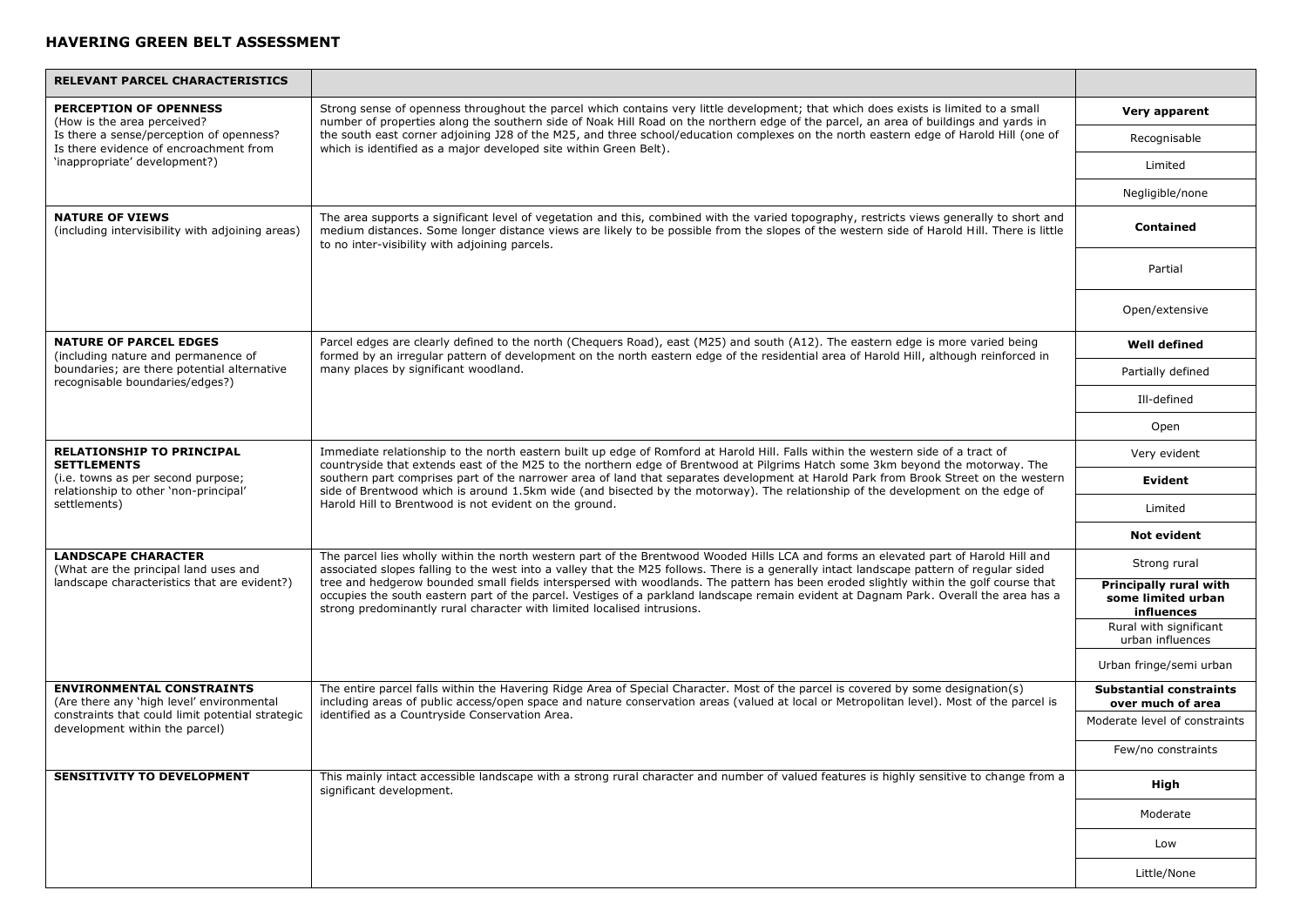| <b>GREEN BELT PURPOSES</b>                                                | <b>ASSESSMENT</b>                                                                                                                                                                                                                                                                                                                                                                                                                                                                                                                                                                   | <b>IMPORTANCE TO</b><br><b>GREEN BELT PURPOSE</b> |
|---------------------------------------------------------------------------|-------------------------------------------------------------------------------------------------------------------------------------------------------------------------------------------------------------------------------------------------------------------------------------------------------------------------------------------------------------------------------------------------------------------------------------------------------------------------------------------------------------------------------------------------------------------------------------|---------------------------------------------------|
| Purpose 1: To check the unrestricted<br>sprawl of large built up areas    | Whilst the parcel is contained on three sides by existing development the land does constrain the outward growth of these areas into<br>an area that provides clear separation between the adjoining parts of the built up area and where development may be perceived as<br>sprawl, although the A127 which cuts across the southern part would act as a northern limit to any development within that part<br>consequently containing the perception of unlimited growth. There are other significant designations and land uses that also act as a<br>constraint to development. | Paramount                                         |
|                                                                           |                                                                                                                                                                                                                                                                                                                                                                                                                                                                                                                                                                                     | Major                                             |
|                                                                           |                                                                                                                                                                                                                                                                                                                                                                                                                                                                                                                                                                                     | Moderate                                          |
|                                                                           |                                                                                                                                                                                                                                                                                                                                                                                                                                                                                                                                                                                     | Slight/Negligible                                 |
|                                                                           |                                                                                                                                                                                                                                                                                                                                                                                                                                                                                                                                                                                     | None                                              |
| Purpose 2: To prevent neighbouring towns<br>from merging into one another | The parcel contributes to this purpose as it provides clear separation between the towns of Collier Row and Harold Hill.                                                                                                                                                                                                                                                                                                                                                                                                                                                            | Paramount                                         |
|                                                                           |                                                                                                                                                                                                                                                                                                                                                                                                                                                                                                                                                                                     | Major                                             |
|                                                                           |                                                                                                                                                                                                                                                                                                                                                                                                                                                                                                                                                                                     | Moderate                                          |
|                                                                           |                                                                                                                                                                                                                                                                                                                                                                                                                                                                                                                                                                                     | Slight/Negligible                                 |
|                                                                           |                                                                                                                                                                                                                                                                                                                                                                                                                                                                                                                                                                                     | None                                              |
| Purpose 3: To assist in safeguarding the<br>countryside from encroachment | The parcel possesses some countryside qualities. Although much of the parcel is modified by golf course development this use is<br>consistent with the objective of enhancing the beneficial use of land within the Green Belt                                                                                                                                                                                                                                                                                                                                                      | Paramount                                         |
|                                                                           |                                                                                                                                                                                                                                                                                                                                                                                                                                                                                                                                                                                     | Major                                             |
|                                                                           |                                                                                                                                                                                                                                                                                                                                                                                                                                                                                                                                                                                     | <b>Moderate</b>                                   |
|                                                                           |                                                                                                                                                                                                                                                                                                                                                                                                                                                                                                                                                                                     | Slight/Negligible                                 |
|                                                                           |                                                                                                                                                                                                                                                                                                                                                                                                                                                                                                                                                                                     | None                                              |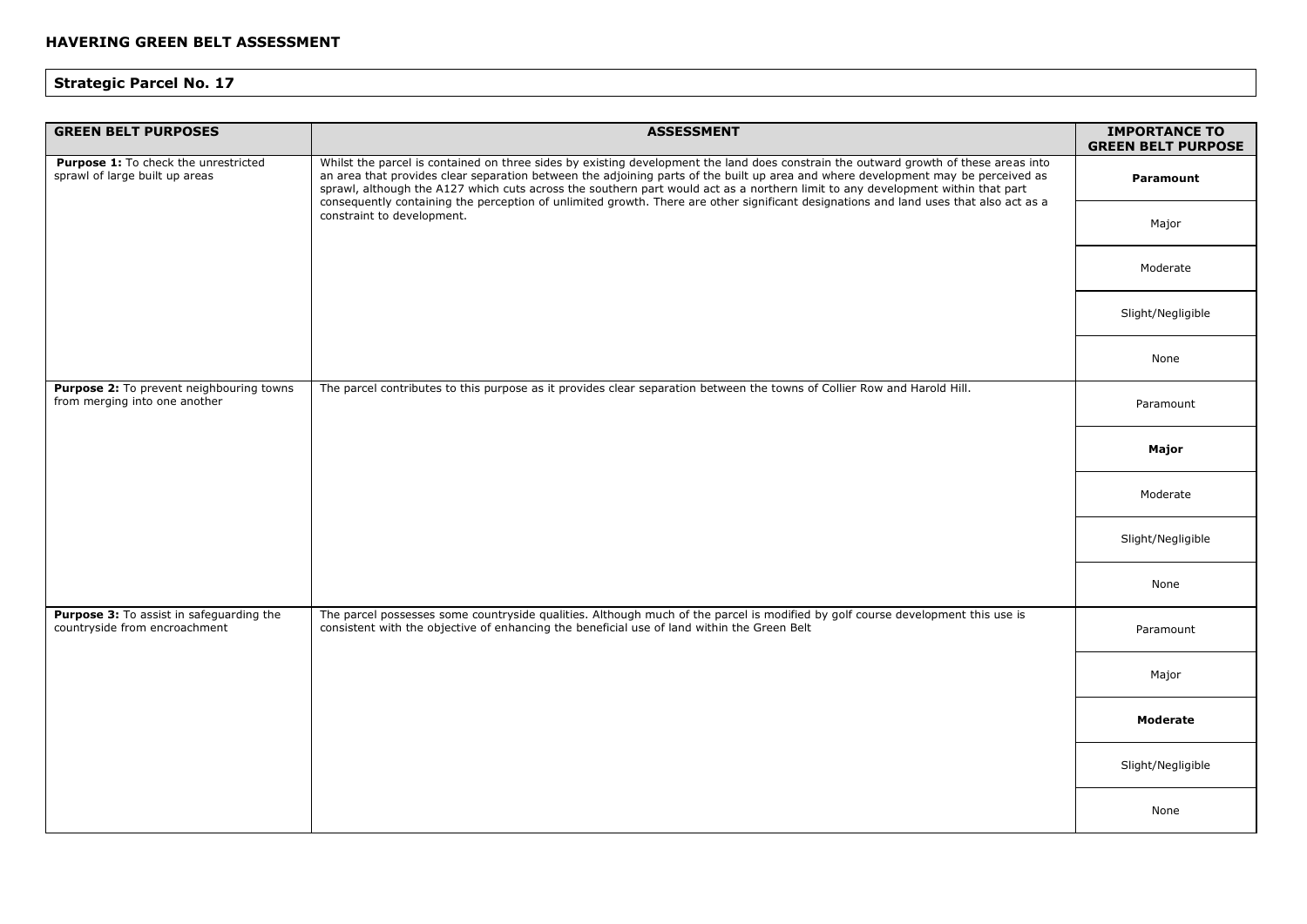| RELEVANT PARCEL CHARACTERISTICS                                                    |                                                                                                                                                                                                                                                                                                                                                                                                                                                                                                                                                                                                                                                                                 |                                                         |
|------------------------------------------------------------------------------------|---------------------------------------------------------------------------------------------------------------------------------------------------------------------------------------------------------------------------------------------------------------------------------------------------------------------------------------------------------------------------------------------------------------------------------------------------------------------------------------------------------------------------------------------------------------------------------------------------------------------------------------------------------------------------------|---------------------------------------------------------|
| <b>PERCEPTION OF OPENNESS</b><br>(How is the area perceived?                       | The parcel provides separation between areas of development on three sides; whilst development is often locally prominent this<br>accentuates the sense of openness between developments with the land being perceived as a wedge of undeveloped land extending<br>southwards towards the centre of Romford. There is little inappropriate development with the exception of a loose cluster in the north<br>west corner where historic residential ribbon development has provided opportunities for other activities (such as gypsy and traveller,                                                                                                                            | Very apparent                                           |
| Is there a sense/perception of openness?<br>Is there evidence of encroachment from |                                                                                                                                                                                                                                                                                                                                                                                                                                                                                                                                                                                                                                                                                 | Recognisable                                            |
| 'inappropriate' development?)                                                      | storage and retail uses) to creep in within the larger plots reducing openness.                                                                                                                                                                                                                                                                                                                                                                                                                                                                                                                                                                                                 | Limited                                                 |
|                                                                                    |                                                                                                                                                                                                                                                                                                                                                                                                                                                                                                                                                                                                                                                                                 | Negligible/none                                         |
| <b>NATURE OF VIEWS</b><br>(including intervisibility with adjoining areas)         | Views throughout most of the area are restricted by surrounding development and vegetation except in the north eastern part which is<br>more elevated and from where there are limited views from Lower Bedfords Road southwards, across the open grassland of covered<br>reservoirs and over the built up area beyond to the hills south of the Thames estuary in the distance.                                                                                                                                                                                                                                                                                                | <b>Contained</b>                                        |
|                                                                                    |                                                                                                                                                                                                                                                                                                                                                                                                                                                                                                                                                                                                                                                                                 | <b>Partial</b>                                          |
|                                                                                    |                                                                                                                                                                                                                                                                                                                                                                                                                                                                                                                                                                                                                                                                                 | Open/extensive                                          |
| <b>NATURE OF PARCEL EDGES</b><br>(including nature and permanence of               | The parcel is subdivided into two parts by the A12 with all edges defined by residential estate roads or rear gardens except the north<br>where Lower Bedfords Road forms the parcel boundary.                                                                                                                                                                                                                                                                                                                                                                                                                                                                                  | <b>Well defined</b>                                     |
| boundaries; are there potential alternative<br>recognisable boundaries/edges?)     |                                                                                                                                                                                                                                                                                                                                                                                                                                                                                                                                                                                                                                                                                 | <b>Partially defined</b>                                |
|                                                                                    |                                                                                                                                                                                                                                                                                                                                                                                                                                                                                                                                                                                                                                                                                 | Ill-defined                                             |
|                                                                                    |                                                                                                                                                                                                                                                                                                                                                                                                                                                                                                                                                                                                                                                                                 | Open                                                    |
| RELATIONSHIP TO PRINCIPAL<br><b>SETTLEMENTS</b>                                    | The parcel has an immediate relationship with the built up area of Romford, providing an open wedge of land that separates the<br>residential areas of on the edge of the towns of Collier Row and Harold Hill.                                                                                                                                                                                                                                                                                                                                                                                                                                                                 | Very evident                                            |
| (i.e. towns as per second purpose;<br>relationship to other 'non-principal'        |                                                                                                                                                                                                                                                                                                                                                                                                                                                                                                                                                                                                                                                                                 | Evident                                                 |
| settlements)                                                                       |                                                                                                                                                                                                                                                                                                                                                                                                                                                                                                                                                                                                                                                                                 | Limited                                                 |
|                                                                                    |                                                                                                                                                                                                                                                                                                                                                                                                                                                                                                                                                                                                                                                                                 | Not evident                                             |
| <b>LANDSCAPE CHARACTER</b><br>(What are the principal land uses and                | The parcel lies within the southern part of the Havering Wooded Hills LCA is primarily a recreational landscape containing the modified<br>landscapes of two golf courses (either side of the A12), allotments, playing fields, parks and other open spaces. There is little of the<br>rural landscape pattern remaining and there is no perception of 'open countryside', but a perception of an area of open landscape. The<br>partially developed area in the north west corner has an unattractive urban fringe character. The golf course at Gidea Park contributes<br>to the setting of the Gidea Park Conservation Area. Overall the area has an urban fringe character. | Strong rural                                            |
| landscape characteristics that are evident?)                                       |                                                                                                                                                                                                                                                                                                                                                                                                                                                                                                                                                                                                                                                                                 | Principally rural with some<br>limited urban influences |
|                                                                                    |                                                                                                                                                                                                                                                                                                                                                                                                                                                                                                                                                                                                                                                                                 | Rural with significant<br>urban influences              |
|                                                                                    |                                                                                                                                                                                                                                                                                                                                                                                                                                                                                                                                                                                                                                                                                 | Urban fringe/semi urban                                 |
| <b>ENVIRONMENTAL CONSTRAINTS</b><br>(Are there any 'high level' environmental      | The southern part of the parcel is identified as the Gidea Park Special Character Area, with the related Conservation Area extending<br>into the western part of the adjoining golf course which contributes to its setting. The golf course is also an SSSI. North of the A12                                                                                                                                                                                                                                                                                                                                                                                                  | <b>Substantial constraints</b><br>over much of area     |
| constraints that could limit potential strategic<br>development within the parcel) | much of the area is identified as open space with some nature conservation sites of value (at a local and borough wide level).                                                                                                                                                                                                                                                                                                                                                                                                                                                                                                                                                  | Moderate level of constraints                           |
|                                                                                    |                                                                                                                                                                                                                                                                                                                                                                                                                                                                                                                                                                                                                                                                                 | Few/no constraints                                      |
| <b>SENSITIVITY TO DEVELOPMENT</b>                                                  | The southern part is highly sensitive to development due to designations that apply. The northern part is less sensitive to change due<br>to the prevalence of the modified golf course landscape but is constrained by open space designation. In the north east part the<br>reservoirs preclude development within the most visually exposed part of the parcel. The north western part is the least sensitive to<br>development given the prevalence of existing uses but does contribute to the continuity of the Green Belt with the land beyond. The<br>area overall is a valuable recreational resource close to a large population.                                     | High                                                    |
|                                                                                    |                                                                                                                                                                                                                                                                                                                                                                                                                                                                                                                                                                                                                                                                                 | Moderate                                                |
|                                                                                    |                                                                                                                                                                                                                                                                                                                                                                                                                                                                                                                                                                                                                                                                                 | Low                                                     |
|                                                                                    |                                                                                                                                                                                                                                                                                                                                                                                                                                                                                                                                                                                                                                                                                 | Little/None                                             |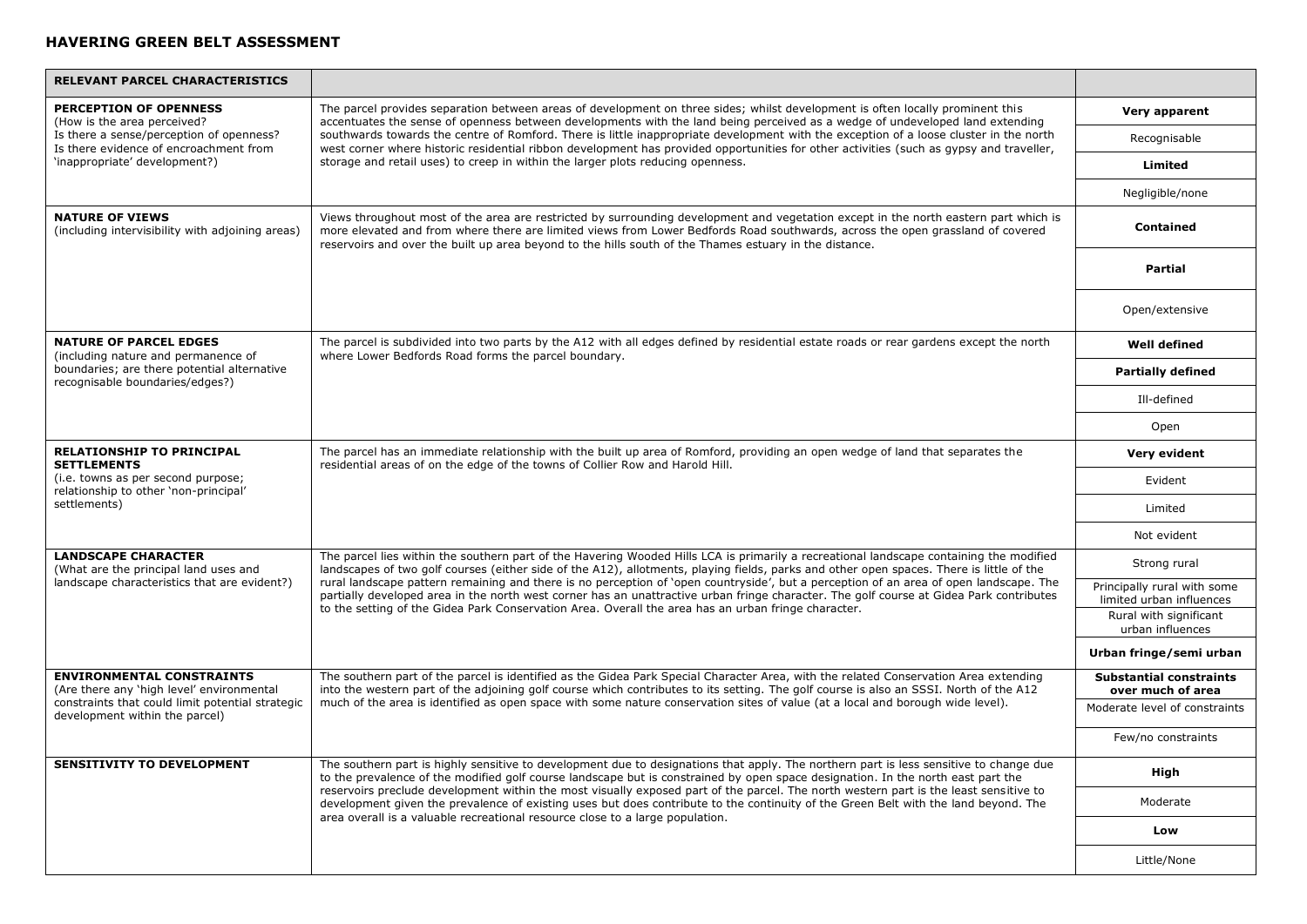| <b>GREEN BELT PURPOSES</b>                                                | <b>ASSESSMENT</b>                                                                                                                                                                                                                                                                                                                                                   | <b>IMPORTANCE TO</b><br><b>GREEN BELT PURPOSE</b> |
|---------------------------------------------------------------------------|---------------------------------------------------------------------------------------------------------------------------------------------------------------------------------------------------------------------------------------------------------------------------------------------------------------------------------------------------------------------|---------------------------------------------------|
| Purpose 1: To check the unrestricted<br>sprawl of large built up areas    | Those parts of the parcel adjoining the northern edge of the built up area fulfil this purpose by preventing the growth of development<br>on the north eastern side of the Metropolitan area at Romford.                                                                                                                                                            | <b>Paramount</b>                                  |
|                                                                           |                                                                                                                                                                                                                                                                                                                                                                     | Major                                             |
|                                                                           |                                                                                                                                                                                                                                                                                                                                                                     | Moderate                                          |
|                                                                           |                                                                                                                                                                                                                                                                                                                                                                     | Slight/Negligible                                 |
|                                                                           |                                                                                                                                                                                                                                                                                                                                                                     | None                                              |
| Purpose 2: To prevent neighbouring towns<br>from merging into one another | Whilst the south western part lies between the northern edges of the towns of Collier Row and Harold Hill, overall the parcel provides<br>no contribution to this purpose.                                                                                                                                                                                          | Paramount                                         |
|                                                                           |                                                                                                                                                                                                                                                                                                                                                                     | Major                                             |
|                                                                           |                                                                                                                                                                                                                                                                                                                                                                     | Moderate                                          |
|                                                                           |                                                                                                                                                                                                                                                                                                                                                                     | Slight/Negligible                                 |
|                                                                           |                                                                                                                                                                                                                                                                                                                                                                     | <b>None</b>                                       |
| Purpose 3: To assist in safeguarding the<br>countryside from encroachment | Most of the parcel is considered to be highly sensitive to change and designation therefore provides valuable protection from<br>encroachment (some of which is already evident within the parcel). The hills are important landscape features within the wider context<br>of the Metropolitan area and identified as the Havering Ridge Area of Special Character. | Paramount                                         |
|                                                                           |                                                                                                                                                                                                                                                                                                                                                                     | Major                                             |
|                                                                           |                                                                                                                                                                                                                                                                                                                                                                     | Moderate                                          |
|                                                                           |                                                                                                                                                                                                                                                                                                                                                                     | Slight/Negligible                                 |
|                                                                           |                                                                                                                                                                                                                                                                                                                                                                     | None                                              |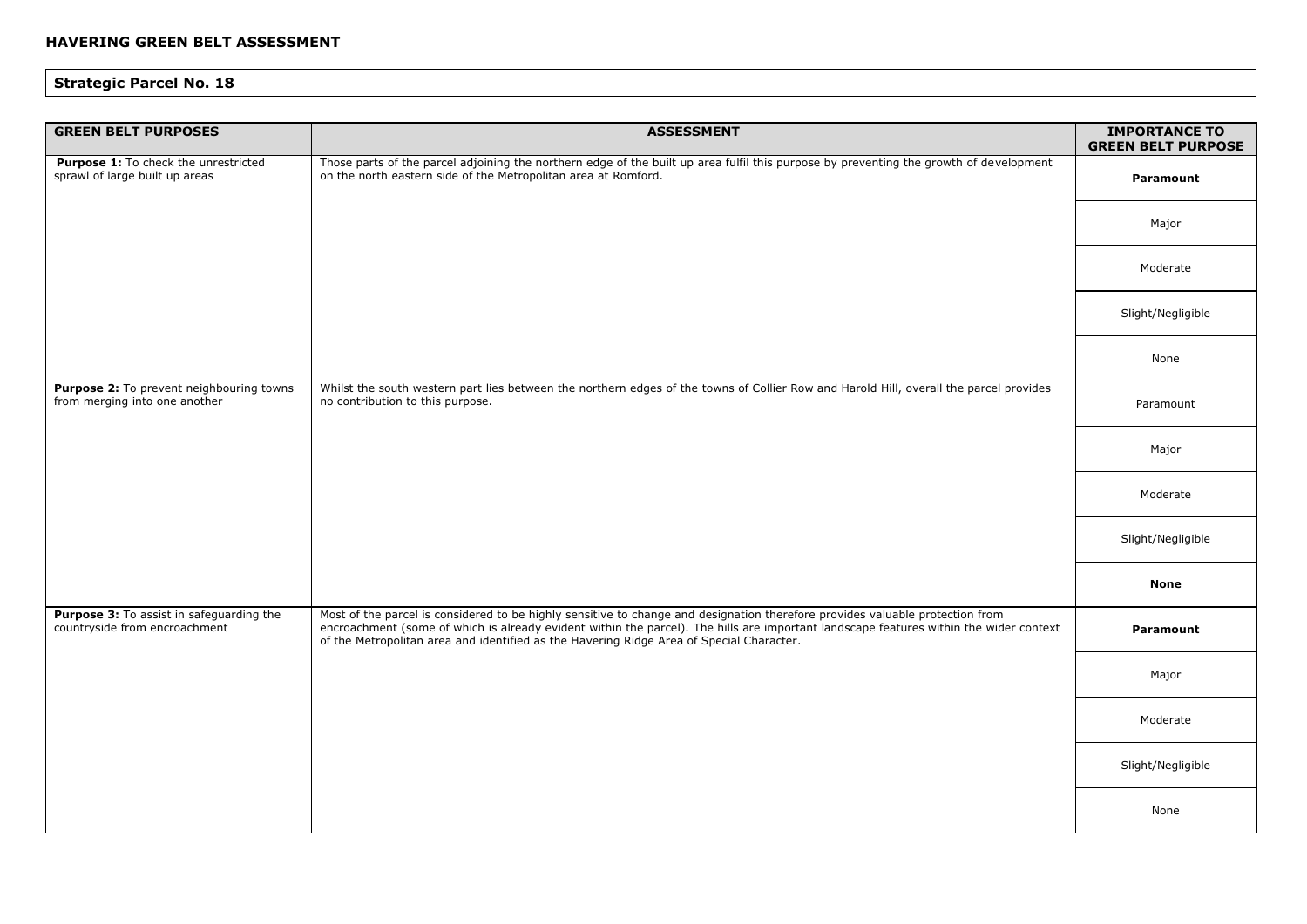| <b>RELEVANT PARCEL CHARACTERISTICS</b>                                                                                            |                                                                                                                                                                                                                                                                                                                                                                                                                                                                                                                                                                                                                                                     |                                                         |
|-----------------------------------------------------------------------------------------------------------------------------------|-----------------------------------------------------------------------------------------------------------------------------------------------------------------------------------------------------------------------------------------------------------------------------------------------------------------------------------------------------------------------------------------------------------------------------------------------------------------------------------------------------------------------------------------------------------------------------------------------------------------------------------------------------|---------------------------------------------------------|
| <b>PERCEPTION OF OPENNESS</b><br>(How is the area perceived?                                                                      | There is a recognisable sense of openness throughout much of the parcel, although this is compromised despite encroachment by<br>significant pockets of development and inappropriate uses - notably at Broxhill Road, the area of residential development at The Mount,                                                                                                                                                                                                                                                                                                                                                                            | Very apparent                                           |
| Is there a sense/perception of openness?<br>Is there evidence of encroachment from                                                | mobile home park off Cummings Hall Lane, a dense area of plotland development between Church Road and the M25, sporadic plotland<br>development and storage uses along Tyesea Hill/Horseman Side on the northern boundary (outside the borough boundary) and                                                                                                                                                                                                                                                                                                                                                                                        | Recognisable                                            |
| 'inappropriate' development?)                                                                                                     | diversified farmsteads.                                                                                                                                                                                                                                                                                                                                                                                                                                                                                                                                                                                                                             | Limited                                                 |
|                                                                                                                                   |                                                                                                                                                                                                                                                                                                                                                                                                                                                                                                                                                                                                                                                     | Negligible/none                                         |
| <b>NATURE OF VIEWS</b><br>(including intervisibility with adjoining areas)                                                        | Views are variable throughout the area. Vegetation cover is more pronounced in the south western part and land more open in arable<br>areas to the north and east leading to variations in enclosure and views. The wooded hills and slopes in the south western part around<br>Bedford Park, extending up to Havering-atte-Bower, provide a wooded backdrop in views from the area to the south of the parcel and                                                                                                                                                                                                                                  | Contained                                               |
|                                                                                                                                   | there are occasional far-reaching southerly views from parts of this area. Views from the lanes and roads are generally contained by<br>roadside vegetation.                                                                                                                                                                                                                                                                                                                                                                                                                                                                                        | <b>Partial</b>                                          |
|                                                                                                                                   |                                                                                                                                                                                                                                                                                                                                                                                                                                                                                                                                                                                                                                                     | Open/extensive                                          |
| <b>NATURE OF PARCEL EDGES</b><br>(including nature and permanence of                                                              | Parcel edges are defined along roads, with the northern boundary of the parcel being extended beyond the borough boundary (into the<br>districts of Brentwood and Epping Forest) to Tysea Hill road as the administrative boundary does not follow defined features on the                                                                                                                                                                                                                                                                                                                                                                          | <b>Well defined</b>                                     |
| boundaries; are there potential alternative<br>recognisable boundaries/edges?)                                                    | ground. The south eastern side is defined by Lower Bedfords Road, western side by Havering Road and Orange Tree Hill through<br>Havering-atte-Bower and north eastern side by the M25.                                                                                                                                                                                                                                                                                                                                                                                                                                                              | Partially defined                                       |
|                                                                                                                                   | Broxhill Road and Church Road pass through the parcel and could be used to sub-divide the parcel further.                                                                                                                                                                                                                                                                                                                                                                                                                                                                                                                                           | Ill-defined                                             |
|                                                                                                                                   |                                                                                                                                                                                                                                                                                                                                                                                                                                                                                                                                                                                                                                                     | Open                                                    |
| <b>RELATIONSHIP TO PRINCIPAL</b><br><b>SETTLEMENTS</b>                                                                            | The southern part of the parcel abuts the northern edge of Romford at Collier Row and Harold Hill. The western parcel boundary passes<br>through the small settlement of Havering-atte-Bower which is linked to Collier Row by an almost continuous ribbon of roadside<br>development (within Green Belt).<br>The rest of the parcel has no clear relationship with these areas of development or principal settlements beyond the borough<br>(Brentwood being several kilometres to the east), although the north west part of the parcel adjoins the edge of Bournebridge within<br>Epping Forest Borough.                                        | Very evident                                            |
| (i.e. towns as per second purpose;<br>relationship to other 'non-principal'<br>settlements)                                       |                                                                                                                                                                                                                                                                                                                                                                                                                                                                                                                                                                                                                                                     | Evident                                                 |
|                                                                                                                                   |                                                                                                                                                                                                                                                                                                                                                                                                                                                                                                                                                                                                                                                     | Limited                                                 |
|                                                                                                                                   |                                                                                                                                                                                                                                                                                                                                                                                                                                                                                                                                                                                                                                                     | <b>Not evident</b>                                      |
| <b>LANDSCAPE CHARACTER</b><br>(What are the principal land uses and                                                               | Most of the parcel lies within the Havering Wooded Hills LCA which has a varied topography and contains areas with a strong parkland<br>character (Bedfords Park) and allow occasional long distance views to the south over London from the higher land. The character<br>assessment recognises the detrimental influence that plotlands and piecemeal development has on the character of parts of this area.<br>The adjoining part of the parcel contributes to the setting of the Havering-atte-Bower Conservation Area which extends someway south<br>of the built up area of the village (considered to have a 'typical Essex village form'). | Strong rural                                            |
| landscape characteristics that are evident?)                                                                                      |                                                                                                                                                                                                                                                                                                                                                                                                                                                                                                                                                                                                                                                     | Principally rural with some<br>limited urban influences |
|                                                                                                                                   |                                                                                                                                                                                                                                                                                                                                                                                                                                                                                                                                                                                                                                                     | <b>Rural with significant</b><br>urban influences       |
|                                                                                                                                   |                                                                                                                                                                                                                                                                                                                                                                                                                                                                                                                                                                                                                                                     | Urban fringe/semi urban                                 |
| <b>ENVIRONMENTAL CONSTRAINTS</b><br>(Are there any 'high level' environmental<br>constraints that could limit potential strategic | The entire parcel falls within the Havering Ridge Area of Special Character. Conservation Area at Havering-atte-Bower. Extensive area<br>of open space and site of nature conservation importance (at Metropolitan level) at Bedfords Park. Several local sites of nature<br>conservation importance. Countryside Conservation Area at Noak Hill.                                                                                                                                                                                                                                                                                                   | <b>Substantial constraints</b><br>over much of area     |
| development within the parcel)                                                                                                    |                                                                                                                                                                                                                                                                                                                                                                                                                                                                                                                                                                                                                                                     | Moderate level of constraints                           |
|                                                                                                                                   |                                                                                                                                                                                                                                                                                                                                                                                                                                                                                                                                                                                                                                                     | Few/no constraints                                      |
| <b>SENSITIVITY TO DEVELOPMENT</b>                                                                                                 | The Land of the Fanns character assessment identifies the area as forming part of an area considered to have high landscape value and<br>have a high sensitivity to change (this excluded the degraded area north of Church Road).                                                                                                                                                                                                                                                                                                                                                                                                                  | High                                                    |
|                                                                                                                                   |                                                                                                                                                                                                                                                                                                                                                                                                                                                                                                                                                                                                                                                     | Moderate                                                |
|                                                                                                                                   |                                                                                                                                                                                                                                                                                                                                                                                                                                                                                                                                                                                                                                                     | Low                                                     |
|                                                                                                                                   |                                                                                                                                                                                                                                                                                                                                                                                                                                                                                                                                                                                                                                                     | Little/None                                             |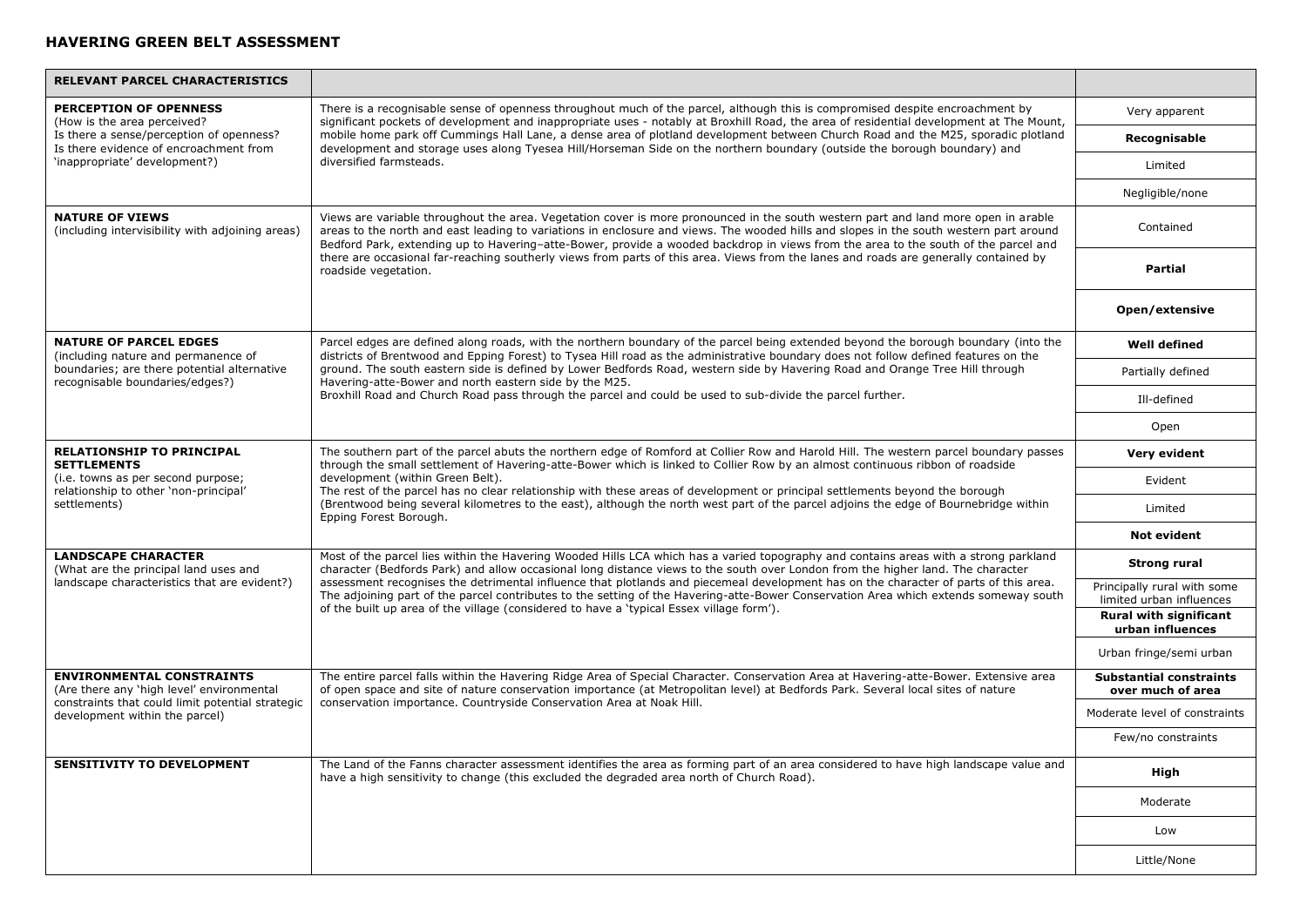| <b>GREEN BELT PURPOSES</b>                                                | <b>ASSESSMENT</b>                                                                                                                                                                                                                                                                                                                                                                                                                                                                                                                | <b>IMPORTANCE TO</b><br><b>GREEN BELT PURPOSE</b> |
|---------------------------------------------------------------------------|----------------------------------------------------------------------------------------------------------------------------------------------------------------------------------------------------------------------------------------------------------------------------------------------------------------------------------------------------------------------------------------------------------------------------------------------------------------------------------------------------------------------------------|---------------------------------------------------|
| Purpose 1: To check the unrestricted<br>sprawl of large built up areas    | The parcel is separated from the built up area of Romford by parcel 20 which fulfils this role to a greater degree.                                                                                                                                                                                                                                                                                                                                                                                                              | Paramount                                         |
|                                                                           |                                                                                                                                                                                                                                                                                                                                                                                                                                                                                                                                  | Major                                             |
|                                                                           |                                                                                                                                                                                                                                                                                                                                                                                                                                                                                                                                  | Moderate                                          |
|                                                                           |                                                                                                                                                                                                                                                                                                                                                                                                                                                                                                                                  | Slight/Negligible                                 |
|                                                                           |                                                                                                                                                                                                                                                                                                                                                                                                                                                                                                                                  | None                                              |
| Purpose 2: To prevent neighbouring towns<br>from merging into one another | The parcel makes no contribution to this purpose as it does not lie between towns.                                                                                                                                                                                                                                                                                                                                                                                                                                               | Paramount                                         |
|                                                                           |                                                                                                                                                                                                                                                                                                                                                                                                                                                                                                                                  | Major                                             |
|                                                                           |                                                                                                                                                                                                                                                                                                                                                                                                                                                                                                                                  | Moderate                                          |
|                                                                           |                                                                                                                                                                                                                                                                                                                                                                                                                                                                                                                                  | Slight/Negligible                                 |
|                                                                           |                                                                                                                                                                                                                                                                                                                                                                                                                                                                                                                                  | <b>None</b>                                       |
| Purpose 3: To assist in safeguarding the<br>countryside from encroachment | The majority of the parcel comprises farmland with a strong rural character which is protected by designation. Designation also<br>safeguards the area from encroachment by piecemeal development within the southern part of the linear settlement of Bournebridge<br>(within Epping Forest District) and west side of Havering-atte-Bower which lie within the north eastern and south eastern edges of the<br>parcel respectively. The Havering part of the parcel falls within the Havering Ridge Area of Special Character. | <b>Paramount</b>                                  |
|                                                                           |                                                                                                                                                                                                                                                                                                                                                                                                                                                                                                                                  | Major                                             |
|                                                                           |                                                                                                                                                                                                                                                                                                                                                                                                                                                                                                                                  | Moderate                                          |
|                                                                           |                                                                                                                                                                                                                                                                                                                                                                                                                                                                                                                                  | Slight/Negligible                                 |
|                                                                           |                                                                                                                                                                                                                                                                                                                                                                                                                                                                                                                                  | None                                              |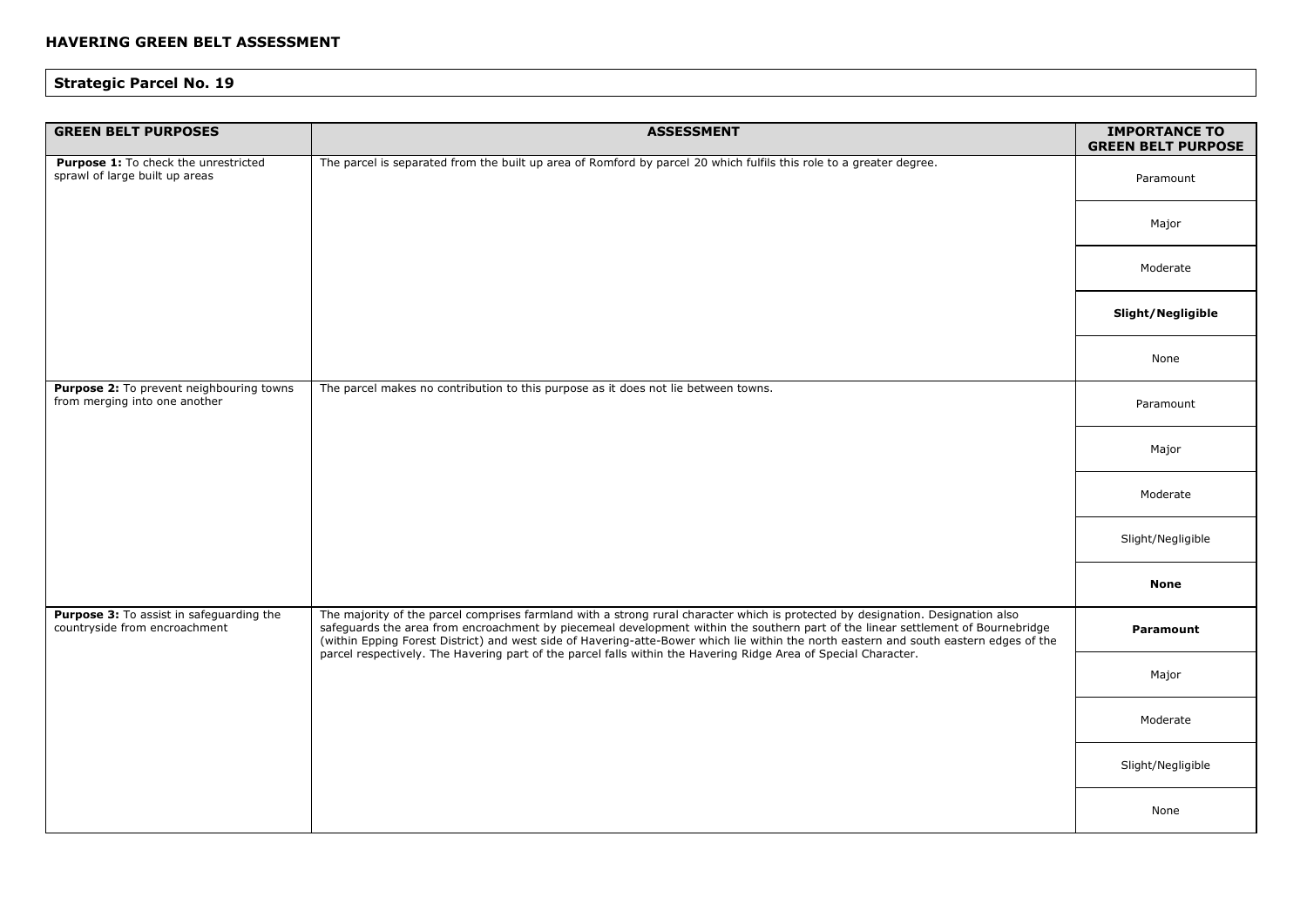| <b>RELEVANT PARCEL CHARACTERISTICS</b>                                             |                                                                                                                                                                                                                                                                                                                                                                                                                                                                                                                                                 |                                                         |
|------------------------------------------------------------------------------------|-------------------------------------------------------------------------------------------------------------------------------------------------------------------------------------------------------------------------------------------------------------------------------------------------------------------------------------------------------------------------------------------------------------------------------------------------------------------------------------------------------------------------------------------------|---------------------------------------------------------|
| <b>PERCEPTION OF OPENNESS</b><br>(How is the area perceived?                       | There is a strong sense of openness throughout most of this parcel, except where development within parts of the old linear<br>settlements of Bournebridge (within Epping Forest District) and Havering-atte-Bower fall within the edge of the parcel.                                                                                                                                                                                                                                                                                          | Very apparent                                           |
| Is there a sense/perception of openness?<br>Is there evidence of encroachment from |                                                                                                                                                                                                                                                                                                                                                                                                                                                                                                                                                 | Recognisable                                            |
| 'inappropriate' development?)                                                      |                                                                                                                                                                                                                                                                                                                                                                                                                                                                                                                                                 | Limited                                                 |
|                                                                                    |                                                                                                                                                                                                                                                                                                                                                                                                                                                                                                                                                 | Negligible/none                                         |
| <b>NATURE OF VIEWS</b><br>(including intervisibility with adjoining areas)         | A moderately open landscape of undulating farmland which allows attractive medium to longer distance views across rolling countryside<br>with some limited inter-visibility with adjoining northern parts of parcel 13 and visual connections to the landscape north of the<br>borough. Views more contained along developed edges of the parcel.                                                                                                                                                                                               | Contained                                               |
|                                                                                    |                                                                                                                                                                                                                                                                                                                                                                                                                                                                                                                                                 | <b>Partial</b>                                          |
|                                                                                    |                                                                                                                                                                                                                                                                                                                                                                                                                                                                                                                                                 | Open/extensive                                          |
| <b>NATURE OF PARCEL EDGES</b><br>(including nature and permanence of               | Due to the lack of any defined features along the administrative boundary the parcel has been defined along Bournebridge Lane which<br>is the next clear feature beyond within the Epping Forest District.                                                                                                                                                                                                                                                                                                                                      | <b>Well defined</b>                                     |
| boundaries; are there potential alternative<br>recognisable boundaries/edges?)     | The eastern boundary follows Oak Hill Road the B175 through Havering-atte-Bower; the southern boundary along Bower Farm Road<br>and the track continuing west before turning north to follow the track, field boundaries defined by hedgerows and trees, and a                                                                                                                                                                                                                                                                                  | <b>Partially defined</b>                                |
|                                                                                    | woodland edge before re-joining Bournebridge Road.                                                                                                                                                                                                                                                                                                                                                                                                                                                                                              | Ill-defined                                             |
|                                                                                    |                                                                                                                                                                                                                                                                                                                                                                                                                                                                                                                                                 | Open                                                    |
| RELATIONSHIP TO PRINCIPAL<br><b>SETTLEMENTS</b>                                    | The parcel has no physical or visual relationship with principal towns, being separated from the northern edge of Romford by land<br>within parcel 20.<br>There is a direct relationship with the smaller settlements of Bournebridge and Havering-atte-Bower, parts of which fall within the edge<br>of the parcel.                                                                                                                                                                                                                            | Very evident                                            |
| (i.e. towns as per second purpose;<br>relationship to other 'non-principal'        |                                                                                                                                                                                                                                                                                                                                                                                                                                                                                                                                                 | Evident                                                 |
| settlements)                                                                       |                                                                                                                                                                                                                                                                                                                                                                                                                                                                                                                                                 | Limited                                                 |
|                                                                                    |                                                                                                                                                                                                                                                                                                                                                                                                                                                                                                                                                 | <b>Not evident</b>                                      |
| <b>LANDSCAPE CHARACTER</b><br>(What are the principal land uses and                | The parcel lies within an open elevated part of the Havering Wooded Hills LCA where arable and pasture uses, within mainly medium<br>sized fields, prevails. Vegetation cover is limited to some hedgerows, linear tree belts and copses; the openness has been increased<br>with the depletion of field boundaries. Smaller pockets of land and paddocks create a small scale landscape context to the fringe of<br>settlement at Bournebridge. Long linear rear plots extend west from some of the linear development at Havering-atte-Bower. | <b>Strong rural</b>                                     |
| landscape characteristics that are evident?)                                       |                                                                                                                                                                                                                                                                                                                                                                                                                                                                                                                                                 | Principally rural with some<br>limited urban influences |
|                                                                                    |                                                                                                                                                                                                                                                                                                                                                                                                                                                                                                                                                 | Rural with significant<br>urban influences              |
|                                                                                    |                                                                                                                                                                                                                                                                                                                                                                                                                                                                                                                                                 | Urban fringe/semi urban                                 |
| <b>ENVIRONMENTAL CONSTRAINTS</b><br>(Are there any 'high level' environmental      | Within Havering constraints include the Havering Ridge Area of Special Character, a small area of open space and some small local sites<br>of nature conservation interest.                                                                                                                                                                                                                                                                                                                                                                     | <b>Substantial constraints</b><br>over much of area     |
| constraints that could limit potential strategic<br>development within the parcel) |                                                                                                                                                                                                                                                                                                                                                                                                                                                                                                                                                 | Moderate level of constraints                           |
|                                                                                    |                                                                                                                                                                                                                                                                                                                                                                                                                                                                                                                                                 | Few/no constraints                                      |
| SENSITIVITY TO DEVELOPMENT                                                         | This landscape has a high sensitivity to change reflected by the Havering Ridge Area of Special Character designation.                                                                                                                                                                                                                                                                                                                                                                                                                          | High                                                    |
|                                                                                    |                                                                                                                                                                                                                                                                                                                                                                                                                                                                                                                                                 | Moderate                                                |
|                                                                                    |                                                                                                                                                                                                                                                                                                                                                                                                                                                                                                                                                 | Low                                                     |
|                                                                                    |                                                                                                                                                                                                                                                                                                                                                                                                                                                                                                                                                 | Little/None                                             |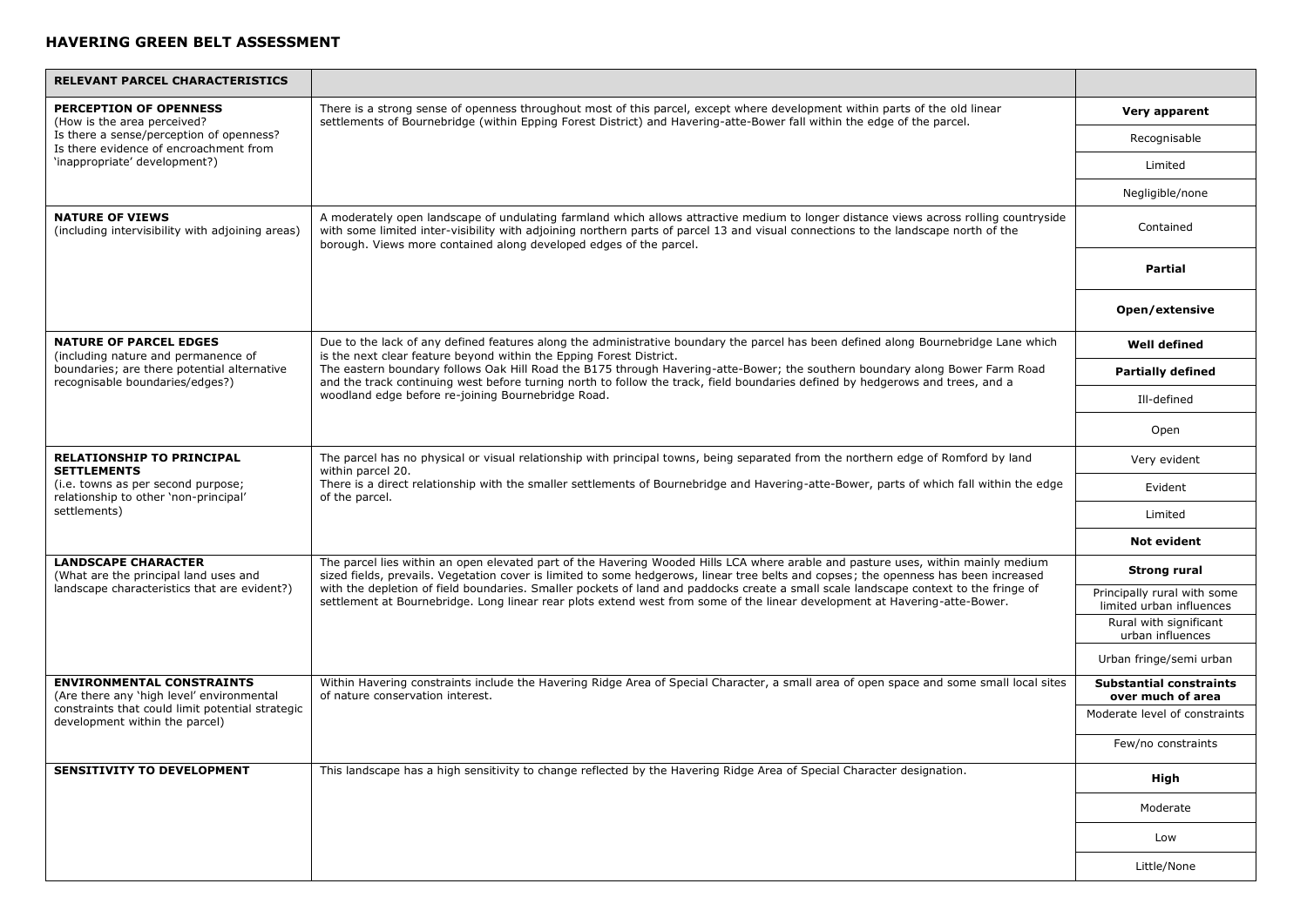| <b>GREEN BELT PURPOSES</b>                                                | <b>ASSESSMENT</b>                                                                                                                                                                                                                                                                                             | <b>IMPORTANCE TO</b><br><b>GREEN BELT PURPOSE</b> |
|---------------------------------------------------------------------------|---------------------------------------------------------------------------------------------------------------------------------------------------------------------------------------------------------------------------------------------------------------------------------------------------------------|---------------------------------------------------|
| Purpose 1: To check the unrestricted<br>sprawl of large built up areas    | Parcel extends around the northern side of the Romford built up area and constrains growth of this outer edge of the Metropolitan area<br>and is therefore fundamental to this purpose.                                                                                                                       | Paramount                                         |
|                                                                           |                                                                                                                                                                                                                                                                                                               | Major                                             |
|                                                                           |                                                                                                                                                                                                                                                                                                               | Moderate                                          |
|                                                                           |                                                                                                                                                                                                                                                                                                               | Slight/Negligible                                 |
|                                                                           |                                                                                                                                                                                                                                                                                                               | None                                              |
| Purpose 2: To prevent neighbouring towns<br>from merging into one another | The western part of the parcel forms approximately half of the open area (approx. 1.8km wide overall) that separates the north<br>western edge of Collier Row from the eastern part of Hainault (within Redbridge Borough). The designation therefore provides a<br>substantial contribution to this purpose. | Paramount                                         |
|                                                                           |                                                                                                                                                                                                                                                                                                               | Major                                             |
|                                                                           |                                                                                                                                                                                                                                                                                                               | Moderate                                          |
|                                                                           |                                                                                                                                                                                                                                                                                                               | Slight/Negligible                                 |
|                                                                           |                                                                                                                                                                                                                                                                                                               | None                                              |
| Purpose 3: To assist in safeguarding the<br>countryside from encroachment | Although there is some limited encroachment designation provides important protection to the countryside, much of which forms part<br>of the Havering Ridge Area of Special Character.                                                                                                                        | Paramount                                         |
|                                                                           |                                                                                                                                                                                                                                                                                                               | Major                                             |
|                                                                           |                                                                                                                                                                                                                                                                                                               | Moderate                                          |
|                                                                           |                                                                                                                                                                                                                                                                                                               | Slight/Negligible                                 |
|                                                                           |                                                                                                                                                                                                                                                                                                               | None                                              |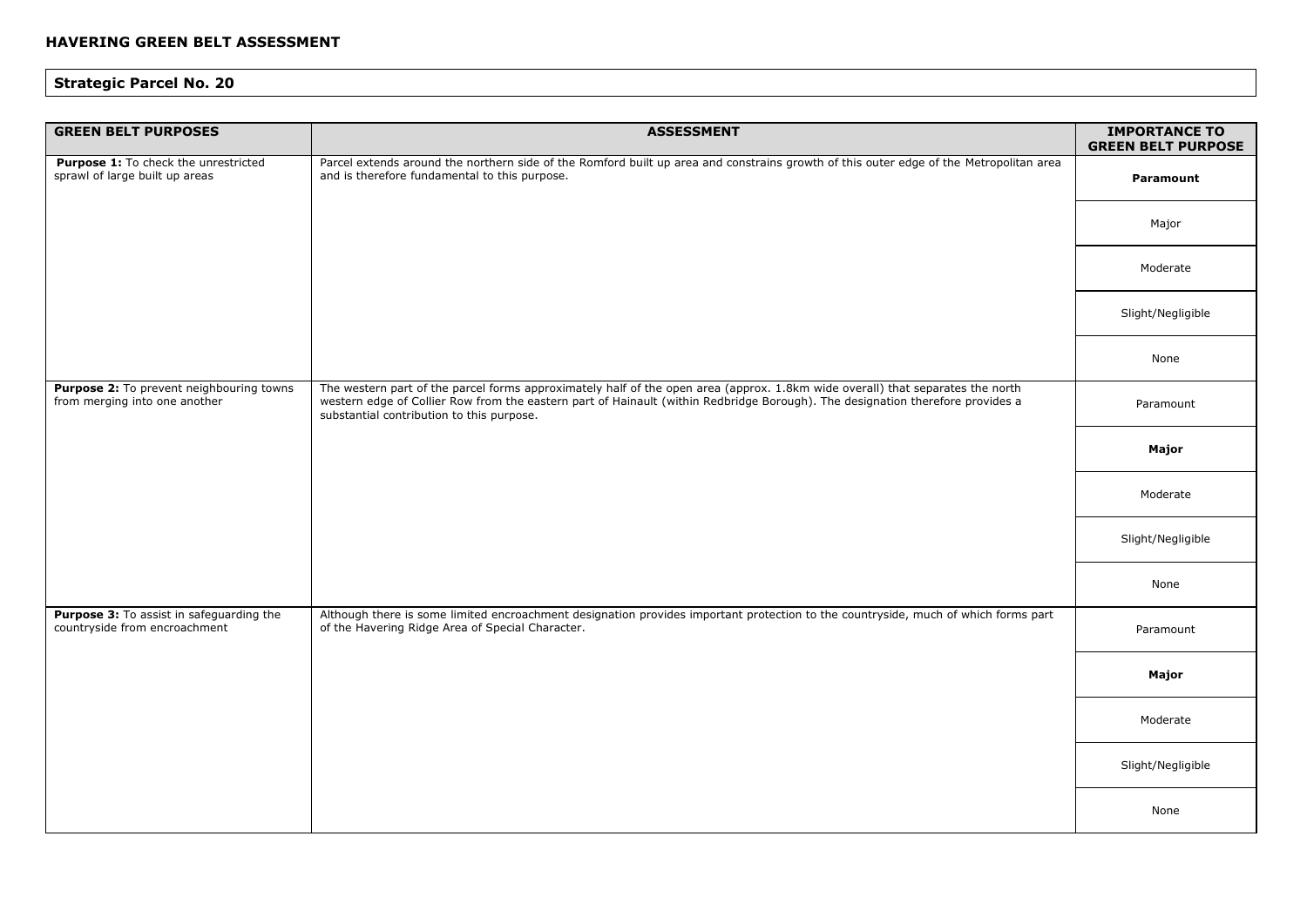| <b>RELEVANT PARCEL CHARACTERISTICS</b>                                             |                                                                                                                                                                                                                                                                                                                                                                                                                                                                                                                                                                                                                                                                                                                                                     |                                                            |
|------------------------------------------------------------------------------------|-----------------------------------------------------------------------------------------------------------------------------------------------------------------------------------------------------------------------------------------------------------------------------------------------------------------------------------------------------------------------------------------------------------------------------------------------------------------------------------------------------------------------------------------------------------------------------------------------------------------------------------------------------------------------------------------------------------------------------------------------------|------------------------------------------------------------|
| PERCEPTION OF OPENNESS<br>(How is the area perceived?                              | There is a clear perception of openness throughout most of the parcel, with only limited encroachment from non-rural uses, the most<br>notable being at Lower Park Farm and north end of Clockhouse Lane in the area directly north of the residential area of Havering Park                                                                                                                                                                                                                                                                                                                                                                                                                                                                        | Very apparent                                              |
| Is there a sense/perception of openness?<br>Is there evidence of encroachment from | within the southern central part of the parcel. Redevelopment is underway of previously developed plotland at Five Oaks Lane (within<br>the parcel but within the Borough of Redbridge).                                                                                                                                                                                                                                                                                                                                                                                                                                                                                                                                                            | Recognisable                                               |
| 'inappropriate' development?)                                                      |                                                                                                                                                                                                                                                                                                                                                                                                                                                                                                                                                                                                                                                                                                                                                     | Limited                                                    |
|                                                                                    |                                                                                                                                                                                                                                                                                                                                                                                                                                                                                                                                                                                                                                                                                                                                                     | Negligible/none                                            |
| <b>NATURE OF VIEWS</b><br>(including intervisibility with adjoining areas)         | Views across the area are variable due to variations in topography but are generally partially contained or open and expansive where<br>land is elevated and vegetation is limited. There are long distance views available across the area to the Havering Wooded Hills to the<br>north which form a backdrop.                                                                                                                                                                                                                                                                                                                                                                                                                                     | Contained                                                  |
|                                                                                    |                                                                                                                                                                                                                                                                                                                                                                                                                                                                                                                                                                                                                                                                                                                                                     | Partial                                                    |
|                                                                                    |                                                                                                                                                                                                                                                                                                                                                                                                                                                                                                                                                                                                                                                                                                                                                     | Open/extensive                                             |
| <b>NATURE OF PARCEL EDGES</b><br>(including nature and permanence of               | The parcel boundaries are reasonably well defined running along the edge of a large area of woodland at Hainault Forest Country Park<br>to the north and following the administrative boundary defined by a tree belt across Hainault Golf Course from where it follows Five                                                                                                                                                                                                                                                                                                                                                                                                                                                                        | <b>Well defined</b>                                        |
| boundaries; are there potential alternative<br>recognisable boundaries/edges?)     | Oaks Lane to join and follow the A1112 until its junction with Collier Row Road and the along Green Belt boundary following the edge of<br>the built up area on the northern edge of Collier Row. There are no other clear opportunities to sub-divide the parcel internally along                                                                                                                                                                                                                                                                                                                                                                                                                                                                  | <b>Partially defined</b>                                   |
|                                                                                    | logical well-defined robust boundaries within the borough.                                                                                                                                                                                                                                                                                                                                                                                                                                                                                                                                                                                                                                                                                          | Ill-defined                                                |
|                                                                                    |                                                                                                                                                                                                                                                                                                                                                                                                                                                                                                                                                                                                                                                                                                                                                     | Open                                                       |
| <b>RELATIONSHIP TO PRINCIPAL</b><br><b>SETTLEMENTS</b>                             | The southern edge of the parcel adjoins the northern edge of Romford at Collier Row. The western edge runs close to the eastern edge<br>of Hainault. The southern part of the parcel lies within the relatively narrow gap that separates these two built up areas. The eastern<br>part adjoins Havering-atte-Bower.                                                                                                                                                                                                                                                                                                                                                                                                                                | Very evident                                               |
| (i.e. towns as per second purpose;<br>relationship to other 'non-principal'        |                                                                                                                                                                                                                                                                                                                                                                                                                                                                                                                                                                                                                                                                                                                                                     | Evident                                                    |
| settlements)                                                                       |                                                                                                                                                                                                                                                                                                                                                                                                                                                                                                                                                                                                                                                                                                                                                     | Limited                                                    |
|                                                                                    |                                                                                                                                                                                                                                                                                                                                                                                                                                                                                                                                                                                                                                                                                                                                                     | Not evident                                                |
| <b>LANDSCAPE CHARACTER</b><br>(What are the principal land uses and                | The parcel has a reasonably diverse character being characterised by a golf course and wooded and open spaces at Hainault Forest<br>Country Park, the wooded Havering Country Park on the hills at Havering-atte-Bower (which contributes to the setting of the<br>settlement and related Conservation Area), areas of farmland and significant areas of woodland. Some areas have an urban fringe<br>character engendered by overgrazing and poor land management where there is evidence of scrub encroachment (most notably north<br>of Havering Park). The country parks provide distinctive well used recreational areas close to a large number of people. The eastern<br>part lies within the western edge of the Havering Wooded Hills LCA. | Strong rural                                               |
| landscape characteristics that are evident?)                                       |                                                                                                                                                                                                                                                                                                                                                                                                                                                                                                                                                                                                                                                                                                                                                     | Principally rural with<br>some limited urban<br>influences |
|                                                                                    |                                                                                                                                                                                                                                                                                                                                                                                                                                                                                                                                                                                                                                                                                                                                                     | Rural with significant<br>urban influences                 |
|                                                                                    |                                                                                                                                                                                                                                                                                                                                                                                                                                                                                                                                                                                                                                                                                                                                                     | Urban fringe/semi urban                                    |
| <b>ENVIRONMENTAL CONSTRAINTS</b><br>(Are there any 'high level' environmental      | Most of the area within the parcel lies within the Havering Ridge Area of Special Character. There is open space at the Havering<br>Country Park and some local and Metropolitan sites of nature conservation interest. The Havering-atte-Bower Conservation Area                                                                                                                                                                                                                                                                                                                                                                                                                                                                                   | Substantial constraints over<br>much of area               |
| constraints that could limit potential strategic<br>development within the parcel) | extends into the north eastern edge of the parcel. Land to the north beyond Five Oaks Lane within Redbridge is identified as a site of<br>nature conservation importance.                                                                                                                                                                                                                                                                                                                                                                                                                                                                                                                                                                           | Moderate level of constraints                              |
|                                                                                    |                                                                                                                                                                                                                                                                                                                                                                                                                                                                                                                                                                                                                                                                                                                                                     | Few/no constraints                                         |
| <b>SENSITIVITY TO DEVELOPMENT</b>                                                  | The area is considered to have a high sensitivity to change reflected by the Havering Ridge Area of Special Character designation which<br>extends over most of the parcel that lies within the borough.                                                                                                                                                                                                                                                                                                                                                                                                                                                                                                                                            | High                                                       |
|                                                                                    |                                                                                                                                                                                                                                                                                                                                                                                                                                                                                                                                                                                                                                                                                                                                                     | Moderate                                                   |
|                                                                                    |                                                                                                                                                                                                                                                                                                                                                                                                                                                                                                                                                                                                                                                                                                                                                     | Low                                                        |
|                                                                                    |                                                                                                                                                                                                                                                                                                                                                                                                                                                                                                                                                                                                                                                                                                                                                     | Little/None                                                |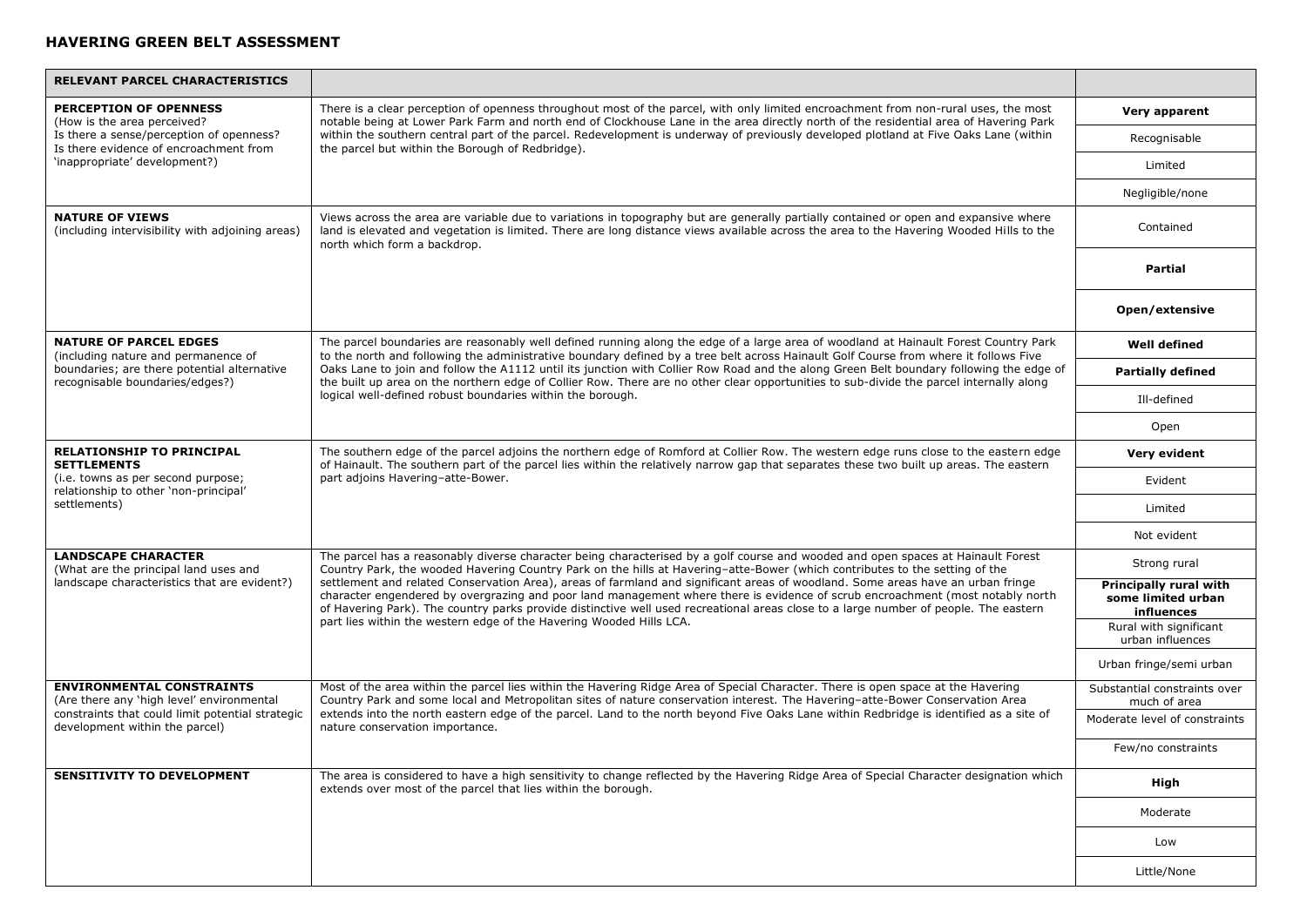| <b>GREEN BELT PURPOSES</b>                                                | <b>ASSESSMENT</b>                                                                                                                                                                                                                                                                                                                                                                                                                                                             | <b>IMPORTANCE TO</b><br><b>GREEN BELT PURPOSE</b> |
|---------------------------------------------------------------------------|-------------------------------------------------------------------------------------------------------------------------------------------------------------------------------------------------------------------------------------------------------------------------------------------------------------------------------------------------------------------------------------------------------------------------------------------------------------------------------|---------------------------------------------------|
| Purpose 1: To check the unrestricted<br>sprawl of large built up areas    | The parcel comprises a wedge of land, around 800m-1km wide, between the edges of the built up areas of Romford and the north side<br>of Dagenham at Chadwell Heath. Although there is a close existing relationship between these two built up areas, which have<br>generally weakly defined edges and are almost linked by development along Collier Row Road which gives the perception of 'sprawl',<br>the parcel overall makes a substantial contribution to this purpose | Paramount                                         |
|                                                                           |                                                                                                                                                                                                                                                                                                                                                                                                                                                                               | Major                                             |
|                                                                           |                                                                                                                                                                                                                                                                                                                                                                                                                                                                               | Moderate                                          |
|                                                                           |                                                                                                                                                                                                                                                                                                                                                                                                                                                                               | Slight/Negligible                                 |
|                                                                           |                                                                                                                                                                                                                                                                                                                                                                                                                                                                               | None                                              |
| Purpose 2: To prevent neighbouring towns<br>from merging into one another | The parcel separates Collier Row and Chadwell Heath which are in close proximity (although the ribbon of almost continuous<br>development along Collier Row Road on the northern edge of the parcel almost links the two settlements).                                                                                                                                                                                                                                        | Paramount                                         |
|                                                                           |                                                                                                                                                                                                                                                                                                                                                                                                                                                                               | Major                                             |
|                                                                           |                                                                                                                                                                                                                                                                                                                                                                                                                                                                               | Moderate                                          |
|                                                                           |                                                                                                                                                                                                                                                                                                                                                                                                                                                                               | Slight/Negligible                                 |
|                                                                           |                                                                                                                                                                                                                                                                                                                                                                                                                                                                               | None                                              |
| Purpose 3: To assist in safeguarding the<br>countryside from encroachment | Whilst there is encroachment of development along the northern edge of the parcel with an absence of 'countryside' characteristics, the<br>rest of parcel primarily contains farmland and a mineral working (presumably to be restored). Designation contributes to the protection<br>of this area which provides a 'wedge' of semi-rural countryside between the urban areas on each side.                                                                                   | Paramount                                         |
|                                                                           |                                                                                                                                                                                                                                                                                                                                                                                                                                                                               | Major                                             |
|                                                                           |                                                                                                                                                                                                                                                                                                                                                                                                                                                                               | <b>Moderate</b>                                   |
|                                                                           |                                                                                                                                                                                                                                                                                                                                                                                                                                                                               | Slight/Negligible                                 |
|                                                                           |                                                                                                                                                                                                                                                                                                                                                                                                                                                                               | None                                              |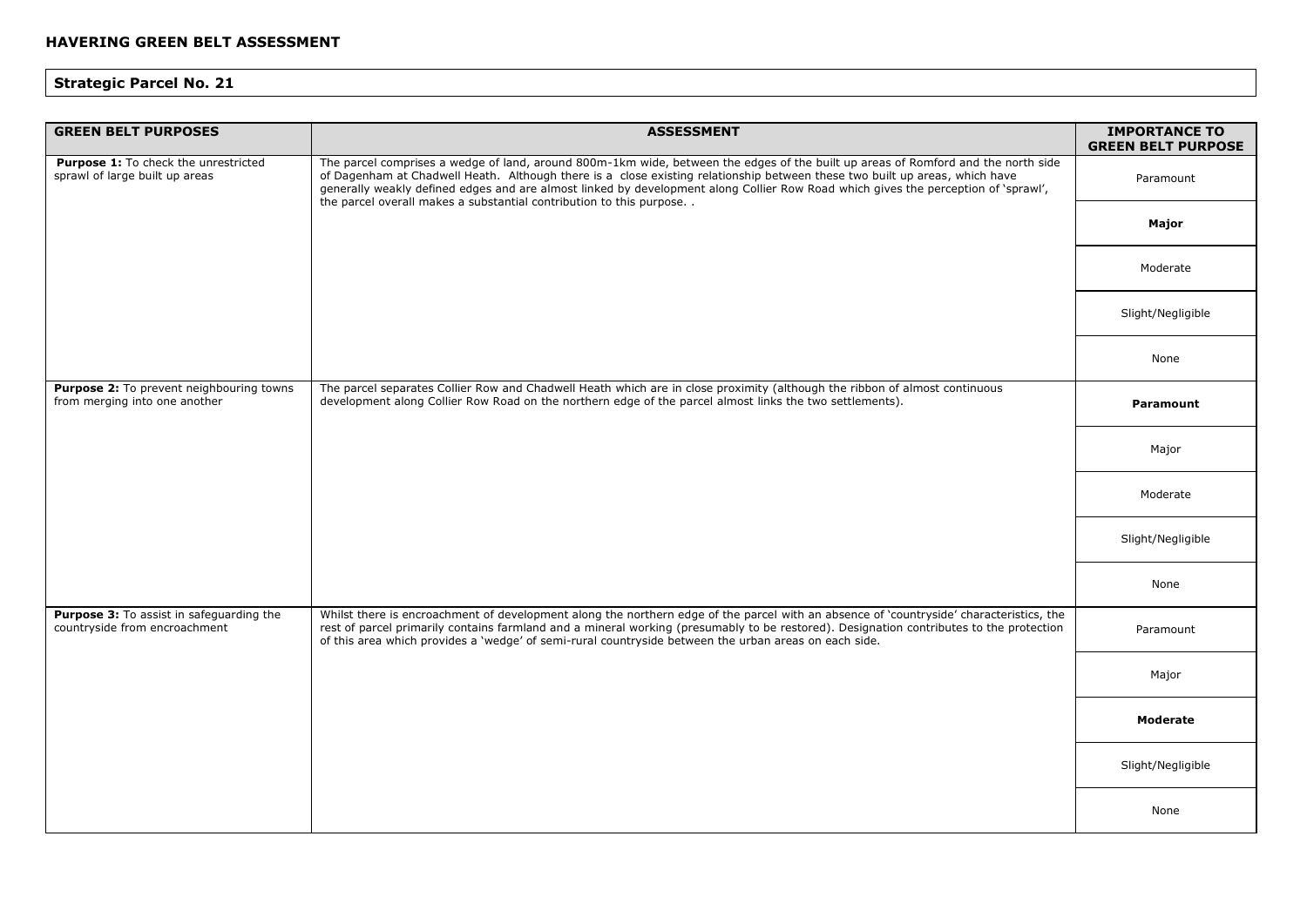| <b>RELEVANT PARCEL CHARACTERISTICS</b>                                                                                            |                                                                                                                                                                                                                                                                                                                                                                                                                                                                                                                                                                                                                                                                                                                                                                                    |                                                         |
|-----------------------------------------------------------------------------------------------------------------------------------|------------------------------------------------------------------------------------------------------------------------------------------------------------------------------------------------------------------------------------------------------------------------------------------------------------------------------------------------------------------------------------------------------------------------------------------------------------------------------------------------------------------------------------------------------------------------------------------------------------------------------------------------------------------------------------------------------------------------------------------------------------------------------------|---------------------------------------------------------|
| <b>PERCEPTION OF OPENNESS</b><br>(How is the area perceived?                                                                      | The openness of the area is compromised to some degree by the mineral working on the west side and ribbon of development along<br>Collier Row Road on the northern boundary, otherwise the area has an open nature the perception of which is accentuated by the                                                                                                                                                                                                                                                                                                                                                                                                                                                                                                                   | Very apparent                                           |
| Is there a sense/perception of openness?<br>Is there evidence of encroachment from                                                | proximity of development on either side. With the exception of the development along Collier Row Road and roadside development at<br>Marks Gate on the north west side, there is little evidence of encroachment from inappropriate development (mineral workings not                                                                                                                                                                                                                                                                                                                                                                                                                                                                                                              | Recognisable                                            |
| 'inappropriate' development?)                                                                                                     | being 'inappropriate' within Green Belt) and there is a clear perception of openness.                                                                                                                                                                                                                                                                                                                                                                                                                                                                                                                                                                                                                                                                                              | Limited                                                 |
|                                                                                                                                   |                                                                                                                                                                                                                                                                                                                                                                                                                                                                                                                                                                                                                                                                                                                                                                                    | Negligible/none                                         |
| <b>NATURE OF VIEWS</b><br>(including intervisibility with adjoining areas)                                                        | The area is generally contained by surrounding development and vegetation along the outer edges of the parcel and this restricts views<br>across it. Footpaths provide access within the parcel in various locations and these allow views along/across it. The parcel has no clear<br>relationship with parcel 20 to the north due to the development along Collier Row Road or to parcel 22 to the south owing to the A12                                                                                                                                                                                                                                                                                                                                                        | <b>Contained</b>                                        |
|                                                                                                                                   | and raised land within the mineral works immediately beyond.                                                                                                                                                                                                                                                                                                                                                                                                                                                                                                                                                                                                                                                                                                                       | Partial                                                 |
|                                                                                                                                   |                                                                                                                                                                                                                                                                                                                                                                                                                                                                                                                                                                                                                                                                                                                                                                                    | Open/extensive                                          |
| <b>NATURE OF PARCEL EDGES</b><br>(including nature and permanence of                                                              | The western and northern boundaries are defined by the A112 and Collier Row Road although development along these routes creates<br>a fragmented edge to the parcel. The eastern boundary is defined by the rear of housing forming the western edge of Collier Row; the                                                                                                                                                                                                                                                                                                                                                                                                                                                                                                           | <b>Well defined</b>                                     |
| boundaries; are there potential alternative<br>recognisable boundaries/edges?)                                                    | southern boundary by the A12. The administrative boundary follows weak field boundaries through the centre of the parcel. There are<br>no well-defined boundaries within the parcel.                                                                                                                                                                                                                                                                                                                                                                                                                                                                                                                                                                                               | <b>Partially defined</b>                                |
|                                                                                                                                   |                                                                                                                                                                                                                                                                                                                                                                                                                                                                                                                                                                                                                                                                                                                                                                                    | Ill-defined                                             |
|                                                                                                                                   |                                                                                                                                                                                                                                                                                                                                                                                                                                                                                                                                                                                                                                                                                                                                                                                    | Open                                                    |
| <b>RELATIONSHIP TO PRINCIPAL</b><br><b>SETTLEMENTS</b>                                                                            | There is a very strong relationship with the adjoining towns, with the land lying between the western edge of Romford and eastern<br>edge of Dagenham at Chadwell Heath.                                                                                                                                                                                                                                                                                                                                                                                                                                                                                                                                                                                                           | Very evident                                            |
| (i.e. towns as per second purpose;<br>relationship to other 'non-principal'                                                       |                                                                                                                                                                                                                                                                                                                                                                                                                                                                                                                                                                                                                                                                                                                                                                                    | Evident                                                 |
| settlements)                                                                                                                      |                                                                                                                                                                                                                                                                                                                                                                                                                                                                                                                                                                                                                                                                                                                                                                                    | Limited                                                 |
|                                                                                                                                   |                                                                                                                                                                                                                                                                                                                                                                                                                                                                                                                                                                                                                                                                                                                                                                                    | Not evident                                             |
| <b>LANDSCAPE CHARACTER</b><br>(What are the principal land uses and                                                               | The parcel forms the northern part of the Dagenham Corridor LCA which is identified as a 'highly valued landscape' as a 'green lung for<br>surrounding populations' and contains the upper reach of the River Rom. The area is semi-rural in character; the significant area of<br>farmland engenders a countryside character but this is eroded by the visibility of surrounding development, encroachment of<br>development and urban fringe uses along the north/north western edge where there are signs of piecemeal encroachment into<br>adjoining land, the large mineral workings and areas of unmanaged rough grassland/scrub. Nevertheless it provides an important<br>'break' between development and has public access, although limited. Vegetation cover is limited. | Strong rural                                            |
| landscape characteristics that are evident?)                                                                                      |                                                                                                                                                                                                                                                                                                                                                                                                                                                                                                                                                                                                                                                                                                                                                                                    | Principally rural with some<br>limited urban influences |
|                                                                                                                                   |                                                                                                                                                                                                                                                                                                                                                                                                                                                                                                                                                                                                                                                                                                                                                                                    | Rural with significant<br>urban influences              |
|                                                                                                                                   |                                                                                                                                                                                                                                                                                                                                                                                                                                                                                                                                                                                                                                                                                                                                                                                    | Urban fringe/semi urban                                 |
| <b>ENVIRONMENTAL CONSTRAINTS</b><br>(Are there any 'high level' environmental<br>constraints that could limit potential strategic | Local sites of nature conservation importance along watercourse in north eastern part and north of mineral workings. Conservation<br>Area covering WWII features within mineral working site (within Barking and Dagenham Borough).                                                                                                                                                                                                                                                                                                                                                                                                                                                                                                                                                | Substantial constraints over<br>much of area            |
| development within the parcel)                                                                                                    |                                                                                                                                                                                                                                                                                                                                                                                                                                                                                                                                                                                                                                                                                                                                                                                    | Moderate level of constraints                           |
|                                                                                                                                   |                                                                                                                                                                                                                                                                                                                                                                                                                                                                                                                                                                                                                                                                                                                                                                                    | Few/no constraints                                      |
| <b>SENSITIVITY TO DEVELOPMENT</b>                                                                                                 | Despite its varied character and condition the parcel has a high sensitivity to further change. It forms a valuable open break between<br>adjoining built up areas and an integral northern part of the Dagenham corridor which runs north-south between the two boroughs.<br>Given its limited width it is particularly vulnerable to erosion by piecemeal/incremental development.                                                                                                                                                                                                                                                                                                                                                                                               | High                                                    |
|                                                                                                                                   |                                                                                                                                                                                                                                                                                                                                                                                                                                                                                                                                                                                                                                                                                                                                                                                    | Moderate                                                |
|                                                                                                                                   |                                                                                                                                                                                                                                                                                                                                                                                                                                                                                                                                                                                                                                                                                                                                                                                    | Low                                                     |
|                                                                                                                                   |                                                                                                                                                                                                                                                                                                                                                                                                                                                                                                                                                                                                                                                                                                                                                                                    | Little/None                                             |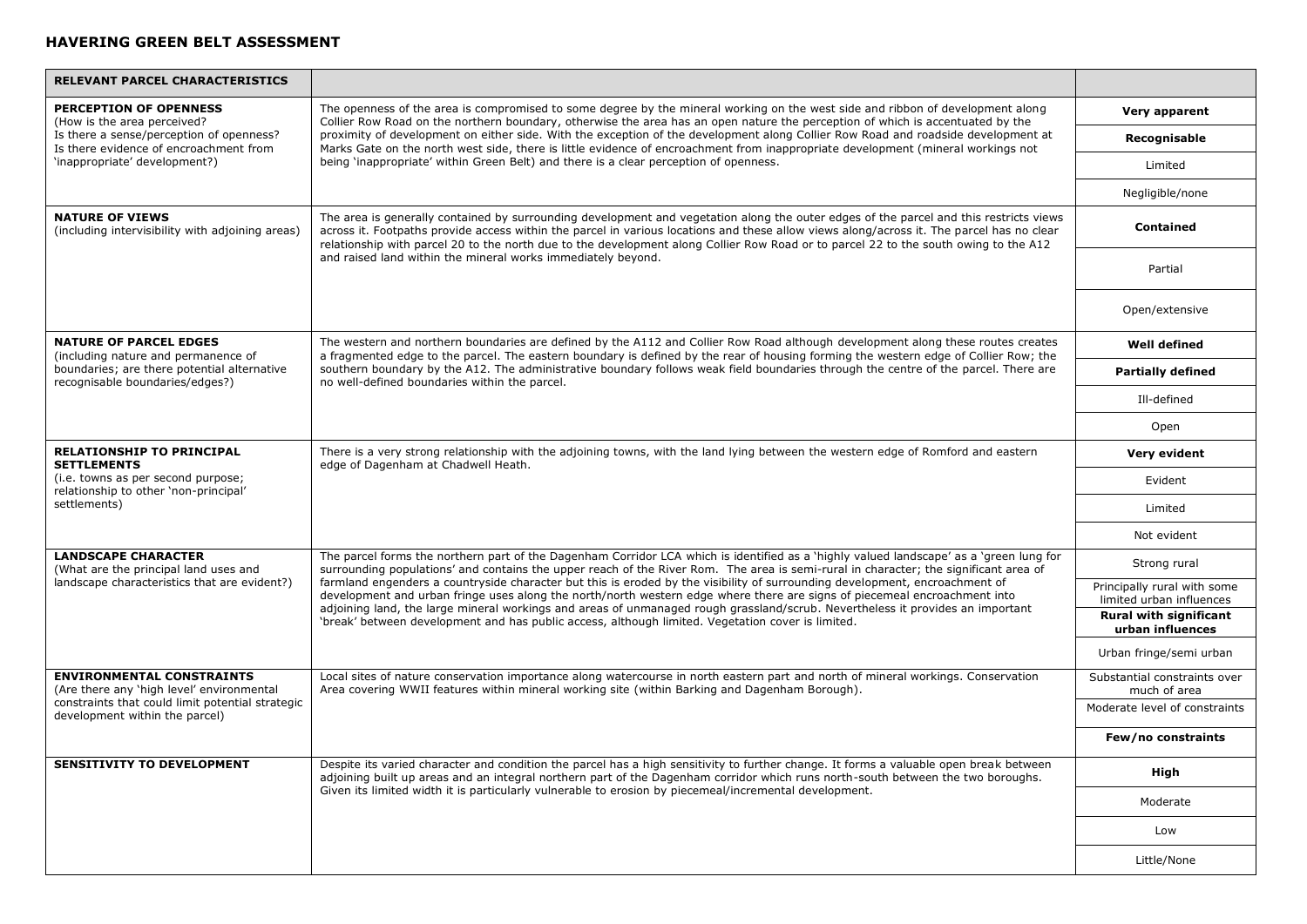| <b>GREEN BELT PURPOSES</b>                                                | <b>ASSESSMENT</b>                                                                                                                                                                                                                                                                                                                                                                                                            | <b>IMPORTANCE TO</b><br><b>GREEN BELT PURPOSE</b> |
|---------------------------------------------------------------------------|------------------------------------------------------------------------------------------------------------------------------------------------------------------------------------------------------------------------------------------------------------------------------------------------------------------------------------------------------------------------------------------------------------------------------|---------------------------------------------------|
| Purpose 1: To check the unrestricted<br>sprawl of large built up areas    | The parcel comprises an area varying in width between 2km on the northern side to 400m in the south, between the edges of the built<br>up areas of Romford and the north side of Dagenham at Chadwell Heath. The wider northern part of the parcel (north of the A118 High<br>Road) makes a substantial contribution to the fulfilment of this purpose (in conjunction with parcel 21 to the north). The narrow              | Paramount                                         |
|                                                                           | southern part (south of High Road has a very close existing relationship between these two built up areas and there is already a<br>perception of 'sprawl'; this area therefore provides no contribution to this purpose.                                                                                                                                                                                                    | Major                                             |
|                                                                           |                                                                                                                                                                                                                                                                                                                                                                                                                              | Moderate                                          |
|                                                                           |                                                                                                                                                                                                                                                                                                                                                                                                                              | Slight/Negligible                                 |
|                                                                           |                                                                                                                                                                                                                                                                                                                                                                                                                              | <b>None</b>                                       |
| Purpose 2: To prevent neighbouring towns<br>from merging into one another | The parcel maintains the physical separation of the towns of Romford and Chadwell Heath which are in close proximity (as little as<br>400m in the southern part).                                                                                                                                                                                                                                                            | Paramount                                         |
|                                                                           |                                                                                                                                                                                                                                                                                                                                                                                                                              | Major                                             |
|                                                                           |                                                                                                                                                                                                                                                                                                                                                                                                                              | Moderate                                          |
|                                                                           |                                                                                                                                                                                                                                                                                                                                                                                                                              | Slight/Negligible                                 |
|                                                                           |                                                                                                                                                                                                                                                                                                                                                                                                                              | None                                              |
| Purpose 3: To assist in safeguarding the<br>countryside from encroachment | The central and western parts of the parcel are in recreational use, with the north eastern part in agricultural use and where some<br>recognisable characteristics of countryside remain.<br>The playing field in the southern part, whilst not countryside, does prevent encroachment into this narrow area. This use is consistent<br>with the objective of achieving the beneficial use of land within the Green Belt. . | Paramount                                         |
|                                                                           |                                                                                                                                                                                                                                                                                                                                                                                                                              | Major                                             |
|                                                                           |                                                                                                                                                                                                                                                                                                                                                                                                                              | <b>Moderate</b>                                   |
|                                                                           |                                                                                                                                                                                                                                                                                                                                                                                                                              | Slight/Negligible                                 |
|                                                                           |                                                                                                                                                                                                                                                                                                                                                                                                                              | None                                              |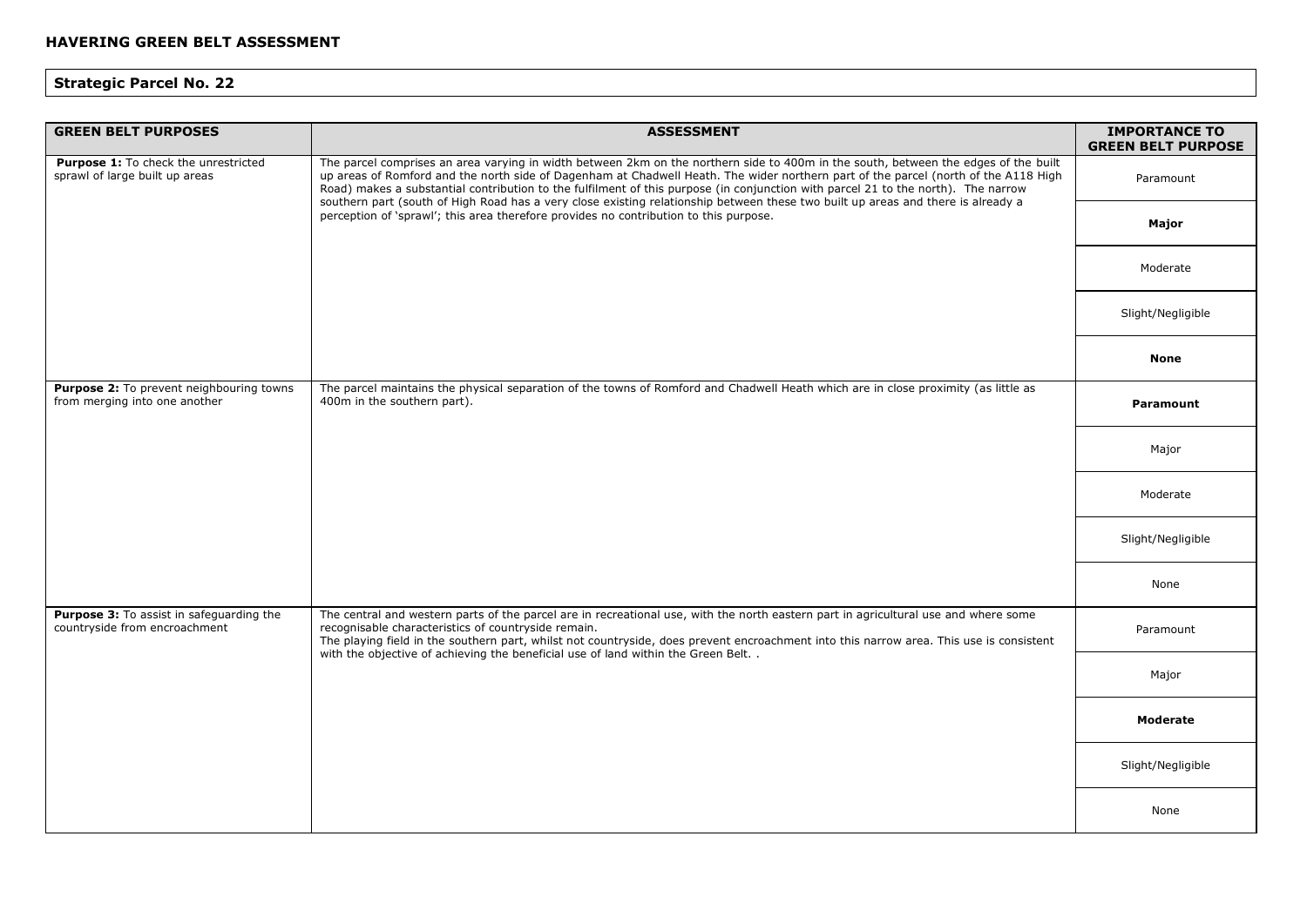| RELEVANT PARCEL CHARACTERISTICS                                                    |                                                                                                                                                                                                                                                                                                                                                                                                                                                                                                                                                               |                                                         |
|------------------------------------------------------------------------------------|---------------------------------------------------------------------------------------------------------------------------------------------------------------------------------------------------------------------------------------------------------------------------------------------------------------------------------------------------------------------------------------------------------------------------------------------------------------------------------------------------------------------------------------------------------------|---------------------------------------------------------|
| <b>PERCEPTION OF OPENNESS</b><br>(How is the area perceived?                       | The parcel is largely free of inappropriate development and provides openness. This perception of openness is enhanced by the fact<br>that the land provides a very significant undeveloped break between extensive urban development which is particularly apparent from                                                                                                                                                                                                                                                                                     | Very apparent                                           |
| Is there a sense/perception of openness?<br>Is there evidence of encroachment from | the A12.                                                                                                                                                                                                                                                                                                                                                                                                                                                                                                                                                      | Recognisable                                            |
| 'inappropriate' development?)                                                      |                                                                                                                                                                                                                                                                                                                                                                                                                                                                                                                                                               | Limited                                                 |
|                                                                                    |                                                                                                                                                                                                                                                                                                                                                                                                                                                                                                                                                               | Negligible/none                                         |
| <b>NATURE OF VIEWS</b><br>(including intervisibility with adjoining areas)         | Public views across the area are generally limited, except for users of the recreational facilities. There are views from parts of the A12<br>where there is an appreciation of the connectivity with open land to the north (parcel 21). The raised landform of the golf course and<br>mineral working in the north western part restricts some local views. Views in the southern part (south of the A118 High Road) are                                                                                                                                    | <b>Contained</b>                                        |
|                                                                                    | contained by surrounding development and the railway line along the southern edge; hedgerows along High Road prevent visual<br>connectivity between the playing field and rest of the parcel to the north. There are views to taller buildings within the adjoining built<br>up areas.                                                                                                                                                                                                                                                                        | Partial                                                 |
|                                                                                    |                                                                                                                                                                                                                                                                                                                                                                                                                                                                                                                                                               | Open/extensive                                          |
| <b>NATURE OF PARCEL EDGES</b><br>(including nature and permanence of               | Parcel edges are defined by development (primarily rear gardens) on the eastern and western sides, the A12 to the north and railway<br>line to the south. The A118 provides a clear internal boundary.                                                                                                                                                                                                                                                                                                                                                        | <b>Well defined</b>                                     |
| boundaries; are there potential alternative<br>recognisable boundaries/edges?)     |                                                                                                                                                                                                                                                                                                                                                                                                                                                                                                                                                               | <b>Partially defined</b>                                |
|                                                                                    |                                                                                                                                                                                                                                                                                                                                                                                                                                                                                                                                                               | Ill-defined                                             |
|                                                                                    |                                                                                                                                                                                                                                                                                                                                                                                                                                                                                                                                                               | Open                                                    |
| <b>RELATIONSHIP TO PRINCIPAL</b><br><b>SETTLEMENTS</b>                             | There is a very strong relationship with the adjoining towns, with the land lying between the western edge of Romford and eastern<br>edge of Dagenham at Chadwell Heath.                                                                                                                                                                                                                                                                                                                                                                                      | Very evident                                            |
| (i.e. towns as per second purpose;<br>relationship to other 'non-principal'        |                                                                                                                                                                                                                                                                                                                                                                                                                                                                                                                                                               | Evident                                                 |
| settlements)                                                                       |                                                                                                                                                                                                                                                                                                                                                                                                                                                                                                                                                               | Limited                                                 |
|                                                                                    |                                                                                                                                                                                                                                                                                                                                                                                                                                                                                                                                                               | Not evident                                             |
| <b>LANDSCAPE CHARACTER</b><br>(What are the principal land uses and                | The parcel forms a section of the northern part of the Dagenham Corridor LCA which is identified as a 'highly valued landscape' as a<br>'green lung for surrounding populations'. The area has a semi-rural to urban fringe character. The area of farmland in the north east<br>(centred on Crown Farm) has a remnant countryside character but is affected by the visibility of adjoining development. With the<br>exception of the mineral workings the rest of the area has a recreational character of playing fields, a golf course on raised land, and | Strong rural                                            |
| landscape characteristics that are evident?)                                       |                                                                                                                                                                                                                                                                                                                                                                                                                                                                                                                                                               | Principally rural with some<br>limited urban influences |
|                                                                                    | allotments. Vegetation cover is particularly limited.                                                                                                                                                                                                                                                                                                                                                                                                                                                                                                         | <b>Rural with significant</b><br>urban influences       |
|                                                                                    |                                                                                                                                                                                                                                                                                                                                                                                                                                                                                                                                                               | Urban fringe/semi urban                                 |
| <b>ENVIRONMENTAL CONSTRAINTS</b><br>(Are there any 'high level' environmental      | Constraints are limited and of a local nature, including open space and a local nature conservation site in the south east corner.                                                                                                                                                                                                                                                                                                                                                                                                                            | Substantial constraints over<br>much of area            |
| constraints that could limit potential strategic<br>development within the parcel) |                                                                                                                                                                                                                                                                                                                                                                                                                                                                                                                                                               | Moderate level of constraints                           |
|                                                                                    |                                                                                                                                                                                                                                                                                                                                                                                                                                                                                                                                                               | Few/no constraints                                      |
| <b>SENSITIVITY TO DEVELOPMENT</b>                                                  | Whilst much of the landscape is not sensitive to development due to modified uses, the parcel forms a valuable open break between<br>adjoining built up areas and an integral northern part of the Dagenham corridor which runs north-south between the two boroughs.<br>Given its limited width it is particularly vulnerable to erosion by piecemeal/incremental development. Designation helps to safequard<br>the remnant agricultural character of the north eastern part of the parcel.                                                                 | High                                                    |
|                                                                                    |                                                                                                                                                                                                                                                                                                                                                                                                                                                                                                                                                               | Moderate                                                |
|                                                                                    |                                                                                                                                                                                                                                                                                                                                                                                                                                                                                                                                                               | Low                                                     |
|                                                                                    |                                                                                                                                                                                                                                                                                                                                                                                                                                                                                                                                                               | Little/None                                             |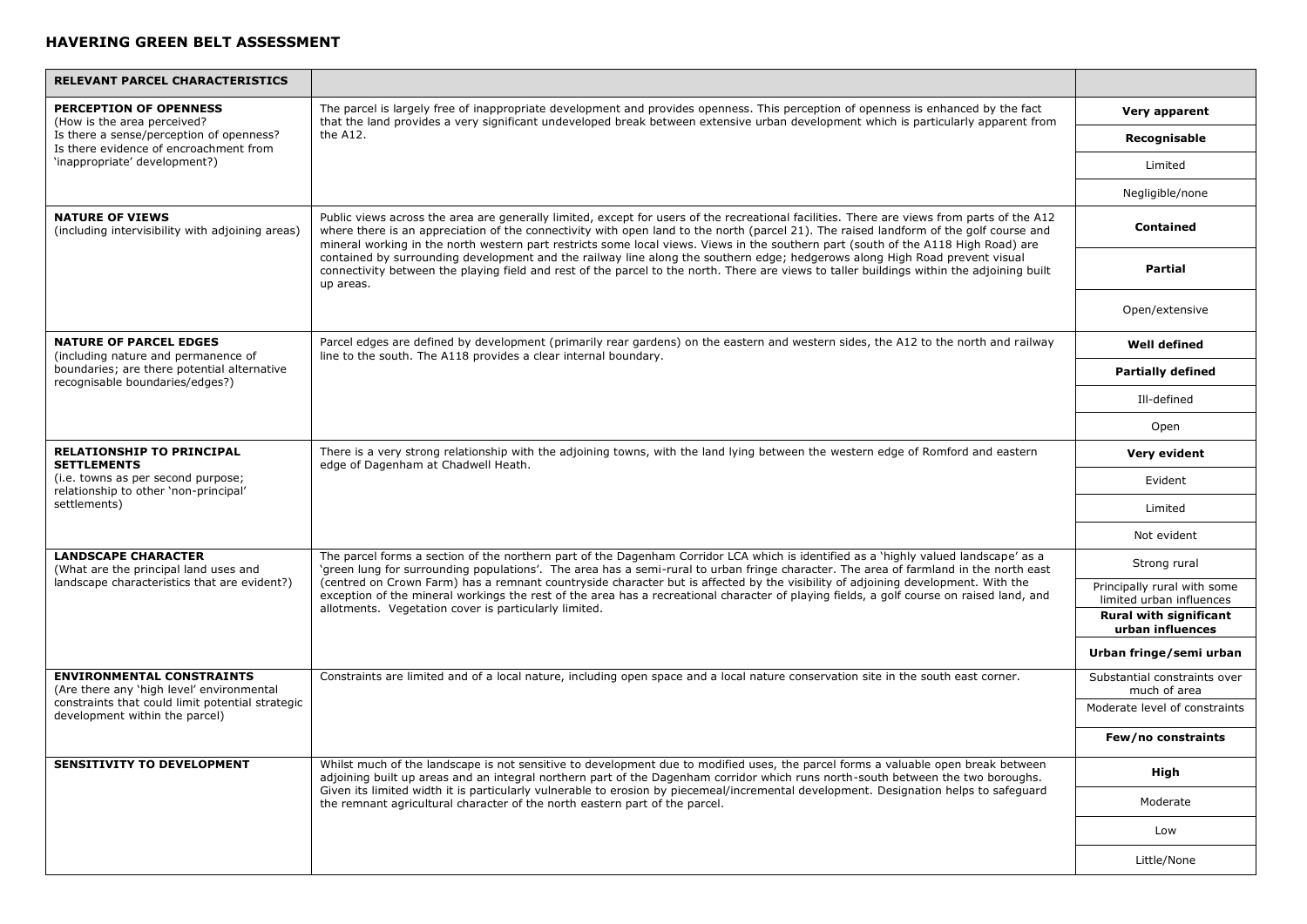| <b>GREEN BELT PURPOSES</b>                                                | <b>ASSESSMENT</b>                                                                                                                                                                                                                                                                                                                                                                                                                                                                                                                                                                                | <b>IMPORTANCE TO</b><br><b>GREEN BELT PURPOSE</b> |
|---------------------------------------------------------------------------|--------------------------------------------------------------------------------------------------------------------------------------------------------------------------------------------------------------------------------------------------------------------------------------------------------------------------------------------------------------------------------------------------------------------------------------------------------------------------------------------------------------------------------------------------------------------------------------------------|---------------------------------------------------|
| Purpose 1: To check the unrestricted<br>sprawl of large built up areas    | The parcel comprises an area varying in width (west/east) between 2.2km in the central part to 250m on the northern edge, and as<br>narrow as 200m in a north/south direction, lying between the western edge of Romford and the east side of Dagenham at Chadwell<br>Heath. The parcel makes no contribution to this purpose due to the fact that it is almost entirely enclosed by existing development,<br>where there is already a perception of urban 'sprawl' and there is significant encroachment. Essentially the area comprises open<br>space/recreational land within the urban area. | Paramount                                         |
|                                                                           |                                                                                                                                                                                                                                                                                                                                                                                                                                                                                                                                                                                                  | Major                                             |
|                                                                           |                                                                                                                                                                                                                                                                                                                                                                                                                                                                                                                                                                                                  | Moderate                                          |
|                                                                           |                                                                                                                                                                                                                                                                                                                                                                                                                                                                                                                                                                                                  | Slight/Negligible                                 |
|                                                                           |                                                                                                                                                                                                                                                                                                                                                                                                                                                                                                                                                                                                  | <b>None</b>                                       |
| Purpose 2: To prevent neighbouring towns<br>from merging into one another | The two towns are already almost entirely connected by existing development, and perceived to be connected. The parcel forms an<br>open area that is contained within the built form of the towns and provides a negligible contribution to this purpose.                                                                                                                                                                                                                                                                                                                                        | Paramount                                         |
|                                                                           |                                                                                                                                                                                                                                                                                                                                                                                                                                                                                                                                                                                                  | Major                                             |
|                                                                           |                                                                                                                                                                                                                                                                                                                                                                                                                                                                                                                                                                                                  | Moderate                                          |
|                                                                           |                                                                                                                                                                                                                                                                                                                                                                                                                                                                                                                                                                                                  | Slight/Negligible                                 |
|                                                                           |                                                                                                                                                                                                                                                                                                                                                                                                                                                                                                                                                                                                  | None                                              |
| Purpose 3: To assist in safeguarding the<br>countryside from encroachment | The parcel does not contain countryside; it comprises recreational land and a cemetery and some development and therefore makes no<br>contribution to this purpose, although it does prevent encroachment of development into this narrow area. Recreational uses are<br>consistent with the objective of achieving the beneficial use of land within the Green Belt.                                                                                                                                                                                                                            | Paramount                                         |
|                                                                           |                                                                                                                                                                                                                                                                                                                                                                                                                                                                                                                                                                                                  | Major                                             |
|                                                                           |                                                                                                                                                                                                                                                                                                                                                                                                                                                                                                                                                                                                  | Moderate                                          |
|                                                                           |                                                                                                                                                                                                                                                                                                                                                                                                                                                                                                                                                                                                  | Slight/Negligible                                 |
|                                                                           |                                                                                                                                                                                                                                                                                                                                                                                                                                                                                                                                                                                                  | None                                              |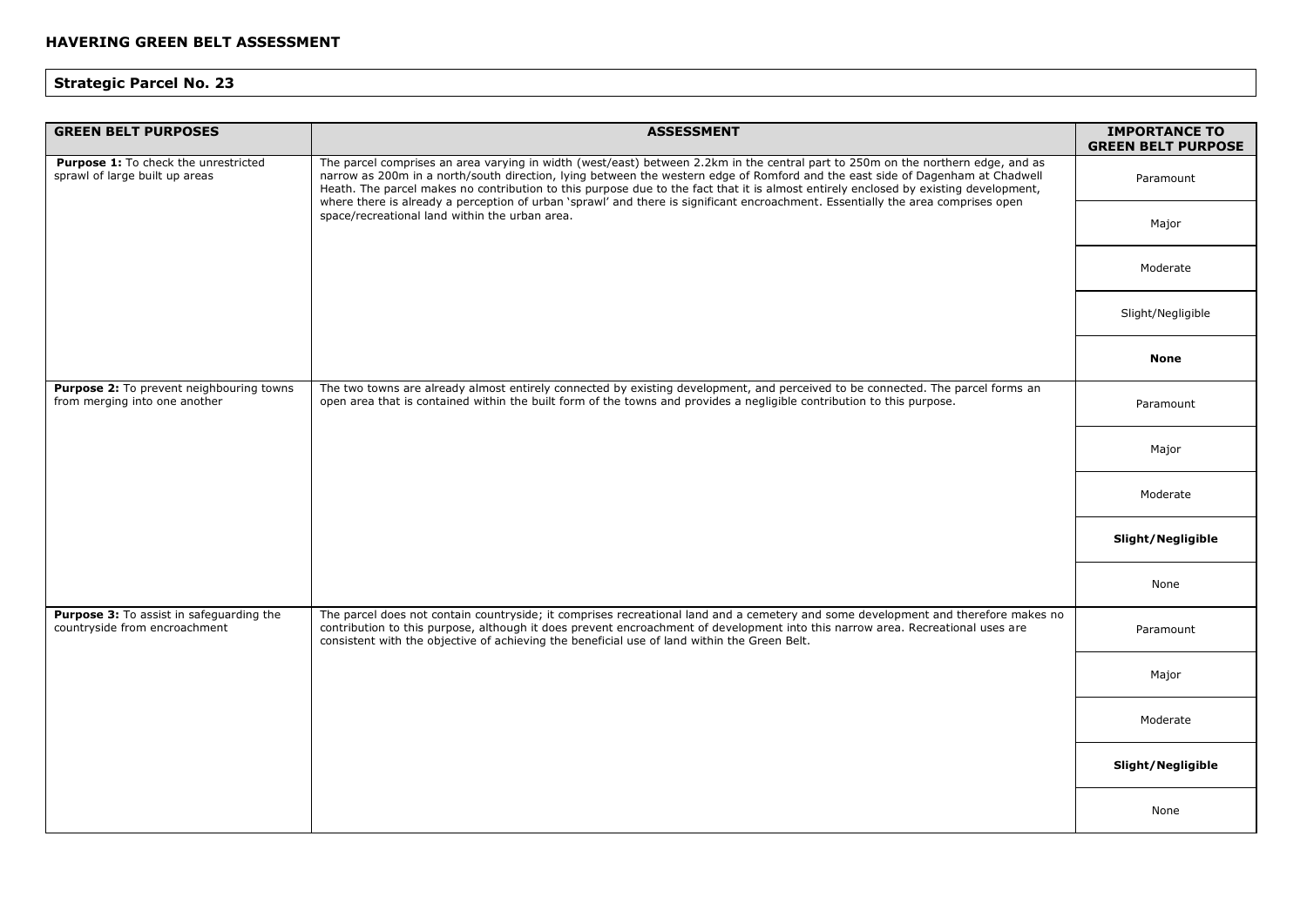| RELEVANT PARCEL CHARACTERISTICS                                                             |                                                                                                                                                                                                                                                                                                                                                    |                                                         |
|---------------------------------------------------------------------------------------------|----------------------------------------------------------------------------------------------------------------------------------------------------------------------------------------------------------------------------------------------------------------------------------------------------------------------------------------------------|---------------------------------------------------------|
| <b>PERCEPTION OF OPENNESS</b><br>(How is the area perceived?                                | The area possesses a degree of openness but is contained by surrounding development; as such there is no apparent relationship to<br>other open land. There are extensive buildings in the southern part (school, leisure centre, and sports centre) all of which compromise                                                                       | Very apparent                                           |
| Is there a sense/perception of openness?<br>Is there evidence of encroachment from          | openness. In the narrow northern part there is an area of industrial and residential development either side of Crow Lane which is<br>contiguous with and indistinguishable from development within the built up area to the east; the separation of the built up area is only                                                                     | Recognisable                                            |
| 'inappropriate' development?)                                                               | 250m wide at this location.                                                                                                                                                                                                                                                                                                                        | Limited                                                 |
|                                                                                             |                                                                                                                                                                                                                                                                                                                                                    | Negligible/none                                         |
| <b>NATURE OF VIEWS</b><br>(including intervisibility with adjoining areas)                  | Views within the parcel are contained by surrounding development. There is no clear visual relationship with land within parcel 22 to<br>the north.                                                                                                                                                                                                | Contained                                               |
|                                                                                             |                                                                                                                                                                                                                                                                                                                                                    | Partial                                                 |
|                                                                                             |                                                                                                                                                                                                                                                                                                                                                    | Open/extensive                                          |
| <b>NATURE OF PARCEL EDGES</b><br>(including nature and permanence of                        | The edges of the parcel are irregular and follow the Green Belt boundary around the parcel; these boundaries follow rear garden<br>boundaries and roads and are confusing due to the encroachment of significant buildings and other development that encroaches into                                                                              | Well defined                                            |
| boundaries; are there potential alternative<br>recognisable boundaries/edges?)              | the parcel.                                                                                                                                                                                                                                                                                                                                        | Partially defined                                       |
|                                                                                             |                                                                                                                                                                                                                                                                                                                                                    | Ill-defined                                             |
|                                                                                             |                                                                                                                                                                                                                                                                                                                                                    | Open                                                    |
| <b>RELATIONSHIP TO PRINCIPAL</b><br><b>SETTLEMENTS</b>                                      | There is an immediate relationship between the parcel and the adjoining towns (which are effectively joined by existing development<br>within and outside the Green Belt). The parcel is perceived as open space within the urban area.                                                                                                            | Very evident                                            |
| (i.e. towns as per second purpose;<br>relationship to other 'non-principal'<br>settlements) |                                                                                                                                                                                                                                                                                                                                                    | Evident                                                 |
|                                                                                             |                                                                                                                                                                                                                                                                                                                                                    | Limited                                                 |
|                                                                                             |                                                                                                                                                                                                                                                                                                                                                    | Not evident                                             |
| <b>LANDSCAPE CHARACTER</b><br>(What are the principal land uses and                         | The parcel forms a central section of the Dagenham Corridor LCA which is identified as a `highly valued landscape' as a `green lung for<br>surrounding populations'. It has an urban fringe character engendered by the predominance of recreational uses, cemetery, leisure<br>and educational buildings, residential and industrial development. | Strong rural                                            |
| landscape characteristics that are evident?)                                                |                                                                                                                                                                                                                                                                                                                                                    | Principally rural with some<br>limited urban influences |
|                                                                                             |                                                                                                                                                                                                                                                                                                                                                    | Rural with significant<br>urban influences              |
|                                                                                             |                                                                                                                                                                                                                                                                                                                                                    | Urban fringe/semi urban                                 |
| <b>ENVIRONMENTAL CONSTRAINTS</b><br>(Are there any 'high level' environmental               | Open space designation applies to most of the area. The cemetery is a local site of nature conservation importance.                                                                                                                                                                                                                                | <b>Substantial constraints</b><br>over much of area     |
| constraints that could limit potential strategic<br>development within the parcel)          |                                                                                                                                                                                                                                                                                                                                                    | Moderate level of constraints                           |
|                                                                                             |                                                                                                                                                                                                                                                                                                                                                    | Few/no constraints                                      |
| <b>SENSITIVITY TO DEVELOPMENT</b>                                                           | In landscape and visual terms the majority of the parcel has very limited sensitivity to development. However, it is valued and well<br>used open space, forming part of the north/south green infrastructure of the Dagenham Corridor LCA, and therefore an accessible<br>community asset that is valued highly at a local level.                 | High                                                    |
|                                                                                             |                                                                                                                                                                                                                                                                                                                                                    | Moderate                                                |
|                                                                                             |                                                                                                                                                                                                                                                                                                                                                    | Low                                                     |
|                                                                                             |                                                                                                                                                                                                                                                                                                                                                    | Little/None                                             |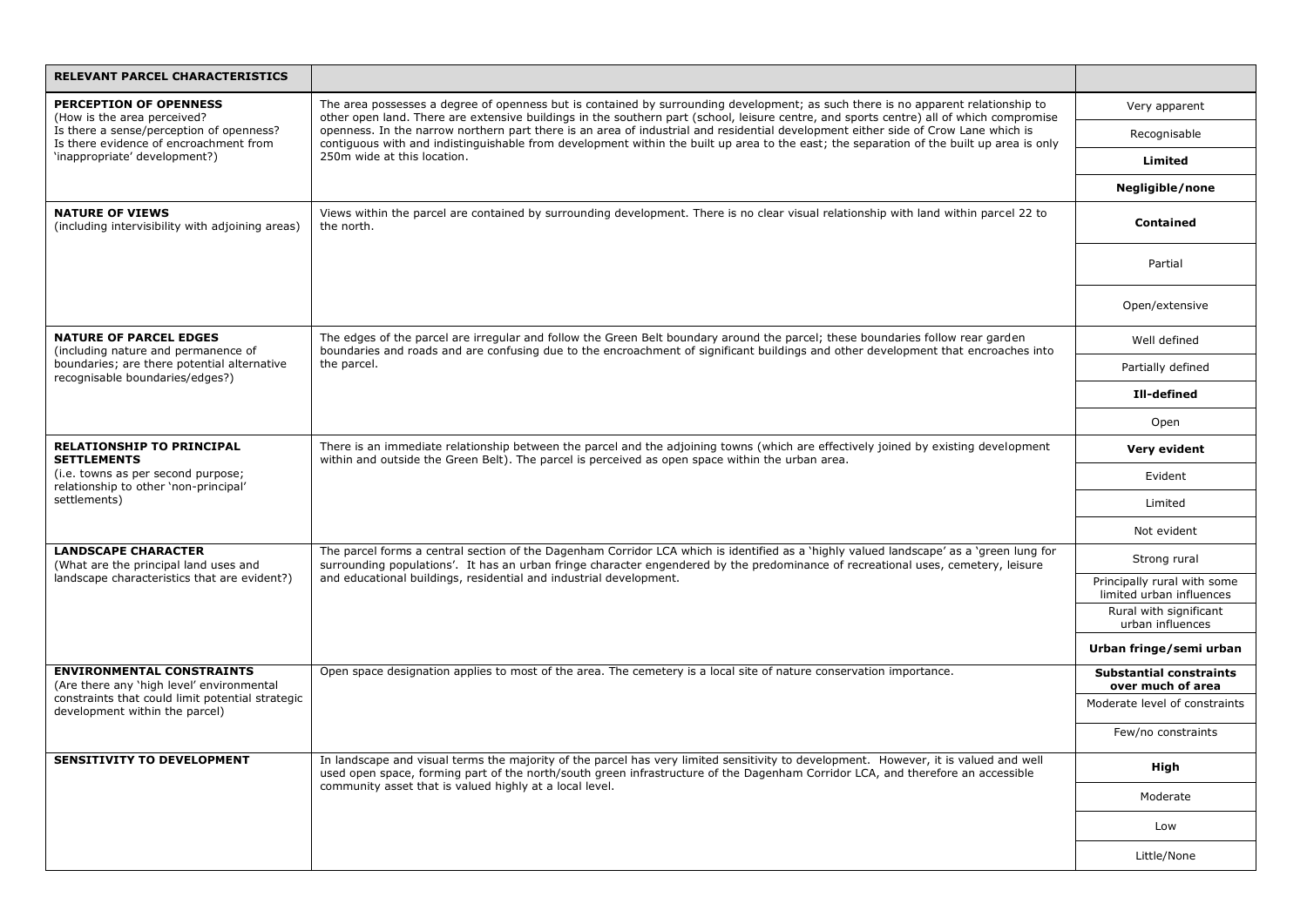| <b>GREEN BELT PURPOSES</b>                                                       | <b>ASSESSMENT</b>                                                                                                                                                                                                                                                                                                                                                                                                                                                                                                                                                                                                                                                                              | <b>IMPORTANCE TO</b><br><b>GREEN BELT PURPOSE</b> |
|----------------------------------------------------------------------------------|------------------------------------------------------------------------------------------------------------------------------------------------------------------------------------------------------------------------------------------------------------------------------------------------------------------------------------------------------------------------------------------------------------------------------------------------------------------------------------------------------------------------------------------------------------------------------------------------------------------------------------------------------------------------------------------------|---------------------------------------------------|
| Purpose 1: To check the unrestricted<br>sprawl of large built up areas           | The parcel contributes to varying degrees, together with adjoining Green Belt land within Barking and Dagenham Borough, to<br>containing the growth of the built up areas of Romford and Dagenham. The wider central parts of the area fulfil the purpose to the<br>greatest degree as these areas are less influenced by existing sprawl' of the built up areas; on this basis the parcel is considered to be<br>of paramount importance to the purpose.                                                                                                                                                                                                                                      | Paramount                                         |
|                                                                                  |                                                                                                                                                                                                                                                                                                                                                                                                                                                                                                                                                                                                                                                                                                | Major                                             |
|                                                                                  |                                                                                                                                                                                                                                                                                                                                                                                                                                                                                                                                                                                                                                                                                                | Moderate                                          |
|                                                                                  |                                                                                                                                                                                                                                                                                                                                                                                                                                                                                                                                                                                                                                                                                                | Slight/Negligible                                 |
|                                                                                  |                                                                                                                                                                                                                                                                                                                                                                                                                                                                                                                                                                                                                                                                                                | None                                              |
| Purpose 2: To prevent neighbouring towns<br>from merging into one another        | The towns of Romford and Dagenham are effectively already merged to the north (on the A124) and Rainham with Dagenham to the<br>south (south of the A1306). The narrow wedges of land within the northern and southern parts of the parcel (in conjunction with land<br>within the adjoining borough) therefore provide a limited local contribution to the retention of open land between the intervening parts<br>of theadjacent towns. However the wider central part (in conjunction with Green Belt land within the adjoining borough), provides a<br>much more significant contribution to this purpose. Most of the area is largely protected by other land use and policy constraints. | Paramount                                         |
|                                                                                  |                                                                                                                                                                                                                                                                                                                                                                                                                                                                                                                                                                                                                                                                                                | Major                                             |
|                                                                                  |                                                                                                                                                                                                                                                                                                                                                                                                                                                                                                                                                                                                                                                                                                | Moderate                                          |
|                                                                                  |                                                                                                                                                                                                                                                                                                                                                                                                                                                                                                                                                                                                                                                                                                | Slight/Negligible                                 |
|                                                                                  |                                                                                                                                                                                                                                                                                                                                                                                                                                                                                                                                                                                                                                                                                                | None                                              |
| <b>Purpose 3:</b> To assist in safequarding the<br>countryside from encroachment | The parcel contains only small areas characteristic of 'normal' countryside as it mainly comprises various forms of recreational land,<br>and some small areas of development. Most of the area forms a valued recreational resource and contains natural assets and prevents<br>encroachment of development. Recreational uses are consistent with the objective of achieving the beneficial use of land within the<br>Green Belt.                                                                                                                                                                                                                                                            | Paramount                                         |
|                                                                                  |                                                                                                                                                                                                                                                                                                                                                                                                                                                                                                                                                                                                                                                                                                | Major                                             |
|                                                                                  |                                                                                                                                                                                                                                                                                                                                                                                                                                                                                                                                                                                                                                                                                                | <b>Moderate</b>                                   |
|                                                                                  |                                                                                                                                                                                                                                                                                                                                                                                                                                                                                                                                                                                                                                                                                                | Slight/Negligible                                 |
|                                                                                  |                                                                                                                                                                                                                                                                                                                                                                                                                                                                                                                                                                                                                                                                                                | None                                              |